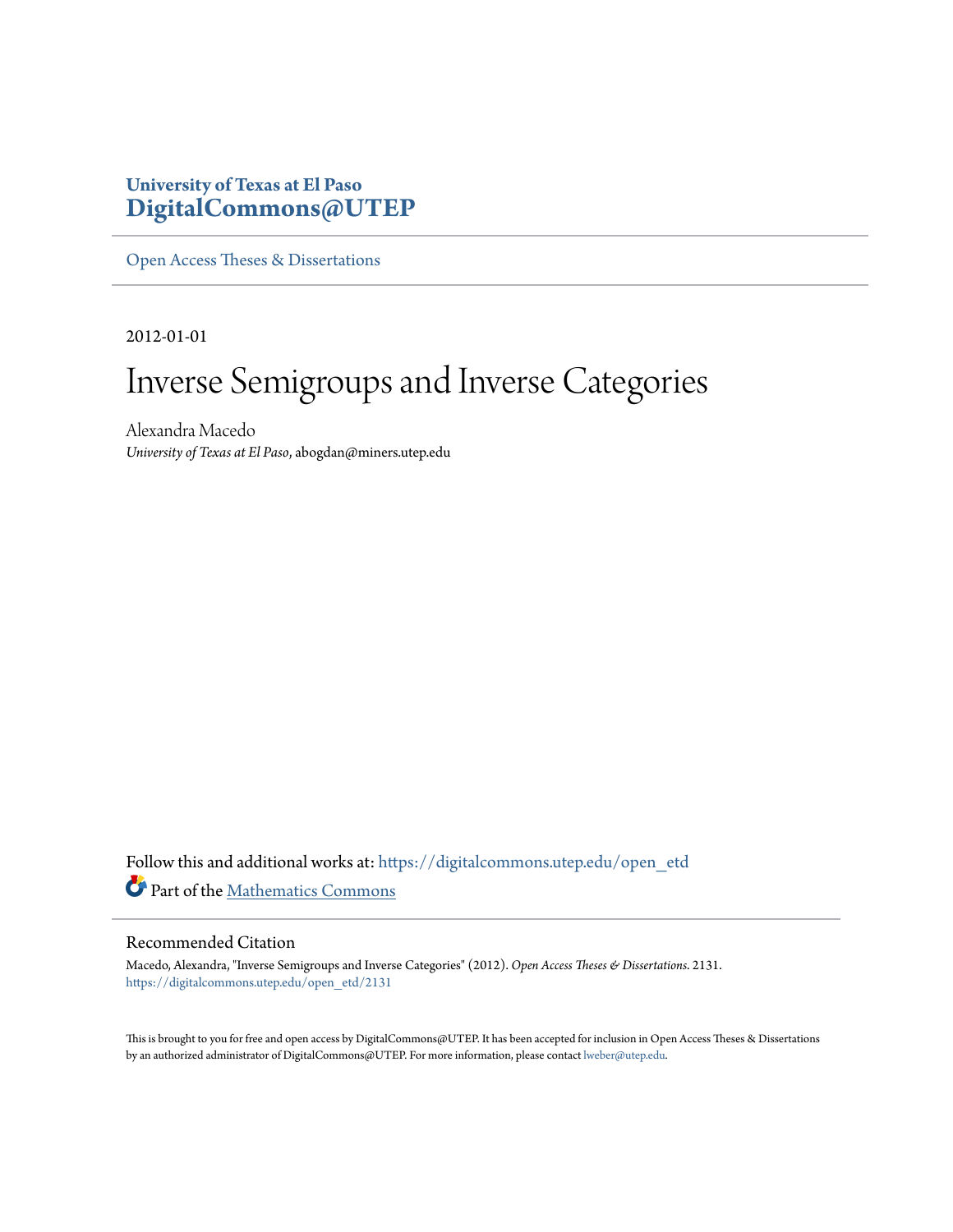# INVERSE SEMIGROUPS AND INVERSE CATEGORIES

ALEXANDRA MACEDO

Department of Mathematical Sciences

APPROVED:

Emil Daniel Schwab, Ph.D., Chair

Helmut Knaust, Ph.D.

Cristian Botez, PhD.

Benjamin C. Flores, Ph.D. Interim Dean of the Graduate School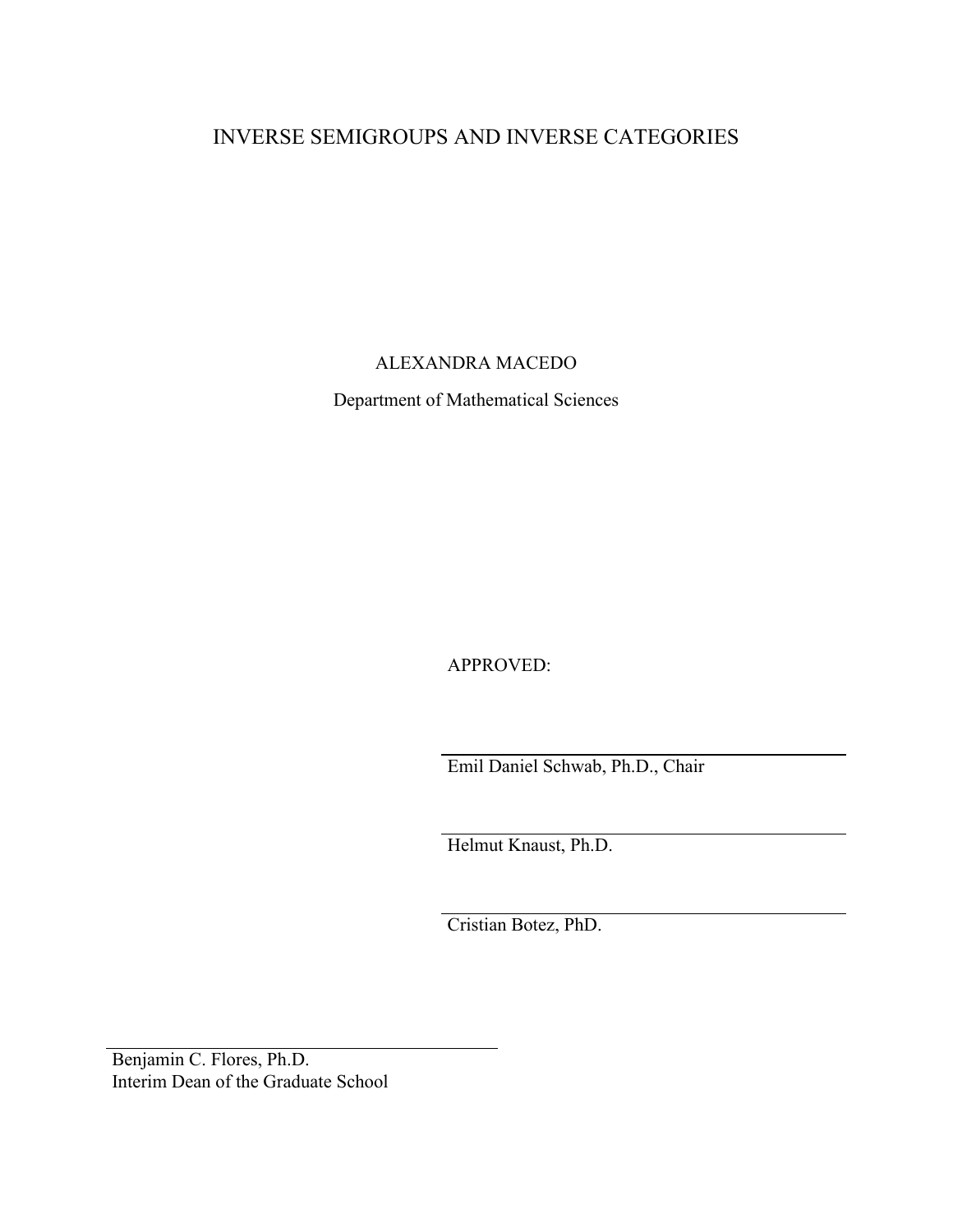Copyright

by

# ALEXANDRA MACEDO

2012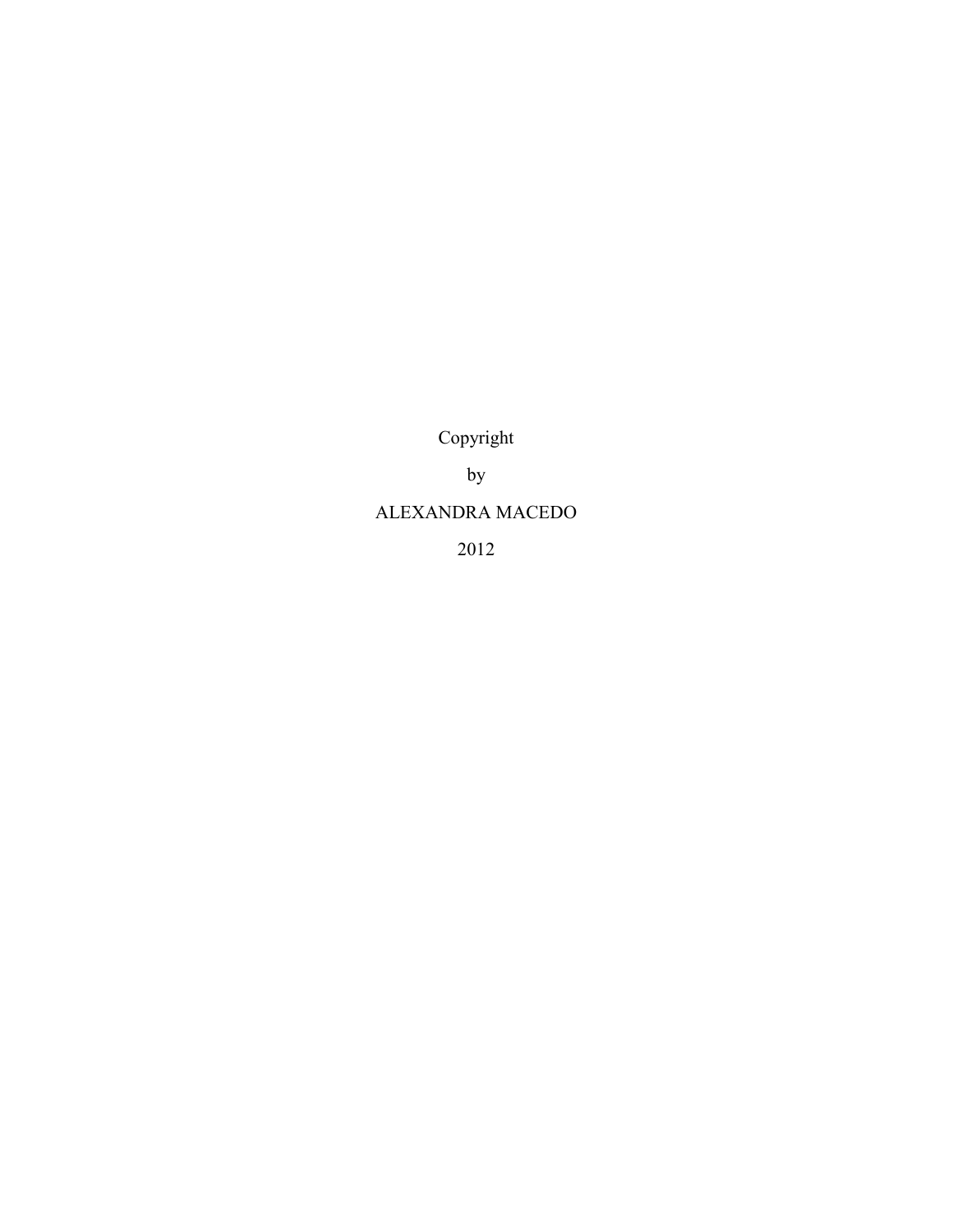Dedicated to my parents Alexandru and Marta Bogdan, to my husband Oscar, and to my daughter Alexa.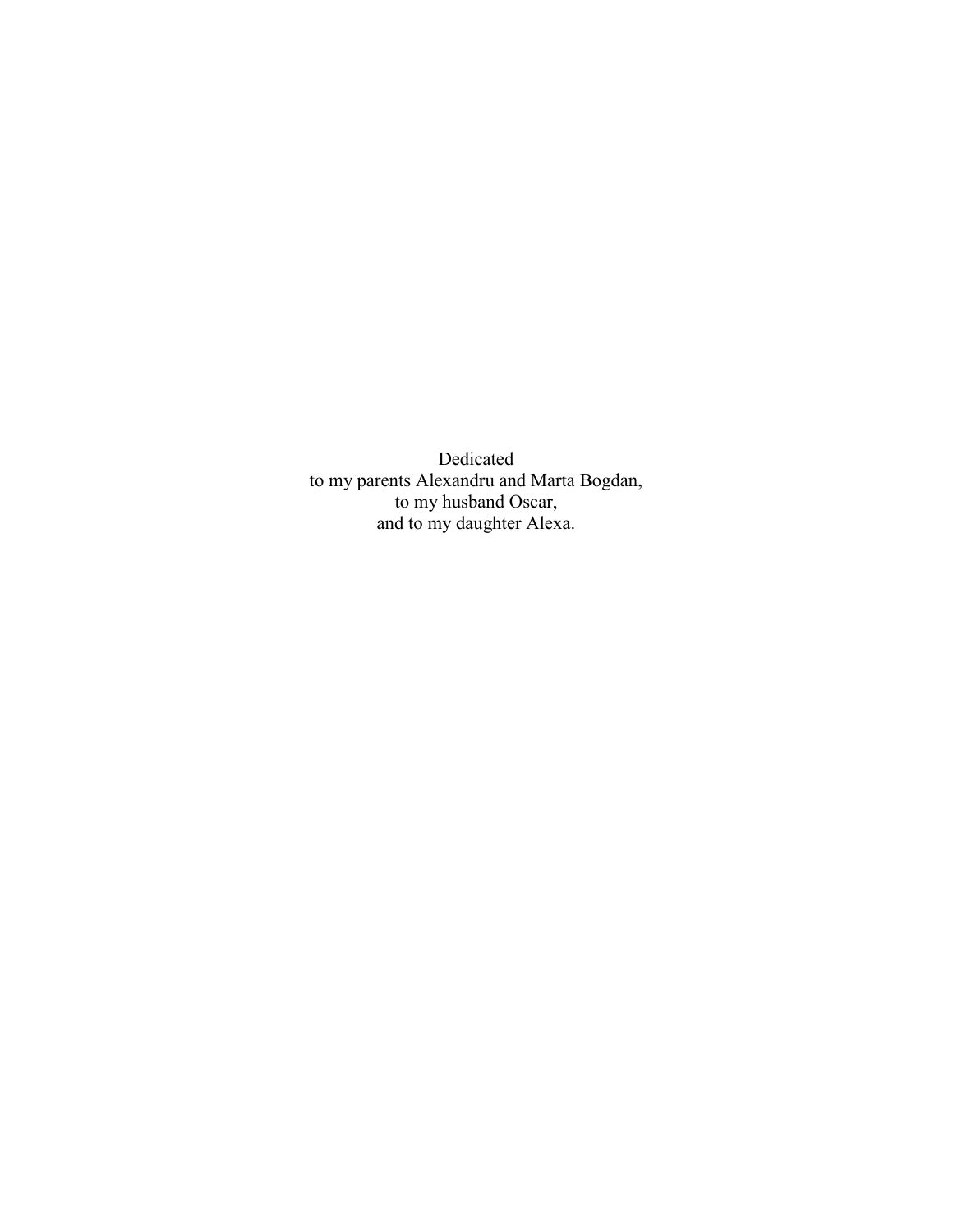# <span id="page-4-0"></span>INVERSE SEMIGROUPS AND INVERSE CATEGORIES

by

### ALEXANDRA MACEDO, M.S.

# THESIS

Presented to the Faculty of the Graduate School of The University of Texas at El Paso in Partial Fulfillment of the Requirements for the Degree of

### MASTER OF SCIENCE

Department of Mathematical Sciences THE UNIVERSITY OF TEXAS AT EL PASO August 2012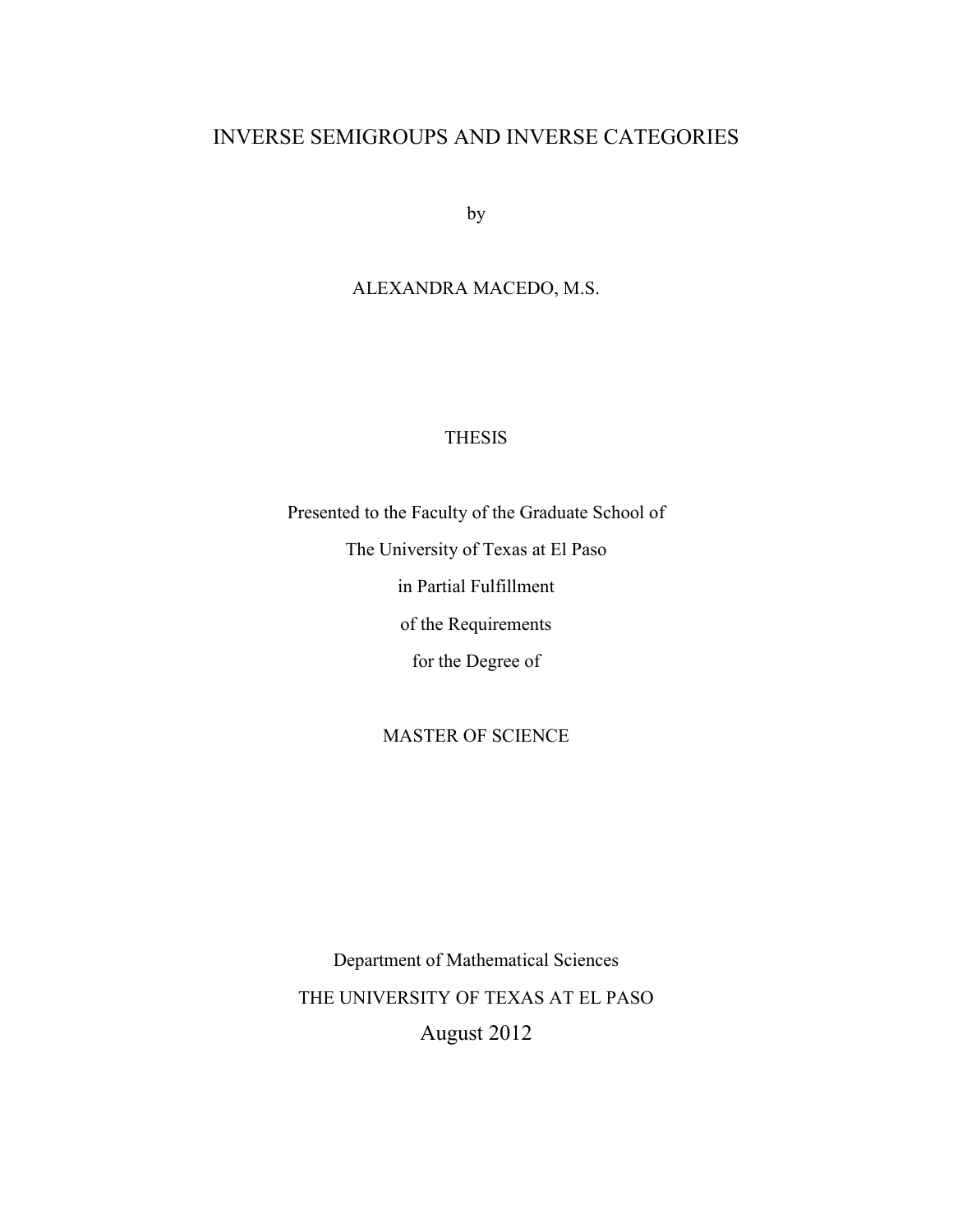# **Acknowledgements**

I hereby would like to express my deepest gratitude to the honorable members of my thesis committee for their guidance and suggestions. I am most grateful to my advisor and committee chair Dr. Emil Schwab for all his patience, motivation, help, time, and dedication. Without his vast knowledge, superb work ethic, and guidance this Thesis Dissertation would have not been possible. I could not have asked for a better advisor and mentor.

I would like to give special thank to Dr. Helmut Knaust. With his advice, assistance, and support I was able to get through rough academic and administrative challenges. My acknowledgement also goes to Dr. Cristian Botez for accepting to be part of my thesis committee.

Last but not the least, I would like to thank my family for their unconditional love and support.

All in all, this Thesis Dissertation is not only a product of my hard work, but it is also an achievement of those around me.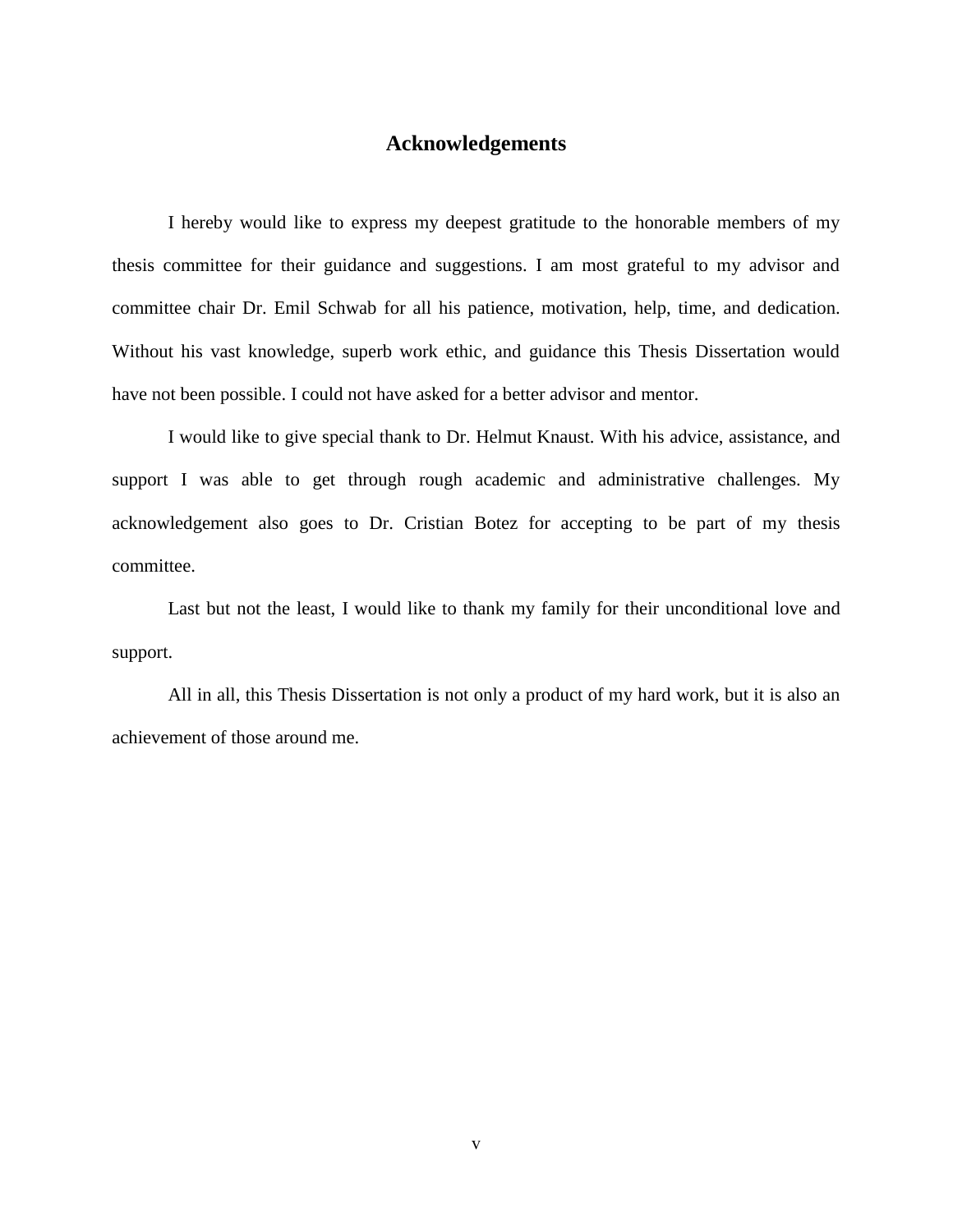#### **Abstract**

<span id="page-6-0"></span>The theory of inverse semigroups forms a major part of semigroup theory. This theory has deep connections with important mathematical disciplines, not only classical ones such as geometry, functional analysis, number theory, but also with more recent theories: the theory of algorithms, graph theory, the mathematical theory of automata, etc. The importance of inverse semigroups, first and foremost, is that they form an abstract class of algebraic structures which are isomorphic to semigroups of partial bijections.

 This thesis is organized in two parts, inverse semigroups in Part 1, and inverse categories (that arises if we apply a basic property of inverse semigroups to morphisms of a category) in Part 2.

 In the first chapter of my thesis, I set out the basic properties of semigroups and inverse semigroups: this includes the isomorphism theorem for semigroups, the algebraic properties of inverse semigroups connected with inverses, idempotent elements, Green's relations, etc. The examples presented at the end of the first chapter include the inverse semigroups of partial bijections, the free monogenic inverse semigroup and an inverse semigroup-like set which is an analogue of group-like sets. The last example was used in our paper [9], and was one of the examples suggested the need for an inverse semigroup-like set theory.

 The theory of inverse categories, a natural generalization of the theory of inverse monoids, may be regarded as the theory of partial isomorphisms. In chapter two of this thesis, I present the basic properties of inverse categories which are analogous to the properties of inverse semigroups. Four examples of inverse categories are discussed (given) at the end of my thesis: the inverse category of partial bijections, the inverse category of invertible matrices, the inverse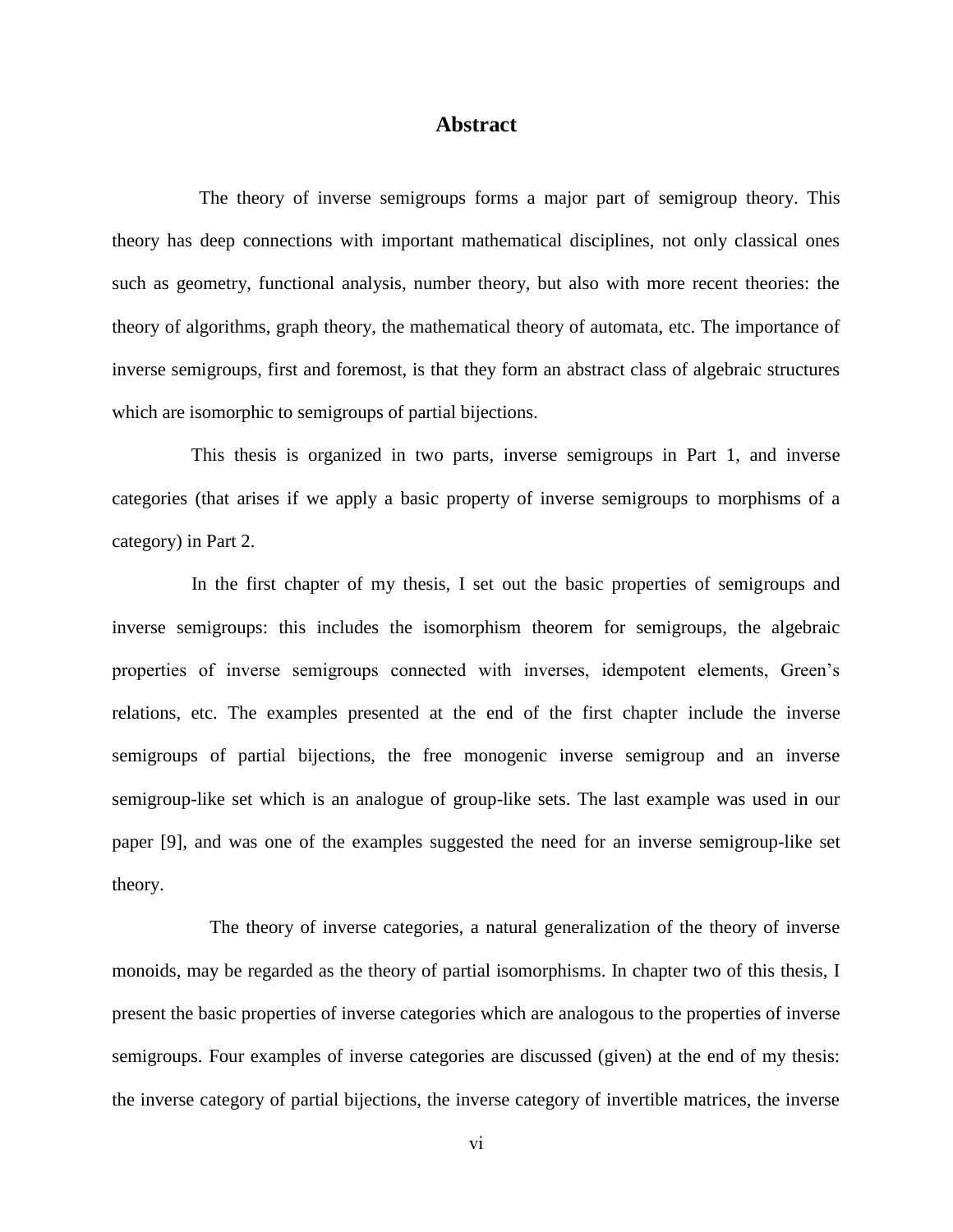category that represent an equivalence relation, and an inverse category as a subcategory of the category of based sets and based functions.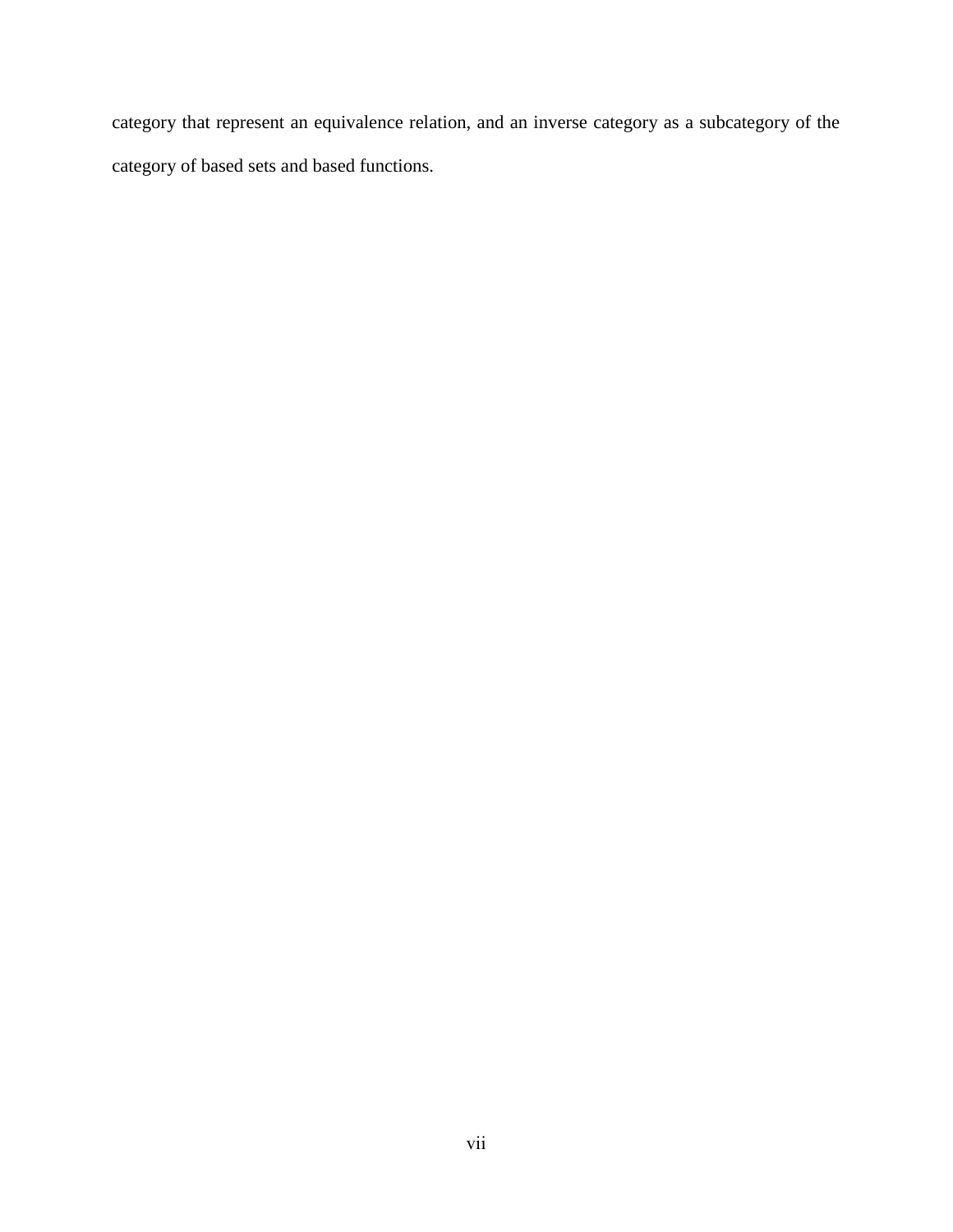# **Table of Contents**

| 1.1 |  |  |
|-----|--|--|
|     |  |  |
|     |  |  |
| 2.1 |  |  |
|     |  |  |
|     |  |  |
|     |  |  |
|     |  |  |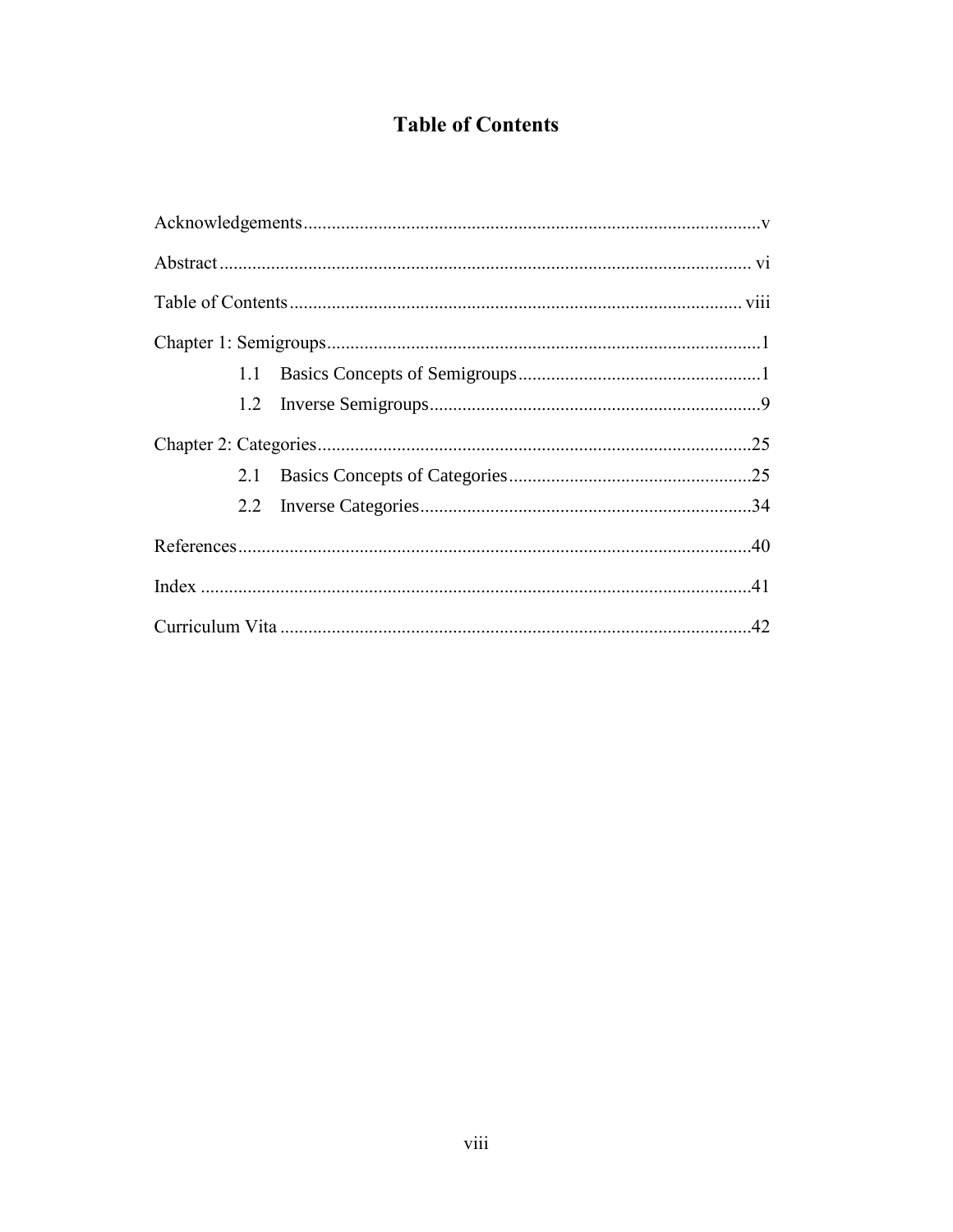# **Chapter 1 Semigroups**

The foundations of semigroup theory were set by the Russian mathematician A.K. Suschkewitsch in 1928. At the beginning the theory of semigroups was related and compared with the theory of groups and rings. The study of the semigroups requires also the study of congruences. The first mathematician that introduced the inverse semigroups was V.V. Wagner, in 1952. However, he referred them as *generalized groups.* In 1954 G.B. Preston reintroduced the same theory, but he called them *inverse semigroups*.

### **1.1 Basic Concepts of Semigroups**

A *semigroup* is considered to be an algebraic structure  $(S, w_2)$ , where S is a nonempty set and  $w_2$  is an associative binary operation on S. The binary operation is defined as a function  $w_2: S \times S \to S$ . For simplicity we will denote the binary operation  $w_2(x, y)$  with the multiplication symbol xy, for all  $x, y \in S$ . The associative property is  $x(yz) = (xy)z$ , for any elements  $x, y, z \in S$ .

**Definition 1.1.** *If there exists an element*  $e$  *of a semigroup S with the property that for all*  $x \in S$ , *we have*  $ex = xe = x$ *, then e is called the <i>identity element* of S. A semigroup with an *identity element is called a monoid.* 

**Observation 1.2.** From now on, we will denote the identity element by 1. Therefore, the relation above can be written as follows  $1x = x1 = x$ .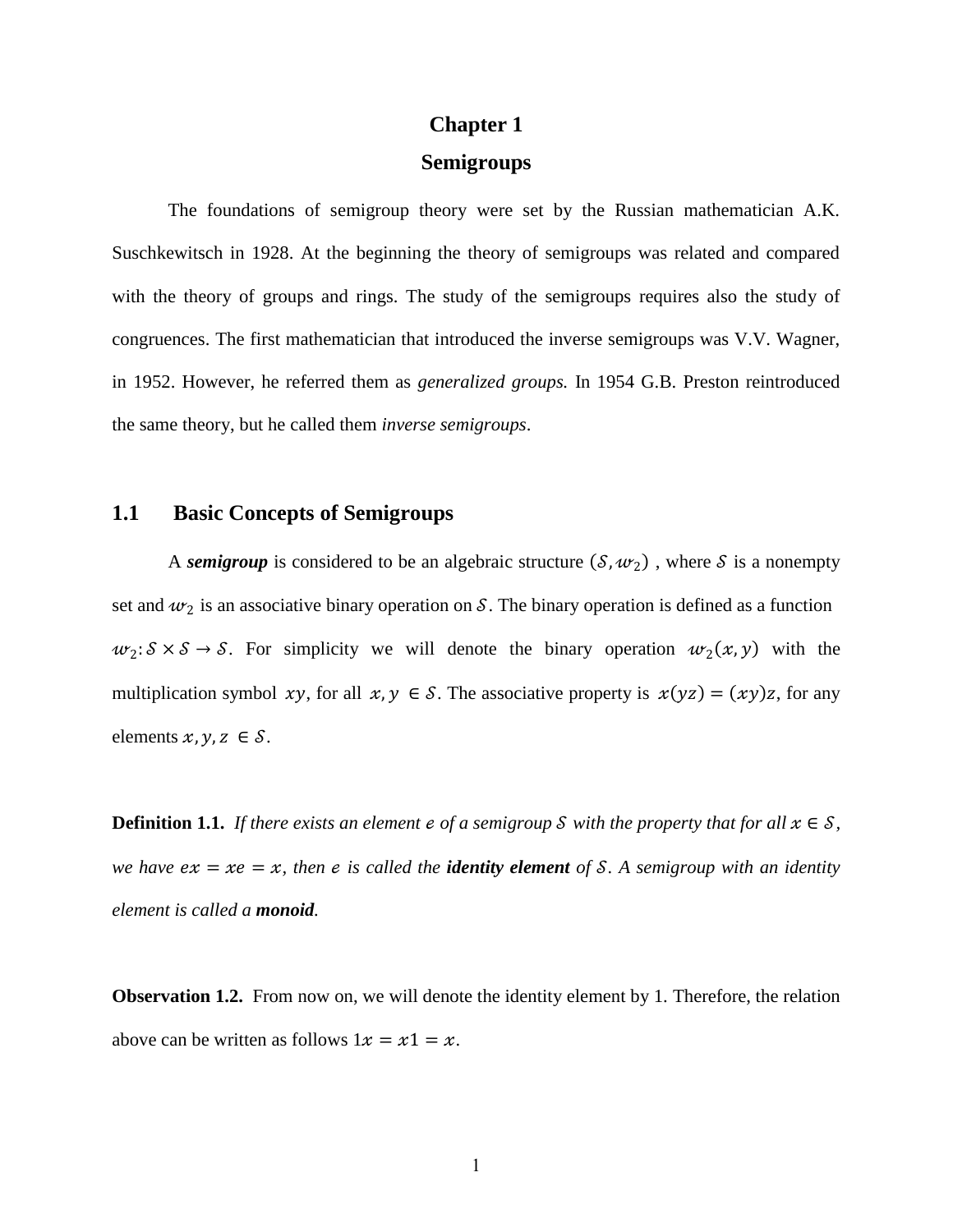**Proposition 1.3.** *A monoid cannot have more than one identity element.*

*Proof.* Let  $1 \in S$  be the identity element such that for any  $x \in S$  we have  $1x = x1 = x$ . Suppose there is another element  $1 \in S$  with the same property that for any  $x \in S$  we have  $1'x = x1' = x$ . Using the identity element we can write  $1' = 1'1$ . We know that  $1'x = x$ , for any  $x \in S$ . This implies that  $1' = 1'1 = 1$ . Therefore, the identity element is  $unique.$ 

Now, we can define the set of all units. The set of all units of  $S$ , denoted by  $U(S)$ , can be described as follows  $U(S) = \{x \in S \mid \text{there is } a x' \in S \text{ such that } xx' = x'x = 1\} \subseteq S.$ 

**Definition 1.4.** *A zero element of a semigroup S is an element*  $\sigma \in S$  *with the property that for all*  $x \in S$ *, we have*  $S \neq \{ \sigma \}$  *and*  $\sigma x = x\sigma = \sigma$ *.* 

**Observation 1.5.** From now on, for simplicity, we will denote the zero element by 0. Therefore, the relation above can be written as follows  $0x = x0 = 0$ .

**Proposition 1.6.** *A semigroup cannot have more than one zero element*.

*Proof.* Let  $0 \in S$  be the zero element such that for any  $x \in S$  we have  $0x = x0 = 0$ . Suppose there is another element  $0' \in S$  with the property that for any  $x \in S$  we have  $0'x = x0' = 0'$ . Using the fact that  $0' x = x 0' = 0'$  we can write  $0' = 0' 0$ . For any  $x \in S$  we know that  $x0 = 0$ , thus, we obtain  $0' = 0'$   $0 = 0$ . This implies that  $0' = 0$ . Therefore, the zero element is unique.  $\Box$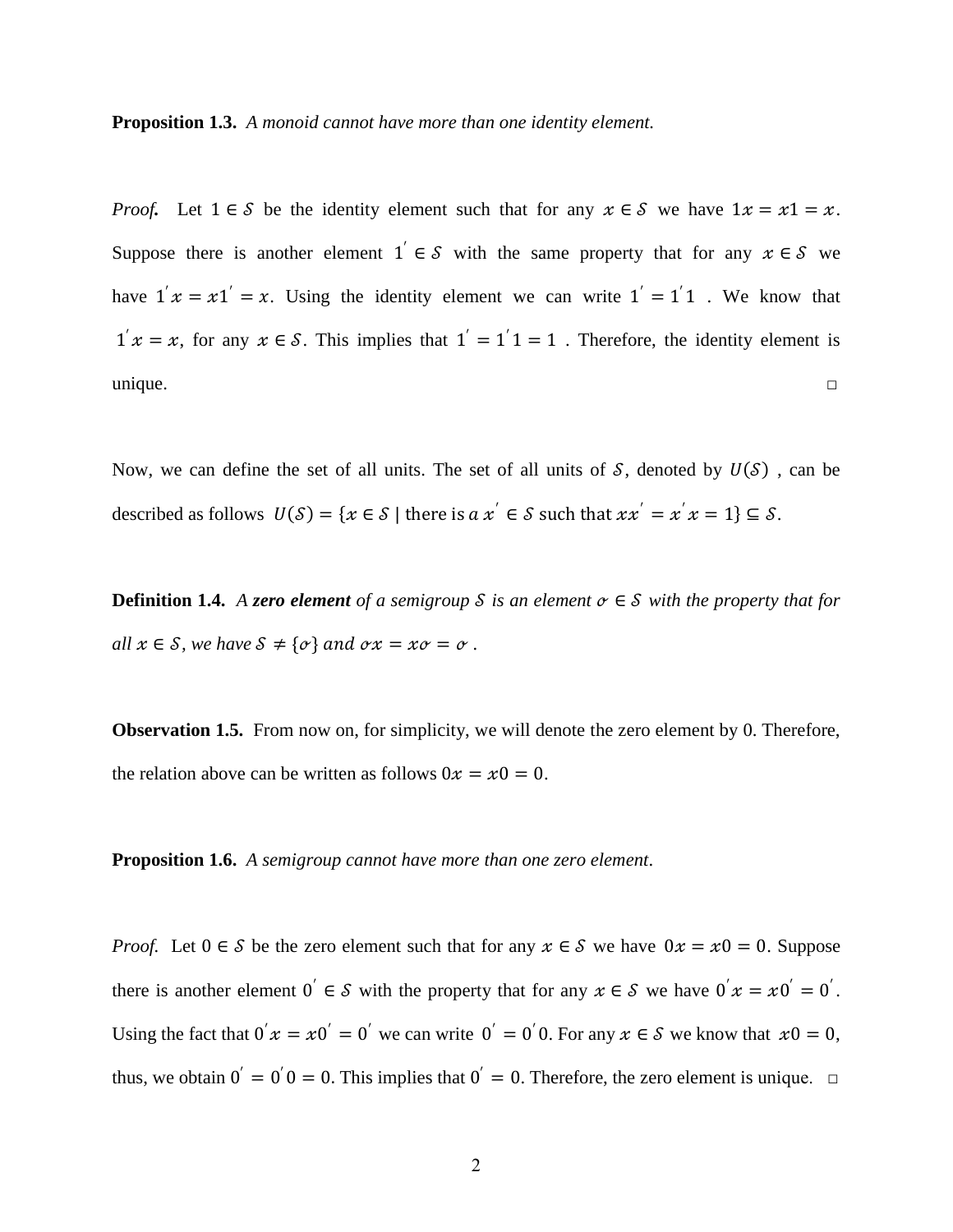A semigroup is called **commutative** if for any elements  $x$ , y from S we have  $xy = yx$ . Let S be a semigroup with  $x \in S$  and consider k a positive integer. We can denote the **power** of an element by the following relations:  $x^1 = x$  and  $x^{k+1} = x^k x$ .

**Observation 1.7.** Let S be a monoid and  $x \in S$ , then by notation  $x^0 = 1$ .

**Proposition 1.8.** *In a semigroup S, for any element*  $x \in S$  *and*  $n, m$  *any positive integers, the following property holds:*  $x^n x^m = x^{n+m}$ .

*Proof.* We will use the induction after *n*. For  $n = 1$  we have  $x^m \cdot x^1 = x^{m+1}$  is true. Assume the relation true for  $n = k$ . Thus,  $x^m \cdot x^k = x^{m+k}$ . Let  $n = k + 1$ . We have to prove that  $x^m \cdot x^{k+1} = x^{m+k+1}$ . So,  $x^m \cdot x^{k+1} = x^m \cdot (x^k \cdot x) = (x^m \cdot x^k) \cdot x = x^{m+k} \cdot x = x^{m+k+1}$ .  $\Box$ 

**Definition 1.9.** Let *S* be a semigroup and consider an element *e* from *S*. The element *e* is called *idempotent,* if  $e^2 = e \cdot e = e$ .

**Observation 1.10.** In any semigroup  $S$ , if the identity element or the zero element exist, they are idempotents. Also, if e is idempotent, then  $e^n = e$ , for any *n* positive integer.

#### **Examples of semigroups**:

- Any group is a semigroup.
- Any ring under multiplication is a semigroup.
- $\bullet$   $(\mathbb{Z}_{+}, +)$ ,  $(\mathbb{Z}_{+}, \cdot)$ ,  $(\mathbb{Z}, \cdot)$ ,  $(\mathbb{Z}_{n}, \cdot)$  are semigroups; where  $\mathbb{Z}$  is the set of integers,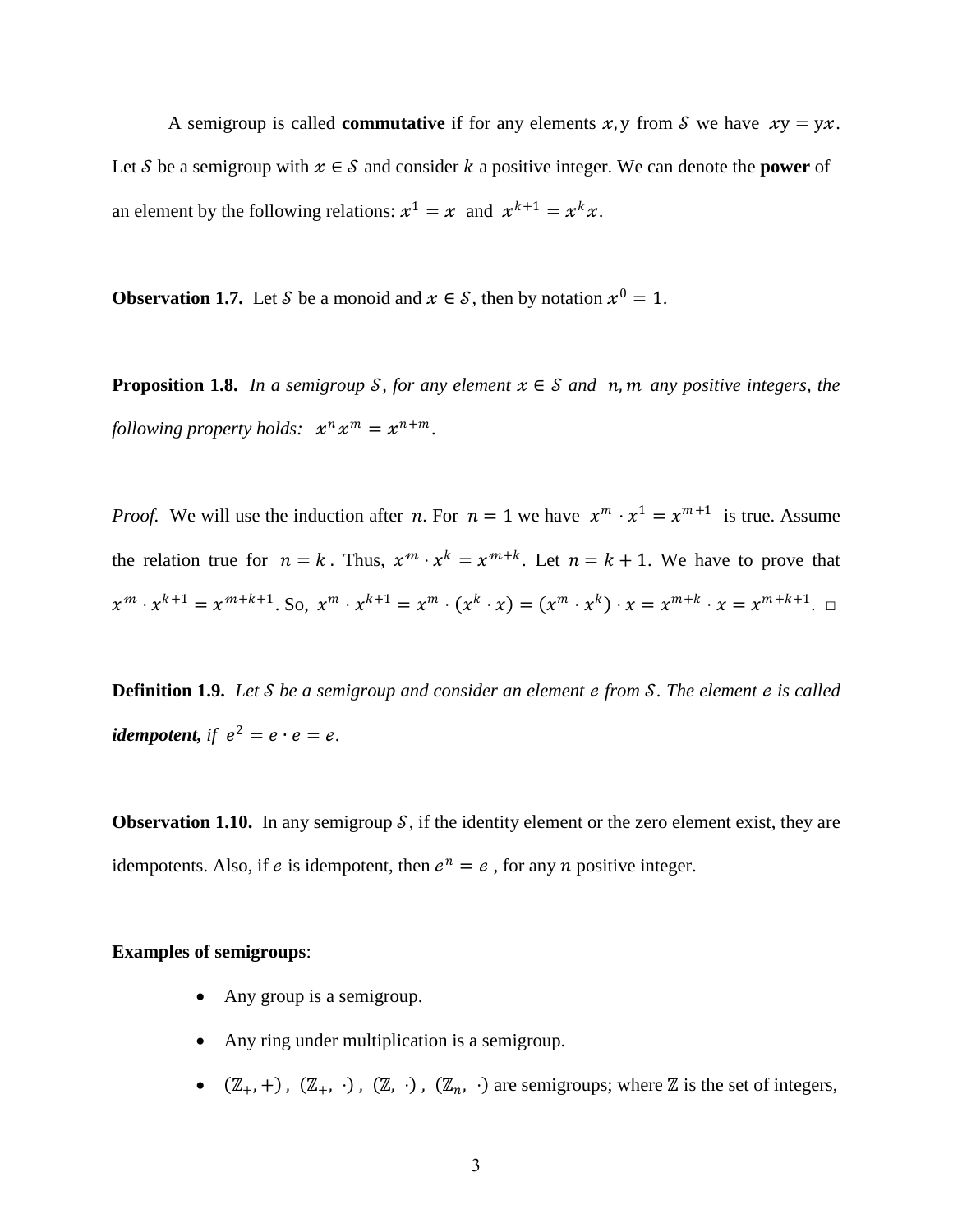$\mathbb{Z}_+$  is the set of non-negative integers,  $\mathbb{Z}_n$  the complete set of residues modulo *n*, and + and ∙ are the normal operations of addition and multiplication.

- Given  $\mathcal C$  a category, and  $A$  is an object of  $\mathcal C$ , then the morphisms in  $\mathcal C$  from  $A$  to  $A$ ,  $\mathcal{H}\sigma m_{\mathcal{C}}(A, A)$ , is a semigroup.
- Let  $S(A) = \{f | f: A \rightarrow A\}$ , where f are functions from A to A, and  $S(A)$  is closed under the usually function composition ∘ . Then,  $(S(A), \circ)$  is a semigroup and it is called the **symmetric semigroup** on *A*.

**Definition 1.11.** *Take*  $\delta$  *and*  $\delta'$  *to be two semigroups such that*  $\delta'$  *is the subset of*  $\delta$ *,*  $\delta' \subseteq \delta$ *. We call*  $S'$  *a subsemigroup* if  $S'$  is closed under multiplication (i.e. for any  $x, y \in S'$ ,  $xy \in S'$ ).

**Definition 1.12.** Let *S* and *T* be two semigroups and consider the mapping  $f: S \rightarrow T$  from *S into T*. We say that *f* is a semigroup **homomorphism**, if for any,  $y \in S$ ,  $f(xy) = f(x)f(y)$ . *A bijective semigroup homomorphism is called a semigroup isomorphism.*

**Observation 1.13.** The composition of two semigroup homomorphisms is a homomorphism. For instance, if  $f: \mathcal{S} \to \mathcal{T}$  and  $h: \mathcal{T} \to \mathcal{V}$  are homomorphisms, it implies that  $(f \circ h): \mathcal{S} \to \mathcal{V}$  is also a homomorphism.

For S and T two monoids and for the mapping  $f: S \to T$  we can say that f is a **monoid homomorphism** from S to T, if f is a homomorphism that preserves identity elements  $f(1) = 1$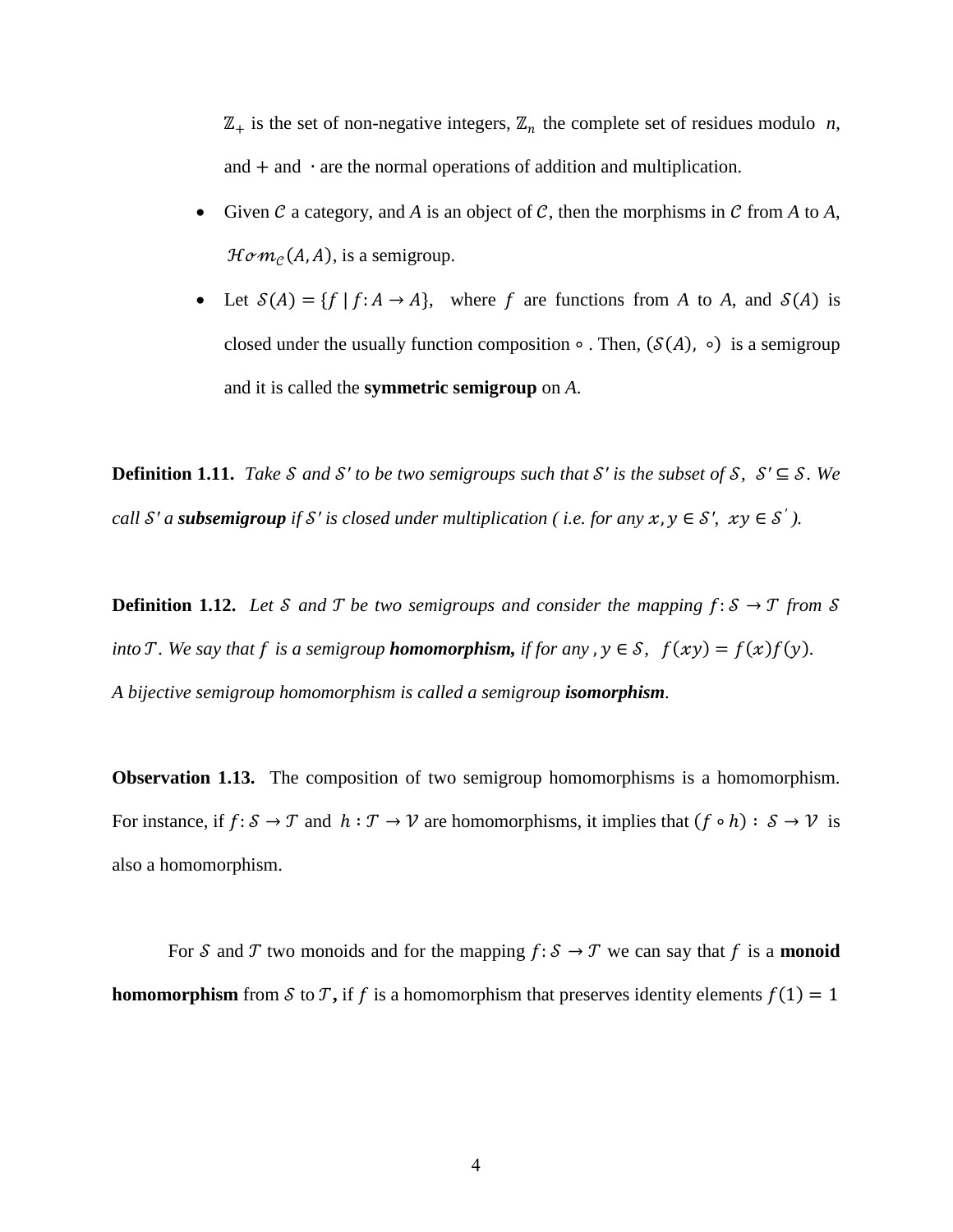**Definition 1.14.** Let *S* be a semigroup and consider  $\psi$  an equivalent relation on *S*. We say that  $\psi$  *is a congruence on S, if for any elements*  $x, x', y, y'$  *from S, with the properties*  $x \psi y$  *and*  $\hat{x}'\psi y'$ , we have  $\hat{x}\hat{x}'\psi y'$ .

Before we continue with the next properties, we need to introduce more terminology and notations. Given the mapping  $f: S \to T$  a semigroup homomorphism, we will define an equivalence relation on S, denoted  $ker f$ , where  $ker f \subseteq S^2$  as it follows: for any  $x, y \in S$ , x kerf y, if and only if,  $f(x) = f(y)$ .

Furthermore, we will call the set  $S/ker f$  the quotient of S by  $ker f$  and for any  $\hat{x}$ ,  $\hat{y} \in$  $\mathcal{S}/\ker f$  we will consider the well defined operation  $\hat{x}\hat{y} = \hat{x}\hat{y}$ . It is easy to verify that  $(\mathcal{S}/\ker f, \mathcal{S})$  $\cdot$ ) is a semigroup called the **quotient semigroup.** We define the projection  $p: S \rightarrow S/ker f$  such that  $p(x) = \hat{x}$ .

Let S be a semigroup and S' its subsemigroup. The inclusion mapping  $i : S' \hookrightarrow S$  is defined by  $i(x) = x$ .

**Proposition 1.15.** *Given*  $f: S \to T$  *a surjective semigroup homomorphism, let*  $\psi$  *be a congruence on*  $\mathcal{T}$ *. Let's define*  $f^{-1}(\psi)$  by  $xf^{-1}(\psi)y$  if and only if,  $fx \psi fy$ *. Consequently,*  $f^{-1}(\psi)$  is a congruence on *S* that includes ker *f*.

**Theorem 1.16.** *(The Isomorphism Theorem).* Given  $f: S \rightarrow T$  a semigroup homomorphism, we *have the following statements:*

- *( i* ) *The image of f, im f is a subsemigroup of*  $\mathcal{T}$ *. (* $f(\mathcal{S}) = im f$ ).
- *( ii ) is a congruence on .*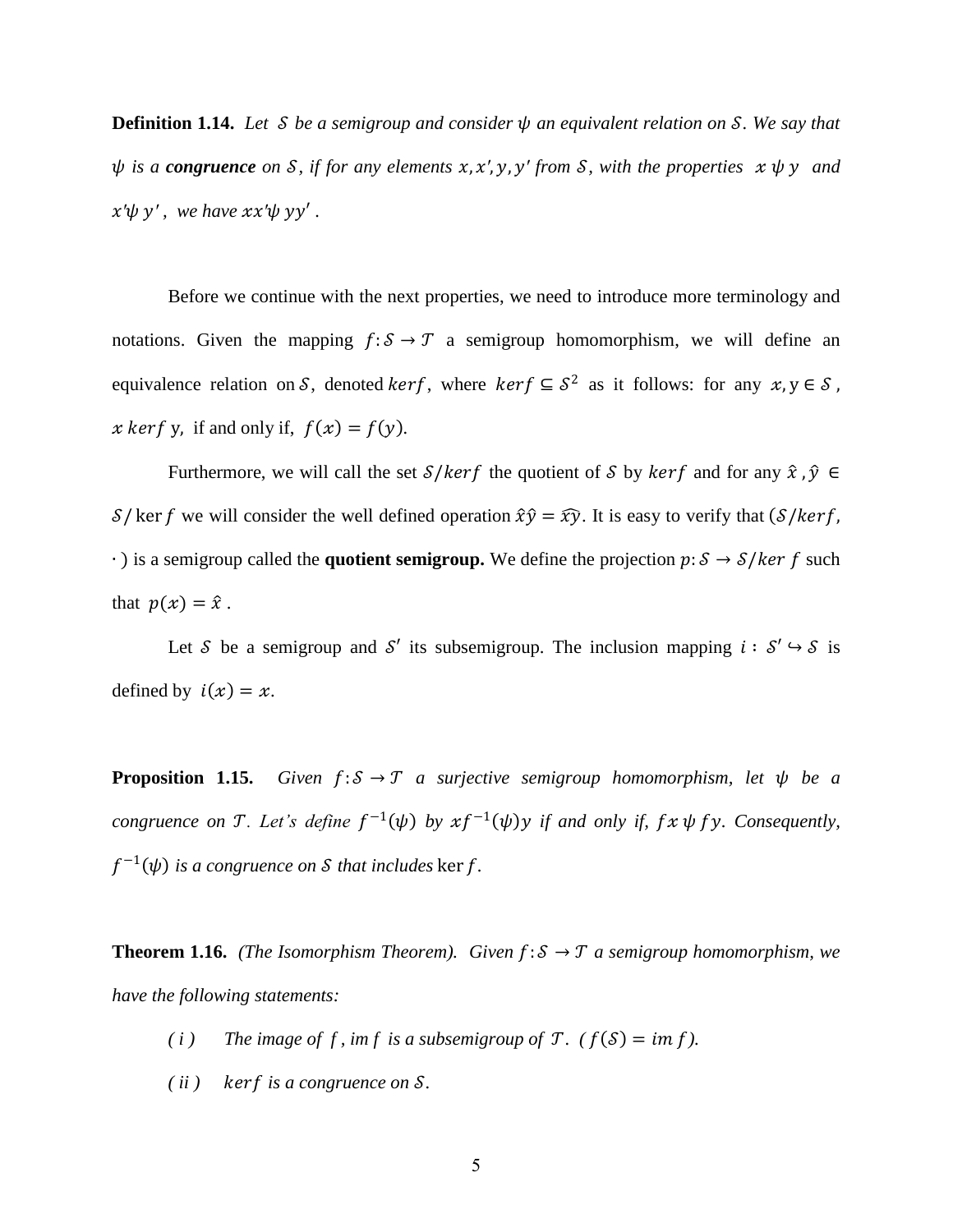*(iii) There exists an unique isomorphism*  $\theta$ :  $S$ /ker  $f \rightarrow im f$  *such that the diagram is commutative (i.e.*  $f = i \circ \theta \circ p$ ).

$$
\begin{array}{ccc}\nS & \xrightarrow{f} & T \\
p \downarrow & & \uparrow i \\
S/\text{kerf} & \xrightarrow{\theta} & \text{im } f\n\end{array}
$$

 $\mathcal{L}_{\mathcal{L}}$ 

Figure 1.1 Commutative Diagram for the Isomomorphism Theorem

*Proof.* (*i*) We have to show that if  $y_1, y_2 \in \text{im } f$  then  $y_1 y_2 \in \text{im } f$ .

Given  $y_1, y_2 \in f(\mathcal{S}) = im f$ , there exist  $x_1, x_2 \in \mathcal{S}$  such that  $f(x_1) = y_1, f(x_2) = y_2$ and  $x_1x_2 \in S$ . First we take the product of  $y_1y_2$ , and then we substitute  $y_1, y_2$  with  $f(x_1)$  and  $f(x_2)$ , respectively. The next step is to use the fact that f is a homomorphism. Hence, we obtain  $y_1y_2 = f(x_1)f(x_2) = f(x_1x_2)$ . Since we know that  $x_1x_2 \in S$ , it implies that  $f(x_1x_2) \in f(S)$ . So, the product  $y_1 y_2 \in f(\mathcal{S}) = im f$ . Therefore, *im f* is a subsemigroup of *T*.

*(ii)* We have to show that  $x_1 x_2$  ker  $f y_1 y_2$ .

Let  $x_1$ ,  $x_2$ ,  $y_1$ ,  $y_2 \in S$ , such that  $x_1$  ker  $f y_1$  and  $x_2$  ker  $f y_2$ . By the definition of the ker f we have,  $x_1$  ker f  $y_1$ , it implies that  $f(x_1) = f(y_1)$  and  $x_2$  ker f  $y_2$  it implies that  $f(x_2) = f(y_2)$ . In what follows, we will use these equalities as well as the properties of the homomorphism.

$$
f(x_1x_2) = f(x_1)f(x_2) = f(y_1)f(y_2) = f(y_1y_2) \Rightarrow x_1x_2 = y_1y_2 \Rightarrow x_1x_2 \text{ ker } f y_1y_2.
$$

*(iii)* We have to show that there exist a isomorphism  $\theta$ :  $S/ker f \rightarrow im f$ . We take  $\theta(\hat{x}) = f(x)$ , where  $\theta$  is well defined: for any x' from  $\hat{x}$  we have x' ker f x that implies  $f(x') = f(x)$ .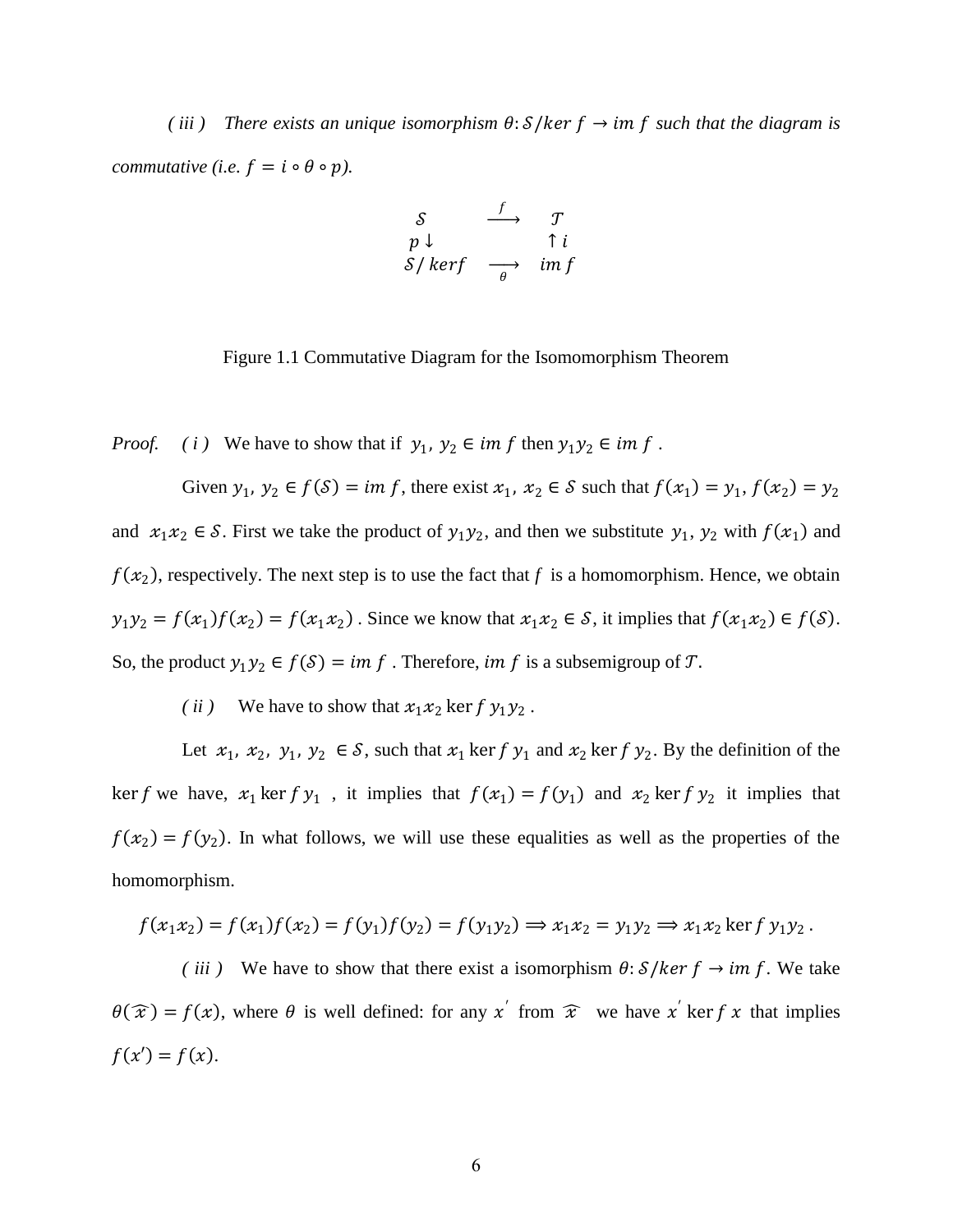We will verify that  $\theta$  is bijective. Let  $\widehat{x}_1$ ,  $\widehat{x}_2 \in S/\text{ker } f$  such that  $\theta(\widehat{x}_1) = \theta(\widehat{x}_2)$ . Based on the definition of  $\theta$ , we know that  $\theta(\widehat{x}_1) = f(x_1)$  and  $\theta(\widehat{x}_2) = f(x_2)$ . Consequently, from  $f(x_1) = f(x_2)$  it implies that  $x_1$  ker  $f(x_2)$ , thus  $\widehat{x_1} = \widehat{x_2}$ , hence,  $\theta$  is injective. Given  $y \in$ im f, there exists  $x \in S$  such that  $f(x) = y$ . Furthermore, there exists  $\hat{x} \in S$ /ker f with  $\theta(\hat{x}) = f(x) = y$ . So,  $\theta$  is surjective. Since  $\theta$  is injective and surjective, it implies  $\theta$  is bijective.

Now, we will verify that  $\theta$  is a homomorphism. Let's take  $\hat{\chi}$ ,  $\hat{\gamma} \in S/ker f$ . Then, we have  $\theta(\hat{x}\hat{y}) = \theta(\hat{x}\hat{y}) = f(xy) = f(x)f(y) = \theta(\hat{x})\theta(\hat{y})$ , this implies that  $\theta$  is a homomorphism. Therefore,  $\theta$  is a isomorphism.

We have to show that  $f = i \circ \theta \circ p$  as well as the uniqueness of  $\theta$ . Given any  $x \in \mathcal{S}$ , we have:

$$
(i \circ \theta \circ p)(x) = (i \circ \theta)(p(x)) = (i \circ \theta)(\widehat{x}) = i(\theta(\widehat{x})) = i(f(x)) = f(x) \Rightarrow i \circ \theta \circ p = f.
$$

Suppose there is another  $\theta$ :  $S/ker f \rightarrow im f$  with the property that  $i \circ \theta' \circ p = f$ . Since  $i \circ \theta \circ p = f$  and also  $i \circ \theta' \circ p = f$ , it means that  $i \circ \theta \circ p = i \circ \theta' \circ p$ . Based on the fact that i is injective, we can imply that  $\theta \circ p = \theta' \circ p \implies \theta = \theta'$ .

**Theorem 1.17.** *([7] p.12) If*  $f: S \rightarrow T$  *is an injective homomorphism, the homomorphism*  $h: \mathcal{U} \to \mathcal{T}$  *factors through*  $f(h = f \circ k, \text{ for some } k: \mathcal{U} \to \mathcal{S}$  *if and only if, im h* ⊆ im *f*; *then h* factors uniquely through  $f(h)$  is unique).

**Theorem 1.18.** *([7] p.12) If*  $f: S \rightarrow T$  *is a surjective homomorphism, the homomorphism*  $h: S → U$  *factors through f* ( $h = k ∘ f$ , *for some k*:  $T → U$ ) *if and only if, ker f* ⊆ ker *h*; *then h factors uniquely through*  $f(k)$  *is unique*).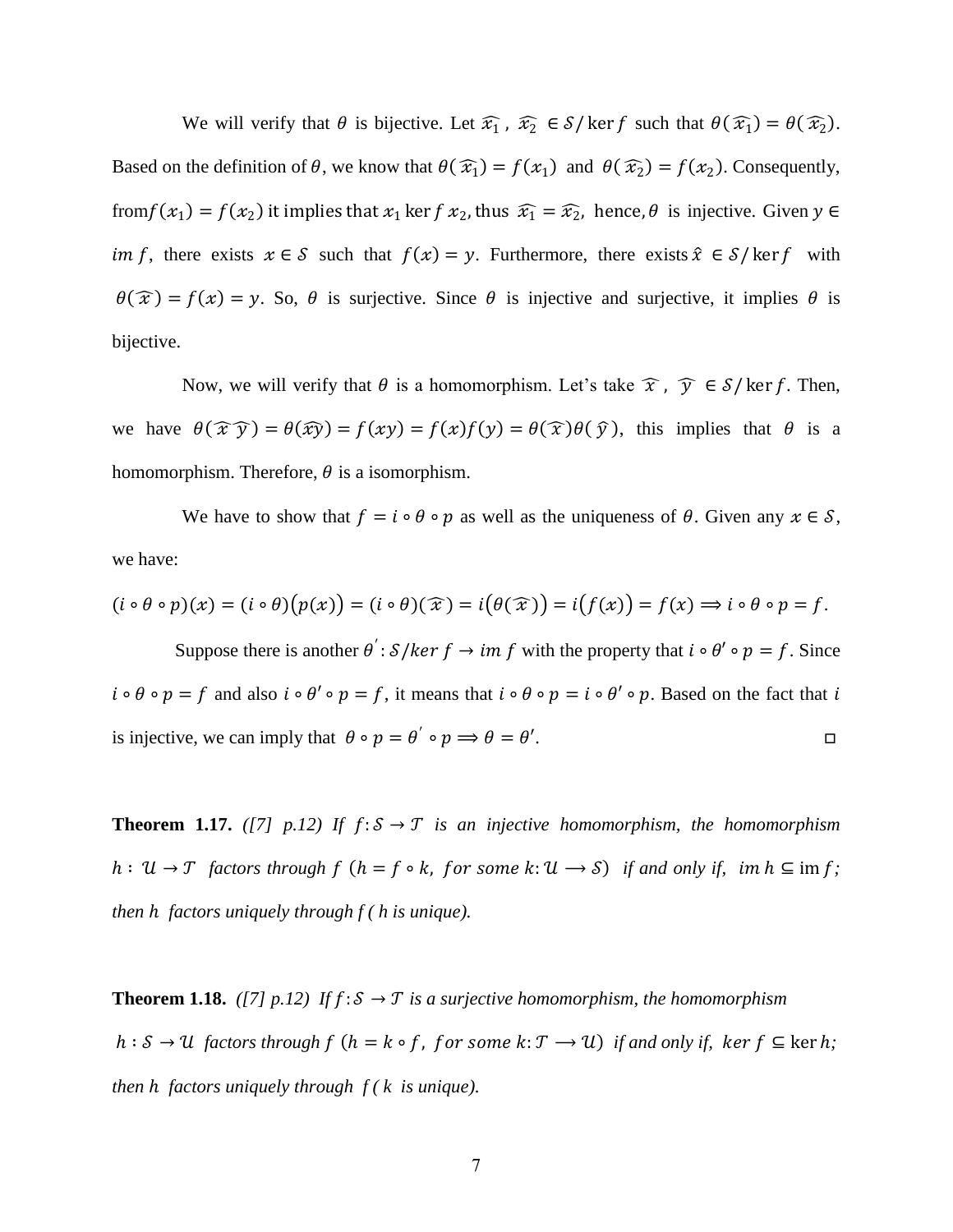*Proof.* ([7]) If  $h: S \to U$  factors through  $f(h = k \circ f, for some k)$ , then  $x \text{ ker } fy$  implies  $f(x) = f(y)$ ,  $h(x) = k(f(x)) = k(f(y)) = h(y)$ , and x ker hy. So, ker  $f \subseteq \text{ker } h$ .

Conversely, we will assume that  $\ker f \subseteq \ker h$ . We are looking for a homomorphism k that satisfies  $k(f(z)) = h(z)$ , for any  $z \in S$ . We shall prove that there exists a well defined mapping  $k: \mathcal{T} \to \mathcal{U}$  which assigns  $h(z)$  to  $f(z)$ , for any  $z \in \mathcal{S}$ . For each  $t \in \mathcal{T}$ , there is at least one  $h(z)$  to assign to t, since f is surjective. If  $h(z')$  and  $h(z'')$  are assigned to t, then  $t =$  $f(z') = f(z'')$ , z' ker  $f z''$ , z' ker  $h z''$ , since ker  $f \subseteq \text{ker } h$  and  $h(z') = h(z'')$ . Thus at most one element is assigned to t. Hence, a mapping  $k: \mathcal{T} \to \mathcal{U}$  is well-defined by  $k(f(z)) = h(z)$ for any  $z \in \mathcal{S}$ .

Since f and h are homomorphisms,  $k(f(x)f(y)) = k(f(xy)) = h(xy) = h(x)h(y) =$  $k(f(x))k(f(y))$  for any  $f(x), f(y) \in \mathcal{T}$ , and k is a homomorphism. Also, by definition we have  $h = k \circ f$ . If  $k': \mathcal{T} \to \mathcal{U}$  is another homomorphism such that  $h = k' \circ f$ , then k and k' agree on *im*  $f = \mathcal{T}$ , and  $k = k'$ .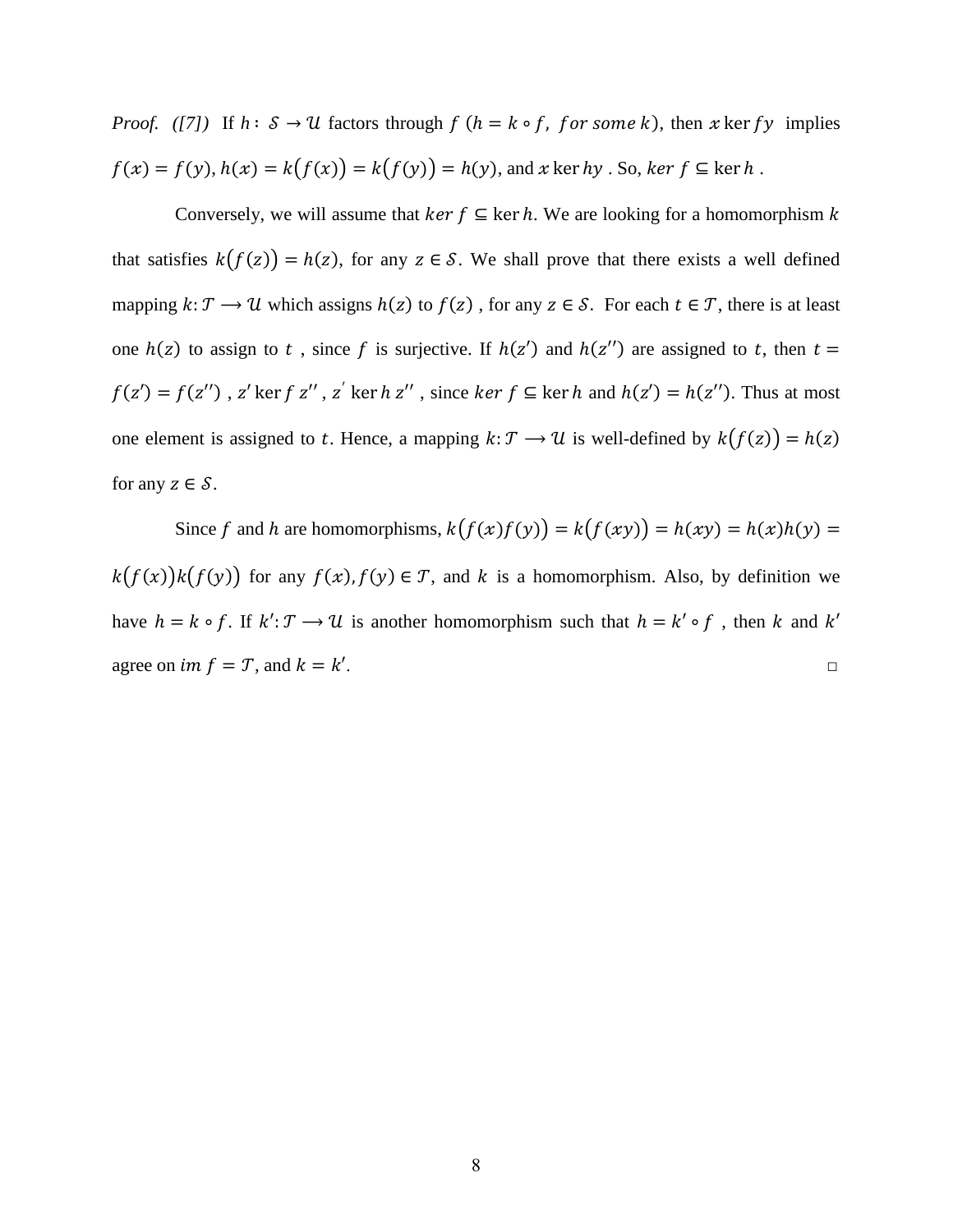#### **1.2. Inverse Semigroups**

We will begin this section by giving the description of some terms and notations. Let  $S$ be a semigroup and  $a \in S$ . We say that a is **regular** if based on the definition there exist  $x \in S$ such that we have  $a = axa$ . A semigroup S is called a **regular semigroup** if each element of S is regular.

Given S a semigroup and  $a, b \in S$ , we say that b is an **inverse** of a if  $a = aba$  and  $b = bab$  and we say that  $a$  and  $b$  are mutually inverse. In general, the inverse of an element is not unique in a semigroup.

**Definition 1.19.** We call S an *inverse semigroup* if each element of S has an unique inverse.

We will use for the set of all idempotents of the semigroup  $S$ , the following notation:  $E(S) = \{ e \in S : e^2 = e \}$ 

**Proposition 1.20.** *Consider S a semigroup and*  $a, b \in S$ , *then,* 

*( i ) If is regular, then has an inverse. (ii) If a, b are mutually inverse, then*  $ab$ *,*  $ba \in E(S)$ *.* 

*Proof. (i)* We have to show that there exist an  $b \in S$  such that  $a = aba$  and  $b = bab$ .

If a is regular it implies that there exists an element  $x \in S$  such that  $a = axa$ . Let's take the element  $b \in S$  that satisfies the relation  $b = xax$ . Next, we will substitute  $b = xax$  in  $a = aba$  and  $b = bab$ . So, we obtain  $aba = a(xax)a = axaxa = (axa)xa = axa = a$  and  $bab = (xax)a(xax) = xaxaxax = x(axa)xax = xaxax = x(axa)x = xax = b$ . Given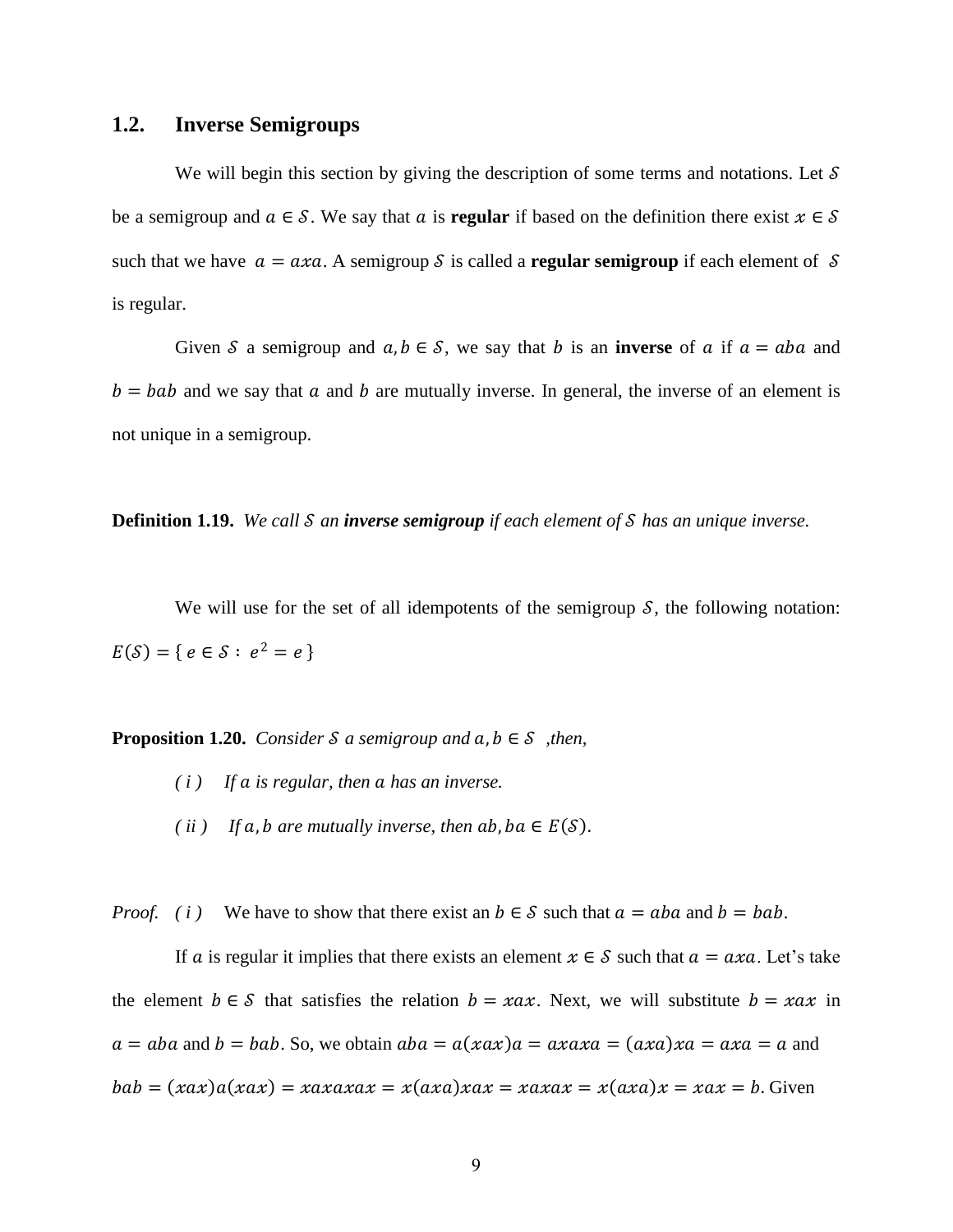the fact that  $aba = a$  and  $bab = b$ , it implies that b is an inverse of a.

*(ii)* We have to show that  $(ab)^2 = ab$  and  $(ba)^2 = ba$ .

Since a, b are mutually inverse, we have that  $a = aba$  and  $b = bab$ . Thus, using these equalities we get the following  $(ab)^2 = abab = (aba)b = ab \Rightarrow ab \in E(S)$  and

$$
(ba)^2 = baba = (bab)a = ba \Rightarrow ba \in E(S).
$$

If S is an inverse semigroup, with  $a, b \in S$  and b is the unique inverse of a, then we can denote *b* by  $a^{-1}$  (the inverse of *a*). As a result, we can write the following observation.

**Observation 1.21.** *Given S* an inverse semigroup, then,

(*i*) 
$$
a = aa^{-1}a
$$
 and  $a^{-1} = a^{-1}aa^{-1}$ , for any  $a \in S$ .

(*ii*) 
$$
(a^{-1})^{-1} = a
$$
, for any  $a \in S$ .

(iii) 
$$
e^{-1} = e
$$
, for any  $e \in E(S)$ .

- $(iv)$   $aa^{-1}, a^{-1}a \in E(S)$ , for any  $a \in S$ .
- *( v ) is a regular semigroup.*

In the following part of the section, we will talk about the Green's relations.

Consider S a semigroup, and a nonempty subset  $A \subseteq S$ , then A is a **left ideal** of S, if  $\mathcal{S}A \subseteq \mathcal{A}$  (i.e. for any  $x \in \mathcal{S}$  and  $a \in \mathcal{A}$  we have  $xa \in \mathcal{A}$ ). We say that  $\mathcal{A}$  is a **right ideal** of S, if  $AS \subseteq \mathcal{A}$  (i.e. for any  $x \in S$  and  $a \in \mathcal{A}$  we have  $ax \in \mathcal{A}$ ).

**Definition 1.22.** Let *S* be a semigroup and  $a \in S$ . The smallest left ideal containing a, denoted *by*  $S^1a = Sa \cup \{a\}$ , is called **the left principal ideal** generated by **a**. Analogous, we can define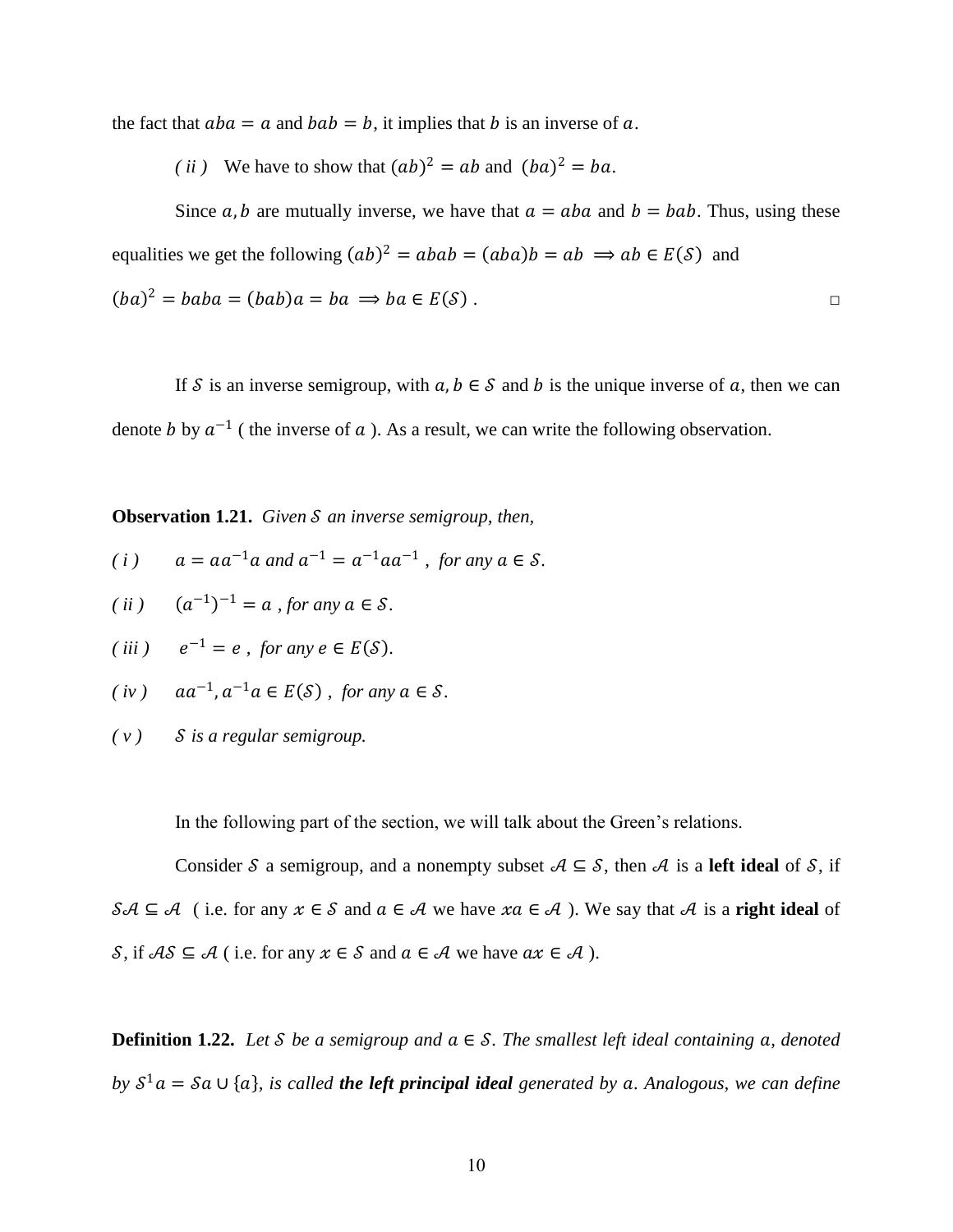**the right principal ideal** generated by  $a$  , denoted by  $aS^1 = aS \cup \{a\}$  as the smallest right ideal *containing .* 

**Definiton 1.23.** *Given S a semigroup with*  $a, b \in S$ , *Green's Relations L* and R are defined as *follow:*

*(i)*  $a \, \mathcal{L} \, b$  if  $S^1 a = S^1 b$ , *(i.e. there exist*  $x, y \in S^1$  such that  $xa = b$  and  $yb = a$ ). *(ii)*  $a \mathcal{R} b$  if  $aS^1 = bS^1$ , *(i.e. there exist*  $z, t \in S^1$  such that  $az = b$  and  $bt = a$ ).

**Proposition 1.24.** *The Green's Relations*  $\mathcal{L}$  *and*  $\mathcal{R}$  *commute, if for any*  $a, b \in \mathcal{S}$ *, there exist*  $x, y \in S$  such that  $a \mathcal{L} x \mathcal{R} b$  if and only if  $a \mathcal{R} y \mathcal{L} b$ .

*Proof.* Assume that  $a \& x \& b$ , for some  $x \in S$ , then there exist  $u, v, p, r \in S^1$ , such that  $ua = x, vx = a$  and  $xp = b$ ,  $br = x$ . Since  $vx = a$ , then  $vx = ar$ . Next we will use the fact that  $vx = a$ ,  $br = x$  and  $xp = b$ , therefore we have  $a = vx = vbr = vxyr$ , this implies that a R vxp. Since  $xp = b$ , we can notice that  $vxp = vb$ . Given that  $ua = x$ , then  $b = xp = uap$ , since  $vx = a$ , then  $b = xp = uap = uvxp$ . This implies that  $vxp \mathcal{L} b$ . Since  $a \mathcal{R} vxp$  and  $vxp \mathcal{L} b$  we can conclude that  $a \mathcal{R} vxp \mathcal{L} b$ , therefore, if we denote  $vxp = y \in \mathcal{S}$ , we have  $a \mathcal{R} y \mathcal{L} b$ . Similarly we can show that if  $b \mathcal{L} y \mathcal{R} a$ , for some  $y \in S$ , implies that  $b \mathcal{R} x \mathcal{L} a$ , where  $x \in S$ . Therefore,  $\mathcal L$  and  $\mathcal R$  commute.

Both relations,  $\mathcal L$  and  $\mathcal R$  are equivalent relations on  $\mathcal S$  and they commute, as shown in Proposition 1.24. Hence, we can denote the equality  $\mathcal{L} \circ \mathcal{R} = \mathcal{R} \circ \mathcal{L} = \mathcal{D}$ , where  $\mathcal D$  is also an equivalent relation.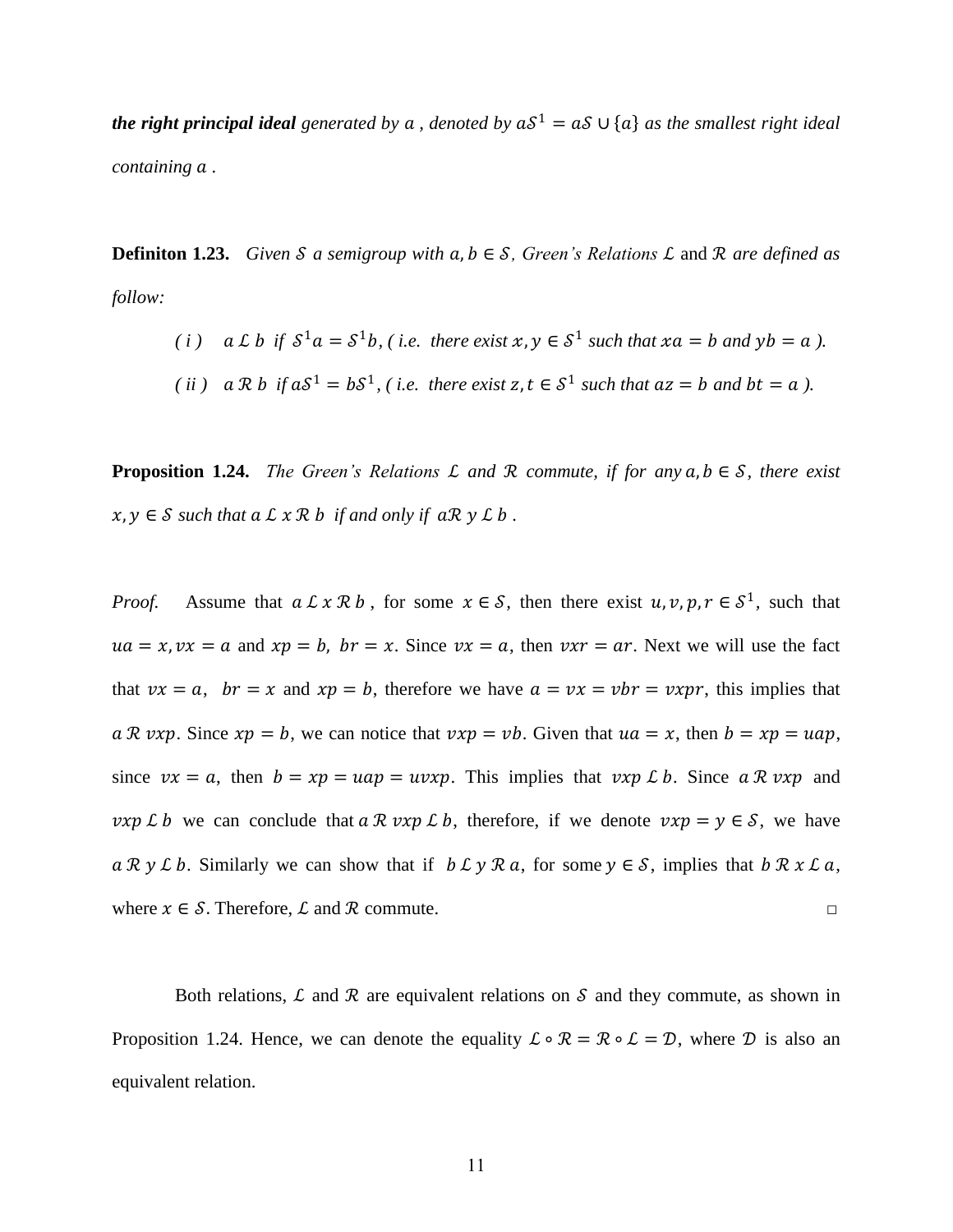Next, we will describe some of the notations we will refer later.

 $\mathcal{L}_a$  is the L equivalence class containing a,  $\mathcal{R}_a$  is the R equivalence class containing a, and  $\mathcal{D}_a$  is the  $\mathcal D$  equivalence class containing  $a$  .

Given S a regular semigroup, for any  $a \in S$ , then  $\mathcal{L}_a$  ( $\mathcal{R}_a$ ) contains at least one idempotent.

**Theorem 1.25.** *([5] p.130) If semigroup, the following statements are equivalent:*

*( i ) is* a*n inverse semigroup.*

*( ii ) is regular and the idempotent elements commute.*

*(iii) For any*  $a \in S$ , *each*  $\mathcal{L}$ – *class and each*  $\mathcal{R}$ – *class of*  $S$ , *contains an unique* 

*idempotent.*

*Proof.*  $(i \Rightarrow ii)$  Given  $e, f \in E(S)$ . If  $x = (ef)^{-1} \Rightarrow (ef)x(ef) = ef$  and  $x(ef)x = x$ . Let  $y = fxe$ , then  $y^2 = fxefxe = f(xefx)e = fxe = y \Rightarrow y^2 = y \in E(S) \Rightarrow y^{-1} = y \in E(S)$  $E(S)$ . Next, we will show that  $y^{-1} = ef$  by using the inverse property.

$$
(ef)y(ef) = effxeef = efxef = ef
$$

$$
y(ef)y = (fxe)e f(fxe) = fxeef fxe = fxe fxe = yy = y
$$

From the above equalities it implies that  $y^{-1} = ef \in E(S)$ .

The proof for  $fe \in E(S)$  is similar. It follows,

$$
f(fe)ef = effeef = efef = (ef)2 = ef.
$$

$$
fe(ef)fe = feetfe = fefe = (fe)2 = fe.
$$

Thus,  $(ef)^{-1} = fe$ . Since  $ef$  and  $fe$  are idempotents, it implies  $ef = fe$ .

 $(ii \Rightarrow iii)$  If S is regular it means that each  $\mathcal{L}$ – class and each  $\mathcal{R}$ – class of S contains at least one idempotent. Let  $e, f \in E(S)$  such that  $e, f \in L_a \implies e \mathcal{L} f \implies$  there exist  $x, y \in S$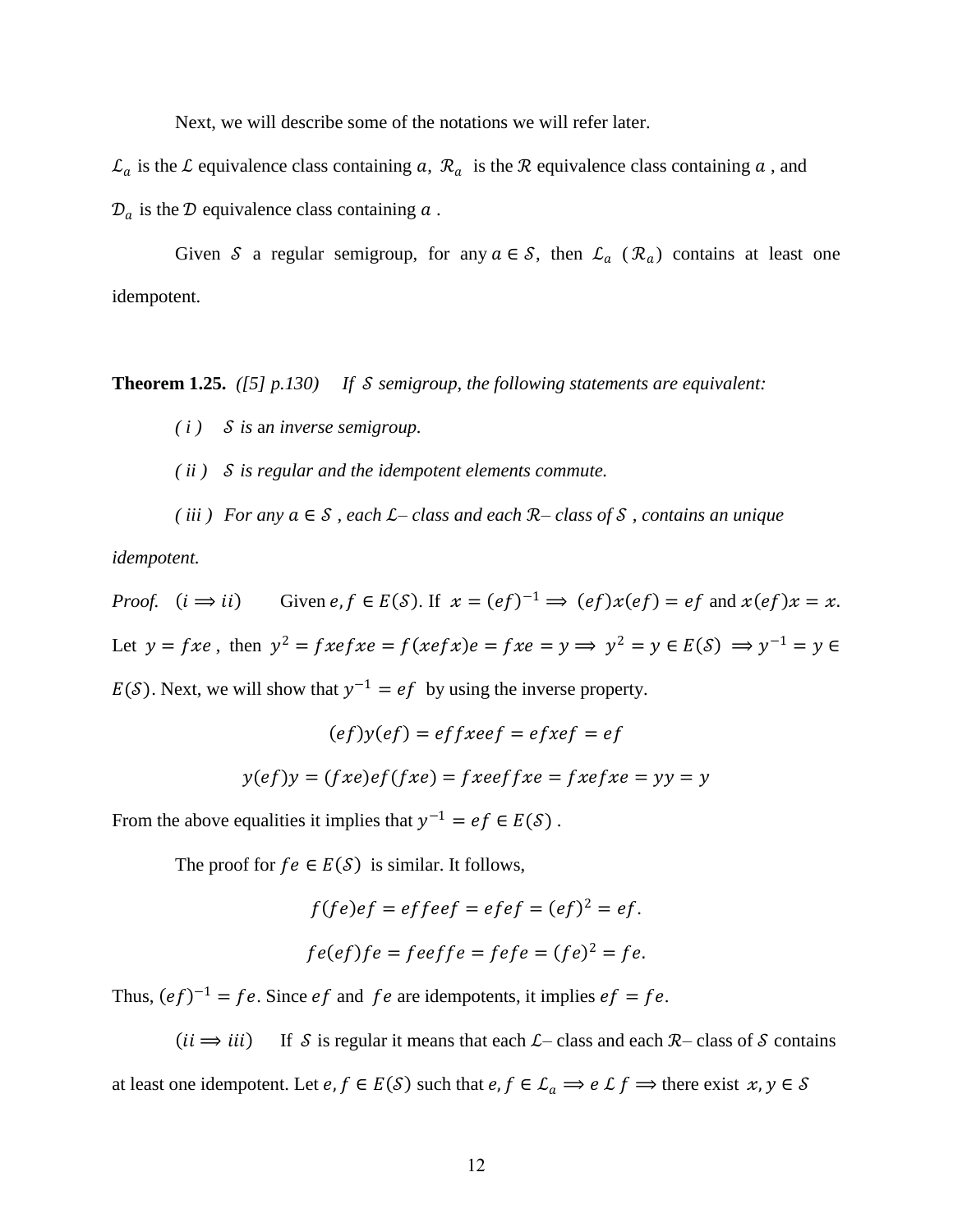such that  $xe = f$ ,  $yf = e$ . Using these equalities we get:

$$
fe = (xe)e = xe2 = xe = f
$$

$$
ef = (yf)f = yf2 = yf = e
$$

Given that the idempotents comute, we have  $= ef \Rightarrow e = f$ .

(*iii*  $\Rightarrow$  *i*) We know that each *D*– class contains an idempotent, then for any  $a \in S$ , there is an element  $e \in E(S)$  such that  $e \in \mathcal{D}_a \implies e \mathcal{D} a$ . So, since  $e \in E(S) \implies e$  is regular and we know that  $e \mathcal{D} a$ , thus, for any  $a \in \mathcal{S}$ , a is regular  $\Rightarrow \mathcal{S}$  is regular semigroup.

S regular semigroup with  $a \in S$  it implies that there exists  $a' \in S$  such that  $aa' \cdot a = a$ and  $a'aa' = a'$ . Let  $a', a''$  be inverses of  $a \implies aa' a = a$  and  $a'aa' = a$  $aa' a = a$  and  $a'aa = a$ <br> $aa'' a = a$  and  $a'' aa'' = a''$   $\Rightarrow a' = a'(aa')$ . Given  $aa'Ra$  and  $aa''Ra$  it means that  $aa'Raa'' \Rightarrow aa',aa'' \in \mathcal{R}_a$ . Using the fact that  $\mathcal R$ contains an unique idempotent we have  $aa' = aa''$ . Similarly we prove  $a' a = a'' a$ . Hence,  $a' = a'(aa') = (a'a)a'' = a''aa'' = a''$ .

**Proposition 1.26.** *([5] p.131) Let be an inverse semigroup, then,* 

\n- (i) 
$$
(ab)^{-1} = b^{-1}a^{-1}
$$
, for any  $a, b \in S$ .
\n- (ii)  $a^{-1}ea \in E(S)$ ,  $aea^{-1} \in E(S)$ , for any  $a \in S$  and any  $e \in E(S)$ .
\n- (iii)  $a \mathcal{R} b$  if and only if  $aa^1 = bb^{-1}$ , and  $aLb$  if and only if  $a^{-1}a = b^{-1}b$ , for any  $a \in S$ .
\n

$$
a, b \in \mathcal{S}.
$$

*(iv) If*  $e, f \in E(S)$ , then  $e \mathcal{D} f$  *in S if and only if there exists*  $a \in S$  *such that*  $aa^{-1} = e$  and  $a^{-1}a = f$ .

*Proof. (i)* We have to show that for any  $a, b \in S$  the two equalities below occur  $(ab)(b^{-1}a^{-1})(ab) = ab$  and  $(b^{-1}a^{-1})(ab)(b^{-1}a^{-1}) = b^{-1}a^{-1}$ .

We will use the fact that  $bb^{-1}$  and  $a^{-1}a$  are idempotents.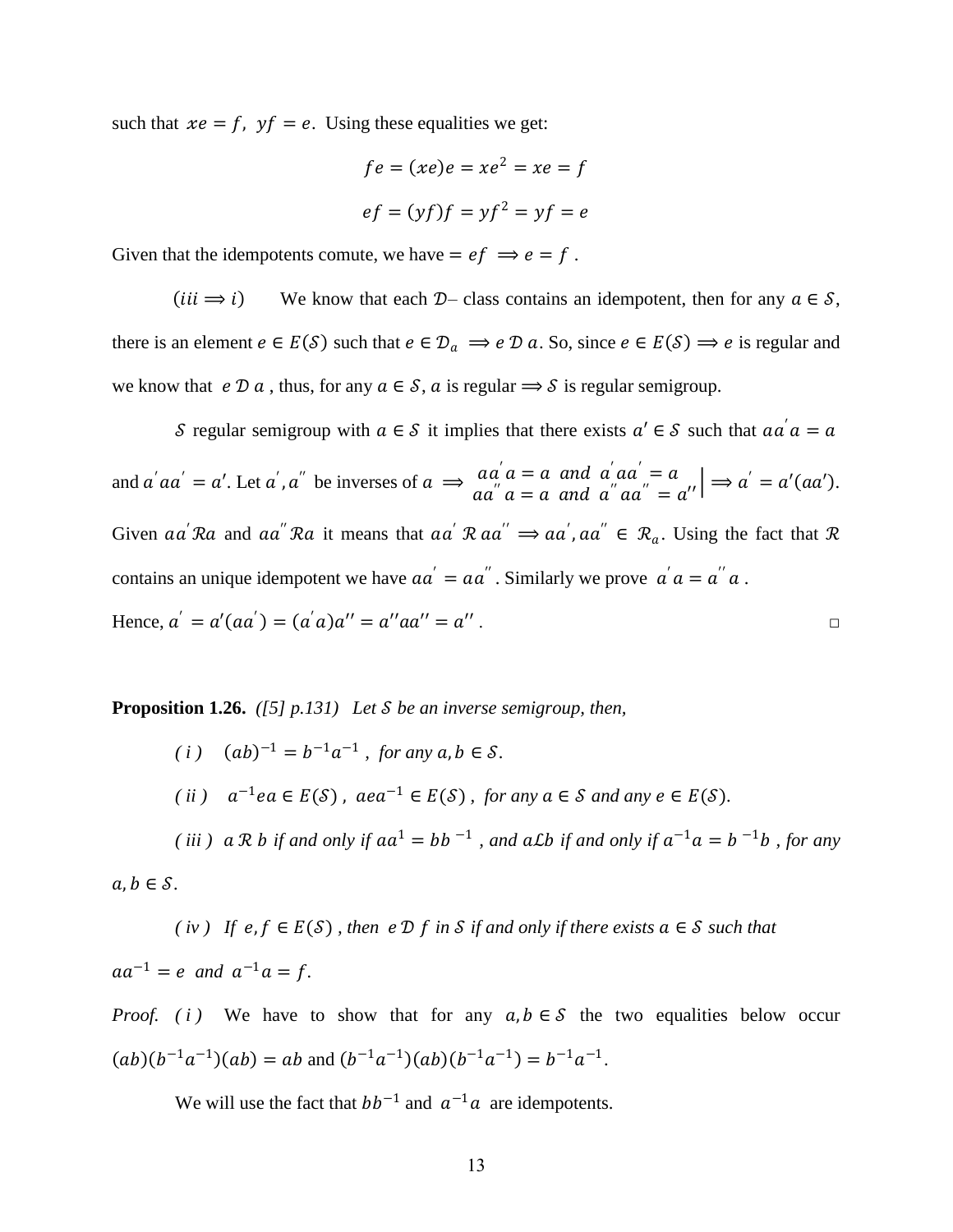$(ab)(b^{-1}a^{-1})(ab) = abb^{-1}a^{-1}ab = a(bb^{-1})(a^{-1}a)b = a(a^{-1}a)(bb^{-1})b = ab$  $(b^{-1}a^{-1})(ab)(b^{-1}a^{-1}) = b^{-1}(a^{-1}a)(bb^{-1})a^{-1} = b^{-1}(bb^{-1})(a^{-1}a)a^{-1} = b^{-1}a^{-1}.$ Therefore,  $(ab)^{-1} = b^{-1}a^{-1}$ , for any  $a, b \in S$ .

*(ii)* We need to show that  $(a^{-1}ea)^2 = a^{-1}ea$  and  $(aea^{-1})^2 = aea^{-1}$ .  $(a^{-1}ea)^2 = a^{-1}ea a^{-1}ea = a^{-1}e(a a^{-1})ea = a^{-1}(a a^{-1})eea = (a^{-1}a a^{-1})e^2 a = a^{-1}ea$  $(aea^{-1})^2 = aea^{-1}aea^{-1} = ae(a^{-1}a)ea^{-1} = a(a^{-1}a)eea^{-1} = (aa^{-1}a)e^2a^{-1} = aea^{-1}$ . So,  $a^{-1}ea \in E(\mathcal{S})$ ,  $aea^{-1} \in E(\mathcal{S})$ , for any  $a \in \mathcal{S}$  and any  $e \in E(\mathcal{S})$ .

(*iii*)  $(\Rightarrow)$  Since  $a \mathcal{R} b$ ,  $a \mathcal{R} a a^{-1}$  and  $b \mathcal{R} b b^{-1}$  it implies  $a a^{-1}$ ,  $b b^{-1} \in \mathcal{R}_a = \mathcal{R}_b$ . We know that  $a^{-1}a$  and  $bb^{-1}$  are idempotents and that the class of a,  $\mathcal{R}_a$  contains a unique idempotent. Therefore,  $a^{-1} = bb^{-1}$ .

( $\Leftarrow$ ) Given that  $aa^{-1} = bb^{-1}$ ,  $a \mathcal{R} aa^{-1}$  and  $b \mathcal{R} bb^{-1}$  it implies that  $a \mathcal{R} b$ . The proof for  $a \mathcal{L} b$  is similar.

*(iv)* From  $e \mathcal{D} f \Rightarrow e(\mathcal{R} \circ \mathcal{L}) f \Rightarrow$  there exists  $a \in \mathcal{S}$  such that  $e \mathcal{R} a$  and  $e \mathcal{L} f$ . Using the statement *(ii)* of the theorem it implies that  $ee^{-1} = aa^{-1}$  and  $a^{-1}a = f^{-1}f$ . Since  $e, f \in E(S) \implies aa^{-1} = ee^{-1} = e^2 = e$  and  $a^{-1}a = f^{-1}f = f^2 = f$ .

#### **Example 1.27.** *The Symmetric Inverse Semigroup on X*

Given any two sets  $X$  and  $Y$ , we define a **partial function** from  $X$  to  $Y$  as a function  $f$ from a subset of X, called the *domain* of f,  $dom(f)$ , to a subset of Y, called the *image* of f, im f

Let  $A$  be a subset of  $X$ , then the identity function  $1_A$  on  $A$  is a partial function from X to X, called *partial identity*. We will denote by  $0_{X,Y}$  the empty partial function from X to Y. Next, we will define the composition of two partial functions  $f: X \rightarrow Y$  and  $g: Y \rightarrow Z$ , as follows:  $(g \circ f)(x) = g(f(x))$ , where  $dom(g \circ f) = \{x \in X \mid f(x) \in dom(g)\}\)$ . Furthermore,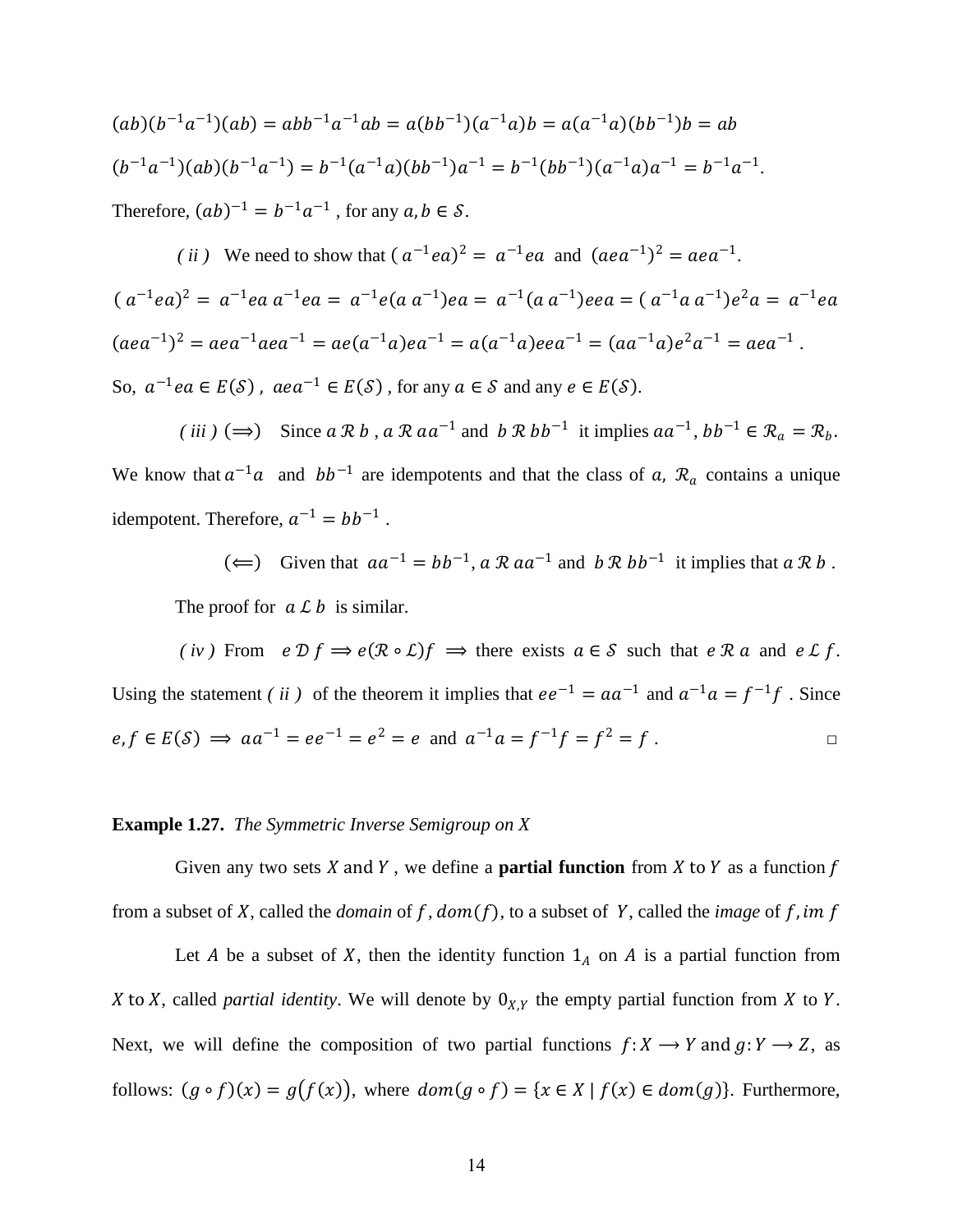we can notice that if im f and  $dom(g)$  are disjoint, then the composition of f and g is equal to the empty partial function, i.e.  $g \circ f = 0_{X,Y}$ .

If a partial function  $f: dom(f) \rightarrow im f$  is bijective, then f is called a **partial bijection**. One of the properties of partial bijections is that the composition of partial bijections is also a partial bijection.

Consider the set  $\mathcal{I}(X)$  of all partial bijections from a set X to X.  $\mathcal{I}(X)$  is closed under the composition (i.e. if  $f, g \in \mathcal{I}(X)$  then  $g \circ f \in \mathcal{I}(X)$ ). Remark that the empty partial function,  $0_{X,Y}$  is included in  $\mathcal{I}(X)$ . If  $f: X \to Y$  is a partial bijection, then f has an inverse, denoted by  $f^{-1}: Y \to X$ , such that  $f^{-1}$  is also a partial bijection and it follows that  $dom(f^{-1}) = im f$ ,  $im f^{-1} = dom(f)$  and  $f^{-1}(y) = x$  if and only if  $f(x) = y$ . Based on these equalities we can conclude that  $f^{-1} \circ f = 1_{dom(f)}$ ,  $f \circ f^{-1} = 1_{im f}$ ,  $(f^{-1})^{-1} = f$ , and  $(g \circ f)^{-1} = f^{-1} \circ g^{-1}$ . Thus,  $f \circ (f^{-1} \circ f) = f \circ 1_{dom(f)} = f$  and  $f^{-1} \circ f \circ f^{-1} = f^{-1} \circ 1_{im(f)} = f^{-1}$ , hence,  $\mathcal{I}(X)$  is a regular semigroup. As a result, we can verify that  $\mathcal{I}(X)$  is an inverse semigroup called the **symmetric inverse semigroup** on *X*.

In order to prove that  $\mathcal{I}(X)$  is an inverse semigroup, we must show that its itempotents commute. First, we need to be able to recognize the idempotents. The idempotents of  $\mathcal{I}(X)$  are the partial identities on X. Let  $E(\mathcal{I}(X))$  be the set of all itempotents of  $\mathcal{I}(X)$ . If  $1_A, 1_B \in$  $E(J(X))$ , then we have that  $1_A \circ 1_B = 1_{A \cap B}$  and  $1_B \circ 1_A = 1_{A \cap B}$ , so,  $1_A \circ 1_B = 1_B \circ 1_A = 1_{A \cap B}$  $1_{A\cap B}$ , it implies that the idempotents commute.

Since we showed that  $\mathcal{I}(X)$  is a regular semigroup and that the idempotents commute, we can conclude that  $\mathcal{I}(X)$  is an inverse semigroup.

 One of the earliest result proved in the inverse semigroup theory is the Wagner-Preston Theorem: "*Any inverse semigroup can be embedded in a symmetric inverse semigroup*". The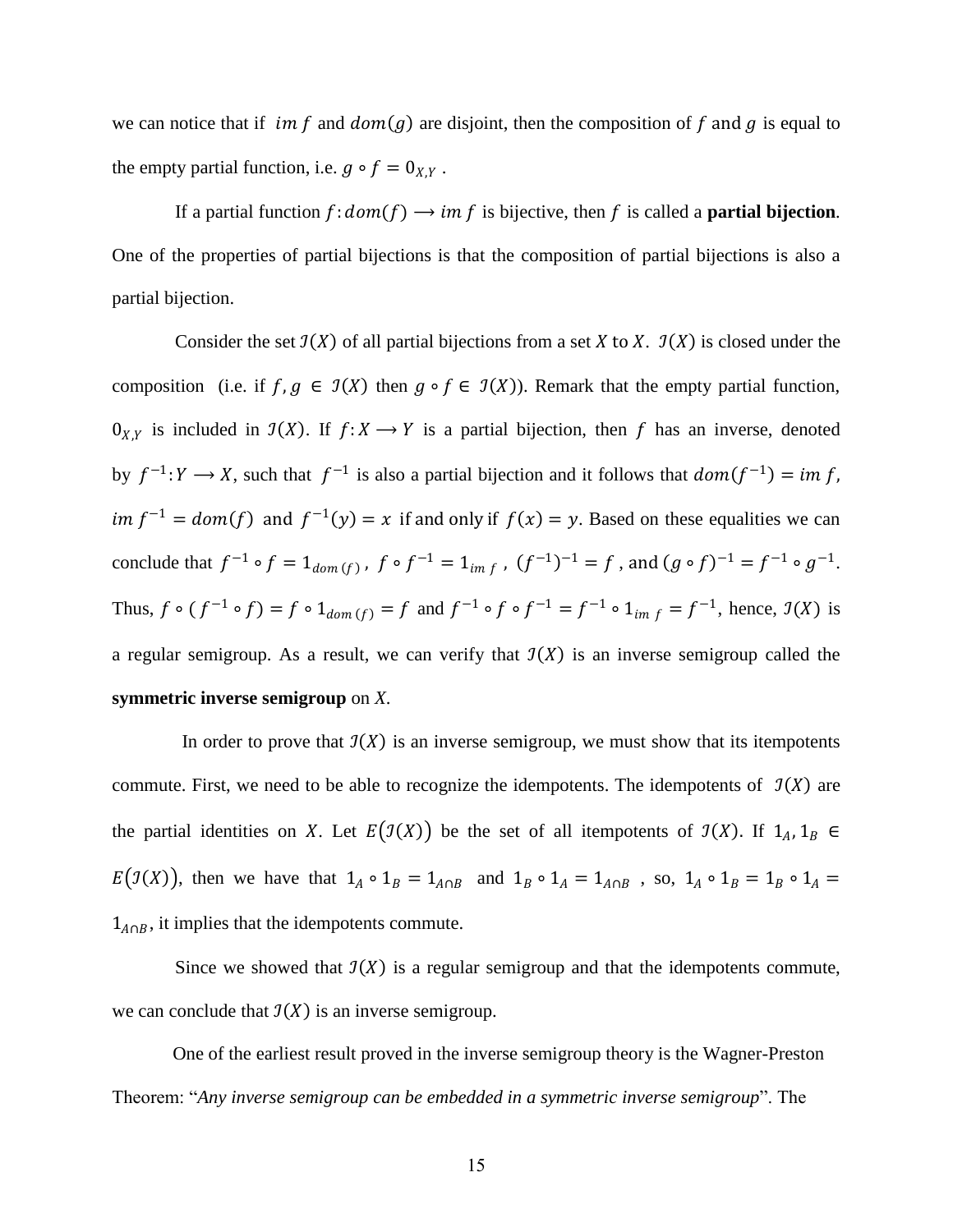Wagner-Preston theorem is an analogue of Cayley's Theorem for groups.

#### **Example 1.28.** *The free monogenic inverse semigroup*

The free inverse semigroups are one of the most important and interesting classes of inverse semigroups. In [11] there are presented five isomorphic copies of the free monogenic inverse semigroup. The first isomorphic copy is developed in what follows and is partially related to results from [11]. We give the details of our calculations.

Let  $\mathbb{Z}_-$  be the set of non-positive integers,  $\mathbb{Z}_+$  the set of non-negative integers, and  $\mathbb Z$  the set of all integers. Consider the set

$$
S = \{(i, u, a) \in \mathbb{Z}_- \times \mathbb{Z} \times \mathbb{Z}_+ | i \le u \le a\}
$$

equipped with a multiplication defined by

$$
(i, u, a) \cdot (j, v, b) = (min(i, j + u), u + v, max(a, b + u))
$$

1) The multiplication is associative:

We have:

$$
[(i, u, a) \cdot (j, v, b)] \cdot (k, w, c) =
$$
  
= (min[min(i, j + u), k + u + v], u + v + w, max[max(a, b + u), c + u + v])

and

$$
(i, u, a) \cdot [(j, v, b) \cdot (k, w, c)] =
$$
  
= (min[i, u + min(j, k + v)], u + v + w, max[a, u + max(b, c + v)])

In order to show that the multiplication is associative we need to prove that

$$
[(i, u, a) \cdot (j, v, b)] \cdot (k, w, c) = (i, u, a) \cdot [(j, v, b) \cdot (k, w, c)].
$$

This equality is true only if:

• min $[\min(i, j + u), k + u + v] = \min[i, u + \min(j, k + v)]$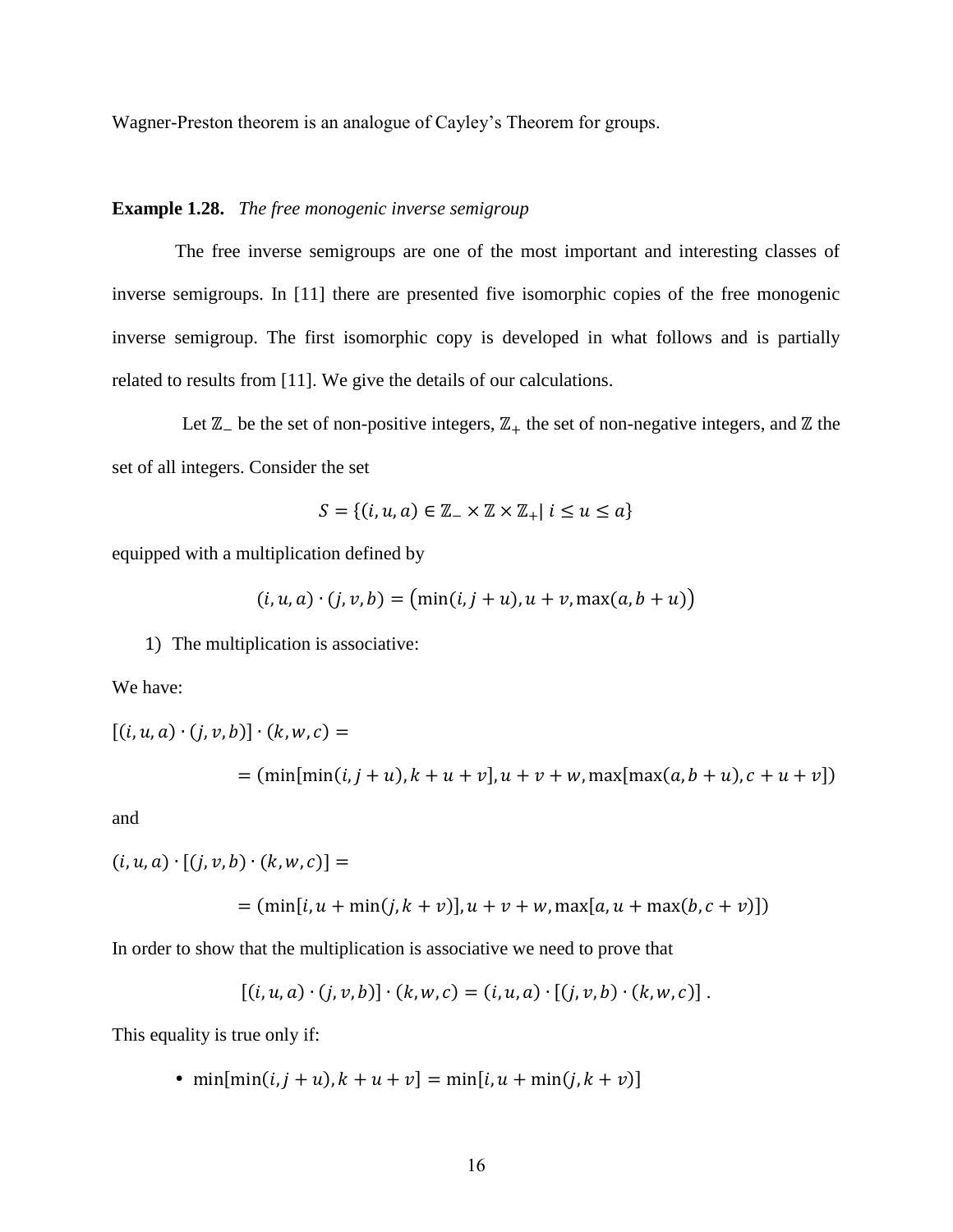and

• 
$$
\max[\max(a, b + u), c + u + v] = \max[a, u + \max(b, c + v)].
$$

We have to consider the following four cases.

a) If  $i \leq j + u$  and  $i \leq k + u + v$ , then

$$
\min[\min(i, j + u), k + u + v] = i
$$

and

$$
\min[i, u + \min(j, k + v)] = \begin{cases} i, & \text{if } j \leq k + v \\ i, & \text{if } j \geq k + v \end{cases}.
$$

b) If  $i \leq j + u$  and  $i \geq k + u + v$  (that is  $j \geq i - u \geq k + v$ ), then

$$
\min[\min(i, j + u), k + u + v] = k + u + v
$$

and

$$
\min[i, u + \min(j, k + v)] = k + u + v.
$$

c) If  $i \ge j + u$  and  $j + u \le k + u + v$  (therefore  $j \le k + v$ ), then

$$
\min[\min(i, j + u), k + u + v] = j + u
$$

and

$$
\min[i, u + \min(j, k + v)] = j + u.
$$

d) If  $i \ge j + u$  and  $j + u \ge k + u + v$  (consequently  $j \ge k + v$ ), then

$$
\min[\min(i, j + u), k + u + v] = k + u + v
$$

and

$$
\min[i, u + \min(j, k + v)] = k + u + v.
$$

We need to check the second equality for the following four cases.

a) If  $a \ge b + u$  and  $a \ge c + u + v$ , then

$$
\max[\max(a, b + u), c + u + v] = a
$$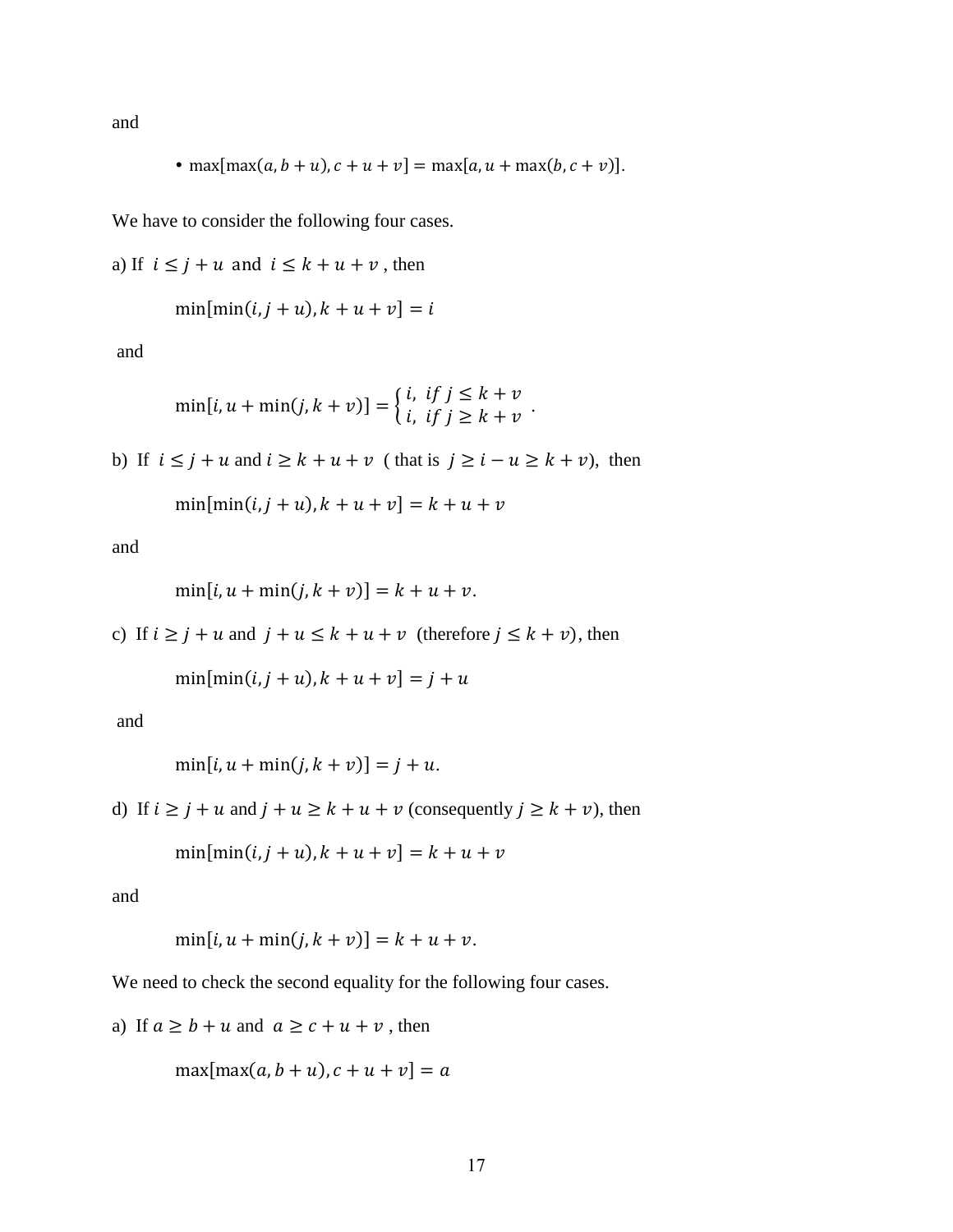and

 $\max[a, u + \max(b, c + v)] = a$  in both cases  $b \ge c + v$  and  $b \le c + v$ .

b) If 
$$
a \ge b + u
$$
 and  $a \le c + u + v$  (that is  $b \le a - u \le c + v$ ), then

$$
\max[\max(a, b + u), c + u + v] = c + u + v
$$

and

$$
\max[a, u + \max(b, c + v)] = c + u + v.
$$

c) If  $a \le b + u$  and  $b + u \ge c + u + v$  (therefore  $b \ge c + v$ ), then

$$
\max[\max(a, b + u), c + u + v] = b + u
$$

and

$$
\max[a, u + \max(b, c + v)] = b + u.
$$

d) If  $a \le b + u$  and  $b + u \le c + u + v$  (consequently  $b \le c + v$ ), then

$$
\max[\max(a, b + u), c + u + v] = c + u + v
$$

and

$$
\max[a, u + \max(b, c + v)] = c + u + v.
$$

2) The set of the idempotents of  $S$  is

$$
E(S) = \{ (i, 0, a) \mid i \in \mathbb{Z}_+; a \in \mathbb{Z}_+ \}.
$$

Let's take an element  $(i, 0, a)$  from  $E(S)$ . We can apply the multiplication as follows:

$$
(i, 0, a)^2 = (i, 0, a) \cdot (i, 0, a) = (\min(i, i), 0, \max(a, a)) = (i, 0, a).
$$

Hence  $(i, 0, a)$  is an idempotent. Now, let  $(i, u, a)$  be an element of S such that  $(i, u, a)^2 = (i, u, a)$ . Then  $u + u = u$ , and therefore  $u = 0$ . It follows that  $\{(i, 0, a) \mid i \in$  $\mathbb{Z}_$  ; *a* ∈  $\mathbb{Z}_+$ } is the set of all idempotents of S.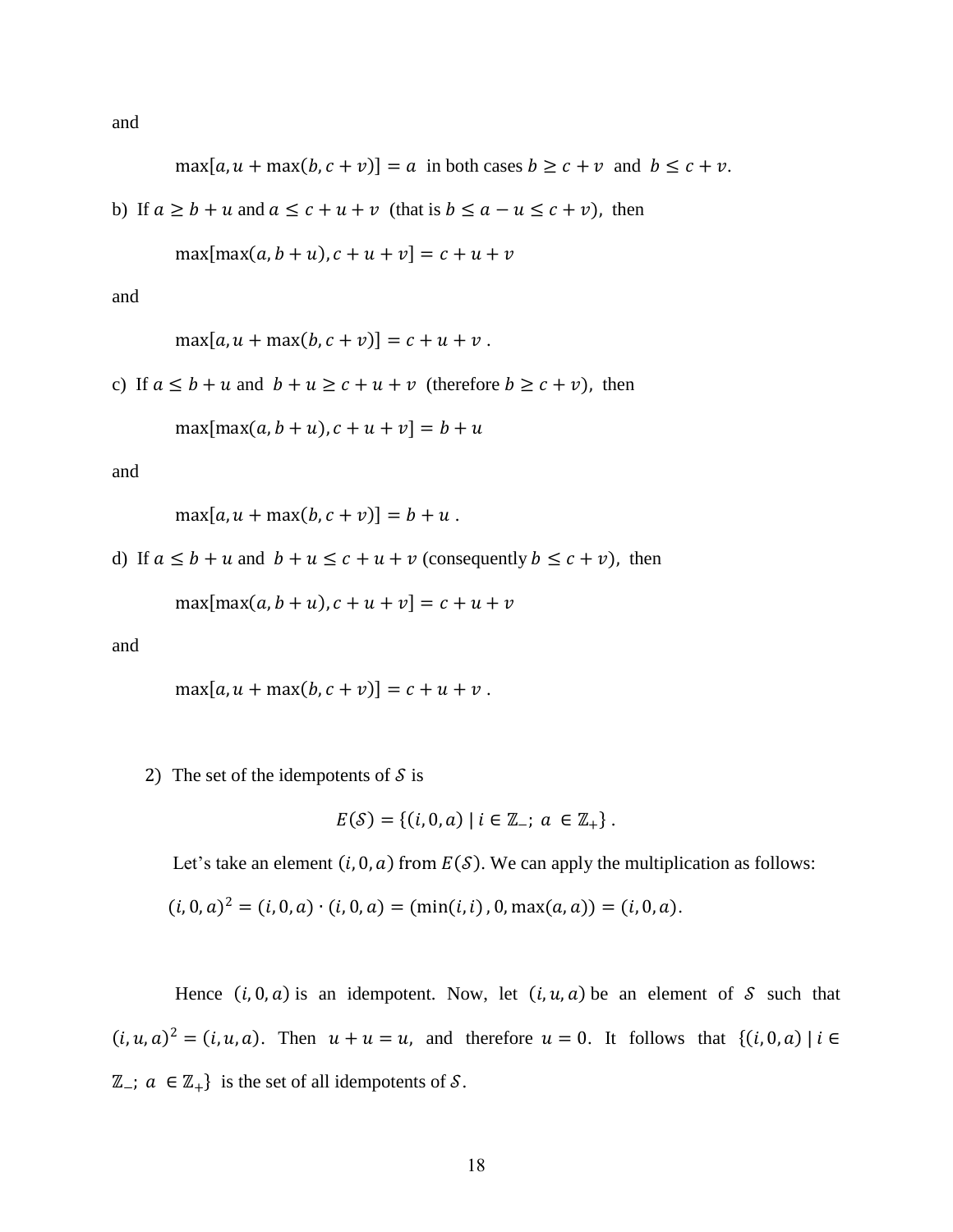2<sup>'</sup>) The identity element is  $1 = (0,0,0)$ .

Let's consider  $x = (i, u, a)$  to be an elements of S. The element 1 is an identity element, if  $1 \cdot x = x \cdot 1 = x$ .  $1 \cdot x = (0,0,0) \cdot (i, u, a) = (\min(0, i + 0), 0 + u, \max(0, a + 0)) = (\min(0, i), u, \max(0, a)) =$  $=$   $(i, u, a)$ .

 $x \cdot 1 = (i, u, a) \cdot (0, 0, 0) = (\min(i, 0 + u), u + 0, \max(a, 0 + u)) = (\min(i, u), u, \max(a, u)) =$  $=$   $(i, u, a)$ .

Hence, the element  $1 = (0,0,0)$  is the identity element of S.

#### 3) The idempotents commute.

Let's take two elements,  $(i, 0, a)$  and  $(j, 0, b)$  from  $E(S)$ . In order to prove that the idempotents commute, we need to show that  $(i, 0, a) \cdot (j, 0, b) = (j, 0, b) \cdot (i, 0, a)$ .

We have:

 $(i, 0, a) \cdot (j, 0, b) = (min(i, j), 0, max(a, b)) = (min(j, i), 0, max(b, a)) = (j, 0, b) \cdot (i, 0, a)$ It follows that the idempotents commute.

4) The inverse of an element.

Let  $x = (i, u, a)$  and  $x^{-1} = (i - u, -u, a - u)$ . Then,

 $xx^{-1}x = (i, 0, a)(i, u, a) = (i, u, a) = x;$ 

 $x^{-1}xx^{-1} = (i - u, -u, a - u)(i, 0, a) = (i - u, -u, a - u) = x^{-1}$ .

It follows that  $x = (i, u, a)$  and  $x^{-1} = (i - u, -u, a - u)$  are mutually inverse.

The conclusion is that  $\delta$  is an inverse semigroup. This semigroup is the free inverse semigroup generated by a singleton.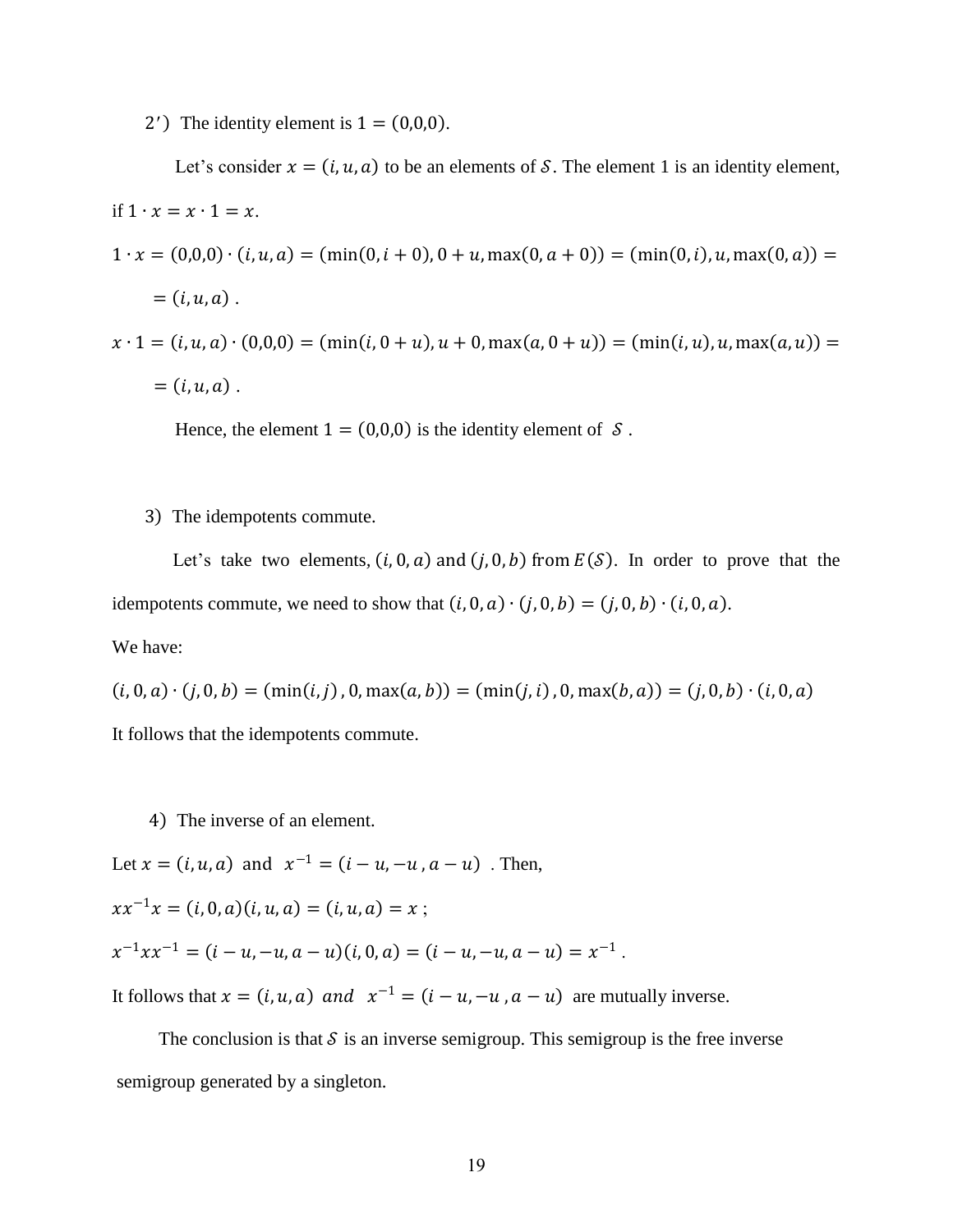**Remark.** Since  $x^{-1}x = (i - u, 0, a - u)$  and  $xx^{-1} = (i, 0, a)$ , it follows:  $(i, u, a) \mathcal{L}(j, v, b) \Leftrightarrow i - u = j - v \text{ and } a - u = b - v;$  $(i, u, a) \mathcal{R}(j, v, b) \Longleftrightarrow i = j \text{ and } a = b$ ,

where  $\mathcal L$  and  $\mathcal R$  are the Green's relations.

The following example is special in the sense that it is not a semigroup. The operation is defined partially with "inverse semigroup properties".

#### **Example 1.29.** *An inverse semigroup - like set*

If  $\omega: X \times X \to X$  is a partial function (i.e. a function  $\omega: D \to X$  where D is a subset of  $X \times X$ ) then it is called a partial binary operation on  $X$ . In the following we will refer to an example of partial binary operation with "inverse semigroup" properties.

If S is a semigroup with zero, then  $S^* = S - \{0\}$  has a partial binary operation induced by the semigroup product. The set  $S^*$  equipped with this partial binary operation is called a presemigroup. If for any non-zero elements  $x, y \in S$  we have  $xy \neq 0$  then the presemigroup  $S^*$ is just a semigroup. Now let  $P$  be a set equipped with a partial product. When a 0 is adjoined and all undefined product are defined to be zero then the set  $P^0 = P \cup \{0\}$  become a set equipped with a binary operation. This binary operation can be associative or not. In the first case  $P$  is a presemigroup, and the semigroup  $P^0$  can be, in particular, an inverse semigroup (with zero).

 In this section we will consider a set *Q* equipped with a partial binary product. Although this is not a presemigroup, we will inspect the "inverse semigroup" properties of this algebraic structures. Recall that if *x* and *y* are elements of *Q* and the product *xy* is defined, we write  $\exists xy$ .

Let

$$
\mathcal{Q} = \left\{ (a, b, m) \in \mathbb{Z}_+^3 \middle| a, b \le m \right\}
$$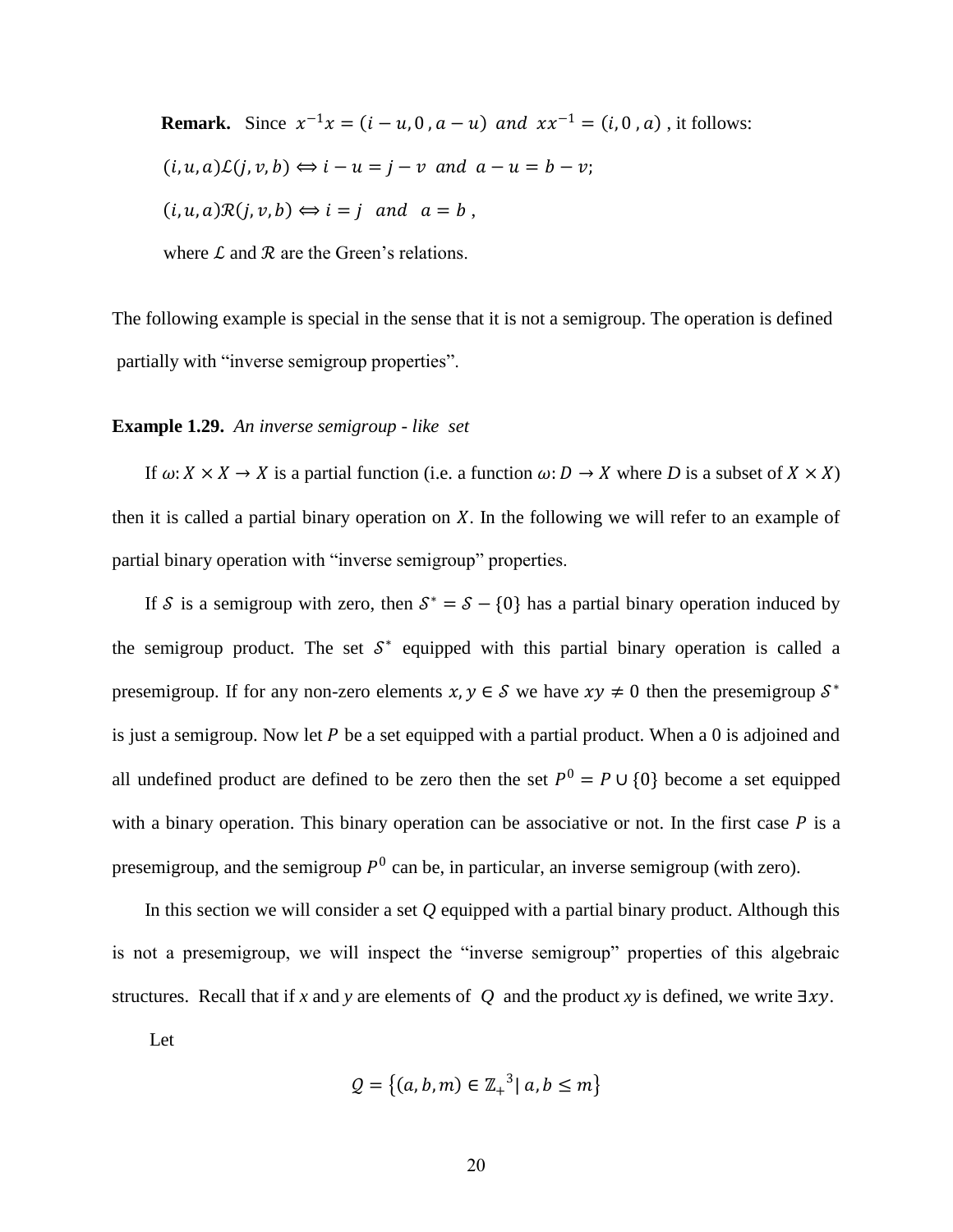equipped with a partial product defined by:

$$
(a, b, m) \cdot (a', b', m') = \begin{cases} (a + a' - b, b', m') & \text{if } m \le m', \ b \le a' \text{ and } a' - b \le m' - m \\ (a, b + b' - a', m) & \text{if } m \ge m', \ b \ge a' \text{ and } b - a' \le m - m' \end{cases}
$$

This partial product is not associative.

For example, if  $x = (2,4,4)$ ,  $y = (3,2,6)$ ,  $z = (7,8,20)$  then  $x \cdot (y \cdot z) = (6,8,20)$  but  $(x \cdot y) \cdot z$ is undefined since  $x \cdot y$  is undefined. For this reason, Q is not converted into a semigroup (with zero) by adjoining a zero such that  $x \cdot y = 0$  if  $x \cdot y$  is undefined and  $0 \cdot x = x \cdot 0 = 0 \cdot 0 = 0$ .

Now, we will study the inverse semigroup properties of  $(Q, \cdot)$ .

1) Partial associativity:

*Let*  $x = (a, b, m)$ ,  $y = (a', b', m')$ ,  $z = (a'', b'', m'')$  three elements in *Q*. If  $\exists xy$ ,  $\exists yz$  then  $\exists (xy)z$ ,  $\exists x(yz)$  and  $(xy)z = x(yz)$ .

We consider the following cases:

Case 1: 
$$
m \le m', b \le a', a' - b \le m' - m
$$
 and  $m' \le m'', b' \le a'', a'' - b' \le m'' - m'.$   
\n
$$
(x \cdot y) \cdot z = [(a, b, m) \cdot (a', b'm')] \cdot (a'', b'', m'') = (a + a' - b, b', m') \cdot (a'', b'', m'')
$$
\n
$$
= (a + a' - b + a'' - b', b'', m'') = (a + a' + a'' - b' - b, b'', m'')
$$
\n
$$
= (a, b, m) \cdot (a' + a'' - b', b'', m'') = (a, b, m) \cdot [(a', b', m') \cdot (a'', b'', m'')]
$$
\n
$$
= x \cdot (y \cdot z)
$$

Case 2:  $m \le m^{'}, b \le a^{'}, a^{'} - b \le m^{'} - m$  and  $m^{'} \ge m^{''}, b^{'} \ge a^{''}, b' - a^{''} \le m^{'} - m^{''}.$  $(x \cdot y) \cdot z = [(a, b, m) \cdot (a', b' m')] \cdot (a'', b'', m'') = (a + a' - b, b', m') \cdot (a'', b'', m'')$  $=(a + a' - b, b' + b'' - a'', m') = (a, b, m) \cdot (a', b' + b'' - a'', m')$  $=(a, b, m) \cdot [(a^{'}, b^{'}, m^{'}) \cdot (a^{''}, b^{''}, m^{''})] = x \cdot (y \cdot z) = x \cdot (y \cdot z)$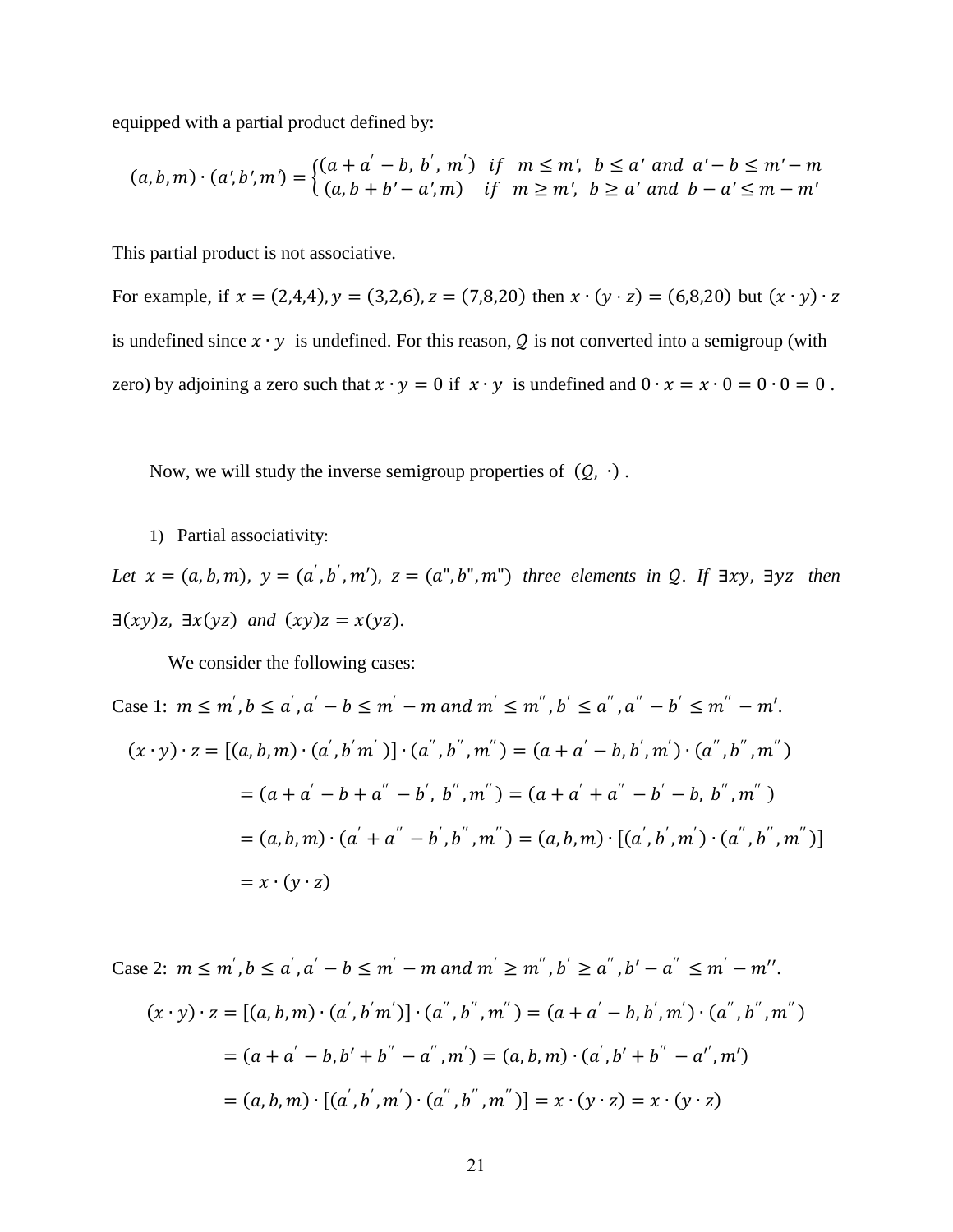Case 3: 
$$
m \ge m', b \ge a', b - a' \le m - m' \text{ and } m' \ge m'', b' \ge a'', b' - a'' \le m' - m''.
$$
  
\n
$$
(x \cdot y) \cdot z = [(a, b, m) \cdot (a', b' m')] \cdot (a'', b'', m'') = (a, b + b' - a', m) \cdot (a'', b'', m'')
$$
\n
$$
= (a, b + b' - a' + b'' - a'', m) = (a, b + b' + b'' - a'' - a', m)
$$
\n
$$
= (a, b, m) \cdot (a', b' + b'' - a'', m') = (a, b, m) \cdot [(a', b', m') \cdot (a'', b'', m'')]
$$
\n
$$
= x \cdot (y \cdot z)
$$

Case 4:  $m \ge m'$ ,  $b \ge a'$ ,  $b - a' \le m - m'$  and  $m' \le m''$ ,  $b' \le a''$ ,  $a'' - b' \le m'' - m'$ .

This particular case can be divided in additional two cases:

• If 
$$
m \le m''
$$
,  $b + b' - a' \le a''$  and  $a'' - b - b' + a' \le m'' - m$ , then  
\n
$$
(x \cdot y) \cdot z = [(a, b, m) \cdot (a', b'm')] \cdot (a'', b'', m'') = (a, b + b' - a', m) \cdot (a'', b'', m'')
$$
\n
$$
= (a + a'' - b - b' + a', b'', m'') = (a, b, m) \cdot (a'' - b' + a', b'', m'')
$$
\n
$$
= (a, b, m) \cdot [(a', b', m') \cdot (a'', b'', m'')] = x \cdot (y \cdot z)
$$

• If 
$$
m \ge m''
$$
,  $b + b' - a' \ge a''$  and  $b + b' - a' - a'' \le m - m''$ , then  
\n
$$
(x \cdot y) \cdot z = [(a, b, m) \cdot (a', b'm')] \cdot (a'', b'', m'') = (a, b + b' - a', m) \cdot (a'', b'', m'')
$$
\n
$$
= (a, b + b' - a' + b'' - a'', m) = (a, b, m) \cdot (a' + a'' - b', b'', m'')
$$
\n
$$
= (a, b, m) \cdot [(a', b', m') \cdot (a'', b'', m'')] = x \cdot (y \cdot z).
$$

2) The set of the idempotents of  $Q$  is

$$
E(Q) = \{(a, a, m) \in Q\}.
$$

3) The idempotents commute:

If  $e, f \in E(Q)$  such that  $\exists e \cdot f$  then  $\exists f \cdot e$  and  $e \cdot f = f \cdot e \in E(Q)$ .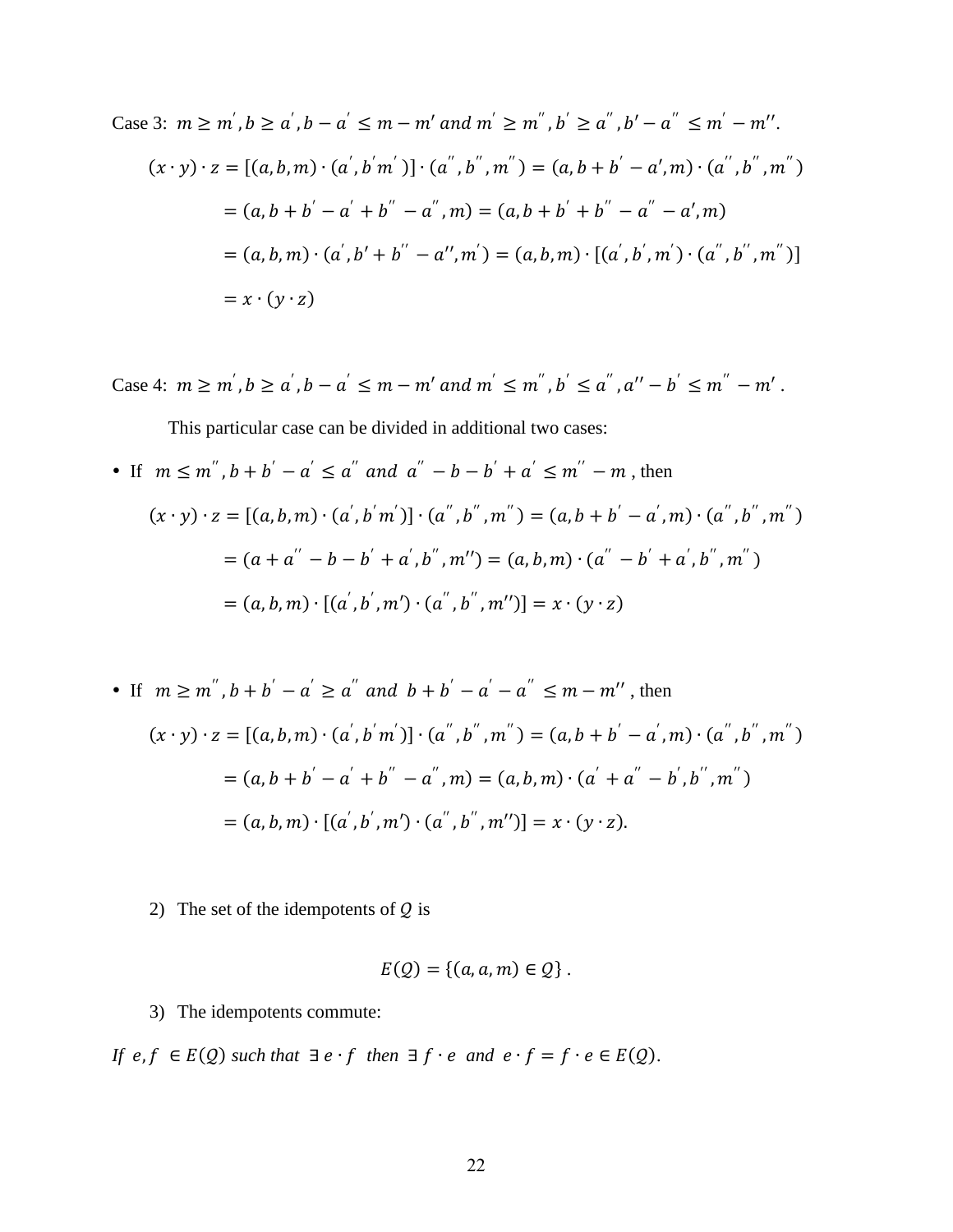#### 4) The inverse:

Let  $x = (a, b, m)$  and  $x^{-1} = (b, a, m)$ . Then,

(a) 
$$
(x^{-1})^{-1} = x
$$
; if  $\exists x \cdot y$  then  $\exists y^{-1} \cdot x^{-1}$  and  $(x \cdot y)^{-1} = y^{-1} \cdot x^{-1}$ ;  
\n(b)  $\exists x^{-1} \cdot x, \exists x \cdot x^{-1}$  and  $x^{-1} \cdot x = (b, b, m)$ ,  $x \cdot x^{-1} = (a, a, m)$ .

*Moreover*:

(c) 
$$
\exists x \cdot (x^{-1} \cdot x), \exists (x \cdot x^{-1}) \cdot x \text{ and } x \cdot (x^{-1} \cdot x) = (x \cdot x^{-1}) \cdot x = x.
$$

#### **Remarks.**

- 1. Consulting the properties 1) 4) of 1.28 and 1.29, we find a correlation between these properties. Therefore we used the name "inverse semigroup – like set" in the title of Example 1.29.
- 2. Following Jekel [4] and Lawson [7], a group-like set  $P$  is a set equipped with a partial

binary operation •, with a distinguished element 1, and an involution  $x \mapsto x^{-1}$   $((x^{-1})^{-1} = x)$ , satisfying the following axioms:

 $(P_1) \exists (x, 1)$ ,  $\exists (1, x)$  and  $1 \circ x = x \circ 1 = x$  for all  $x \in P$ ;  $(P_2) \exists (x, x^{-1}), \exists (x^{-1}, x) \text{ and } x \circ x^{-1} = x^{-1} \circ x = 1 \text{ for all } x \in P;$  $(P_3)$  if  $\exists (x, x^{-1}), \exists (x^{-1}, x)$  and  $(x \circ y)^{-1} = y^{-1} \circ x^{-1}$ .

An example of a group-like set is the set of integers  $\mathbb Z$  with the usual addition on the set  $D = \{ (x, y) \in \mathbb{Z} \times \mathbb{Z} \mid xy \le 0 \}$  as the partial binary operation, 0 is the distinguished element, and  $x \mapsto -x$  is the involution.

We can see that  $(3 + (-5)) + 7 = 5$  but  $3 + (-5 + 7)$  is not defined and therefore,  $(3 + (-5)) + 7 \neq 3 + (-5 + 7)$ . Thus in the group-like set of integers the usual addition is not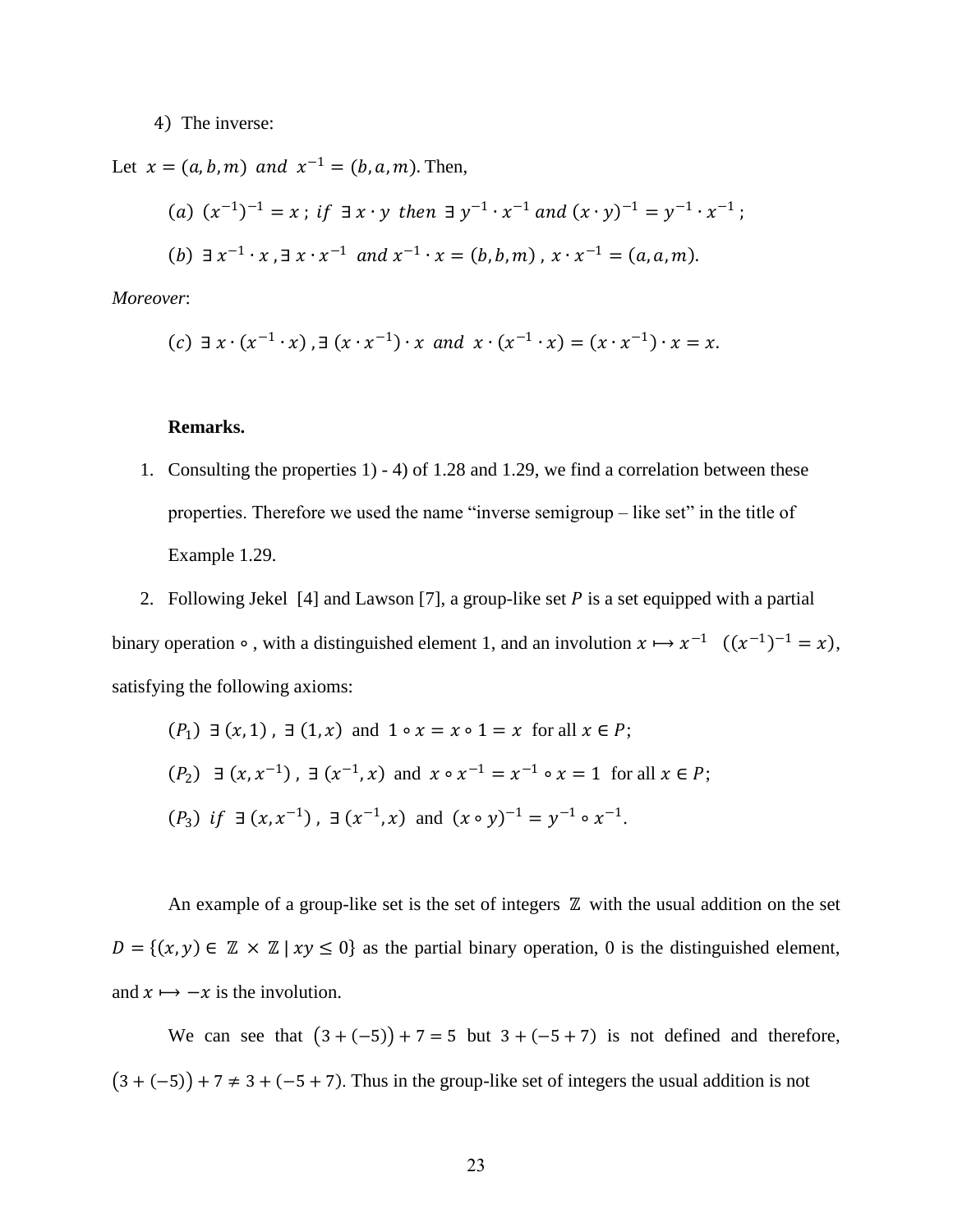associative and the group-like set of integers cannot be converted into a semigroup (with zero) by adjoining a zero such that  $x \circ y = 0$  if  $x \circ y$  is undefined.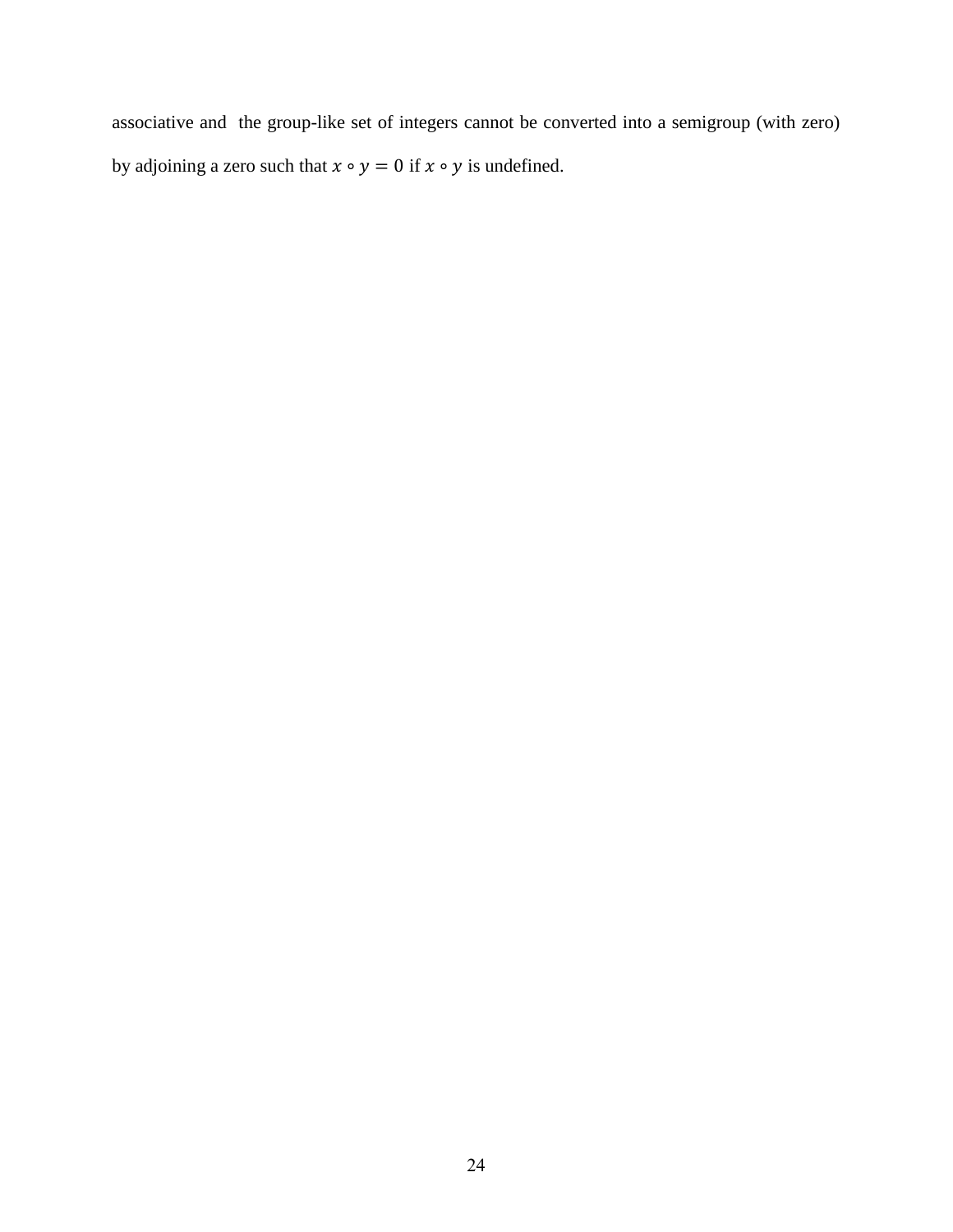#### **Chapter 2**

# **Categories**

The foundations of the theory of categories were set in 1945 when the article "General Theory of Natural Equivalences" of S. Eilemberg and S. MacLane was published. The theory of categories is a branch of mathematics that studies the properties of particular mathematical concepts in an abstract approach. Various fields of mathematics can be characterized as categories. By using the theory of categories several mathematical results were stated and proved, much easier than with any other method.

#### **2.1. Basic Concepts of Categories**

**Definition 2.1.** A *category* C is a mathematical concept given by:

 $(i)$  *A class of objects of C, denoted Ob C, whose elements are called objects of C.* 

*(ii)* For each pair of objects  $(A, B)$  from  $Ob C$ , a set denoted  $Hom_{C}(A, B)$  and *called the set of morphisms from A to B.*

*(iii)* For each three objects A, B, C from  $Ob C$ , a mapping

$$
\mu_{ABC} \colon \mathcal{H}\mathcal{O}\mathcal{m}_C(A,B) \times \mathcal{H}\mathcal{O}\mathcal{m}_C(B,C) \longrightarrow \mathcal{H}\mathcal{O}\mathcal{m}_C(A,C)
$$

*is called the composition of morphisms.*

The concept of category complies with the following axioms:

**Ax1.** If  $(A, B)$  and  $(C, D)$  are two distinct pairs of objects from  $C$ , *then*  $Hom_{\mathcal{C}}(A, B)$  and  $Hom_{\mathcal{C}}(\mathcal{C}, D)$  are disjoint.

**Ax2.** If  $f \in \mathcal{H} \circ m_{\mathcal{C}}(A, B)$ ,  $g \in \mathcal{H} \circ m_{\mathcal{C}}(B, C)$ ,  $h \in \mathcal{H} \circ m_{\mathcal{C}}(C, D)$  are arbitrary, then the *composition of morphisms is associative:*  $\mu_{ACD}(\mu_{ABC}(f, g), h) = \mu_{ABD}(f, \mu_{BCD}(g, h)).$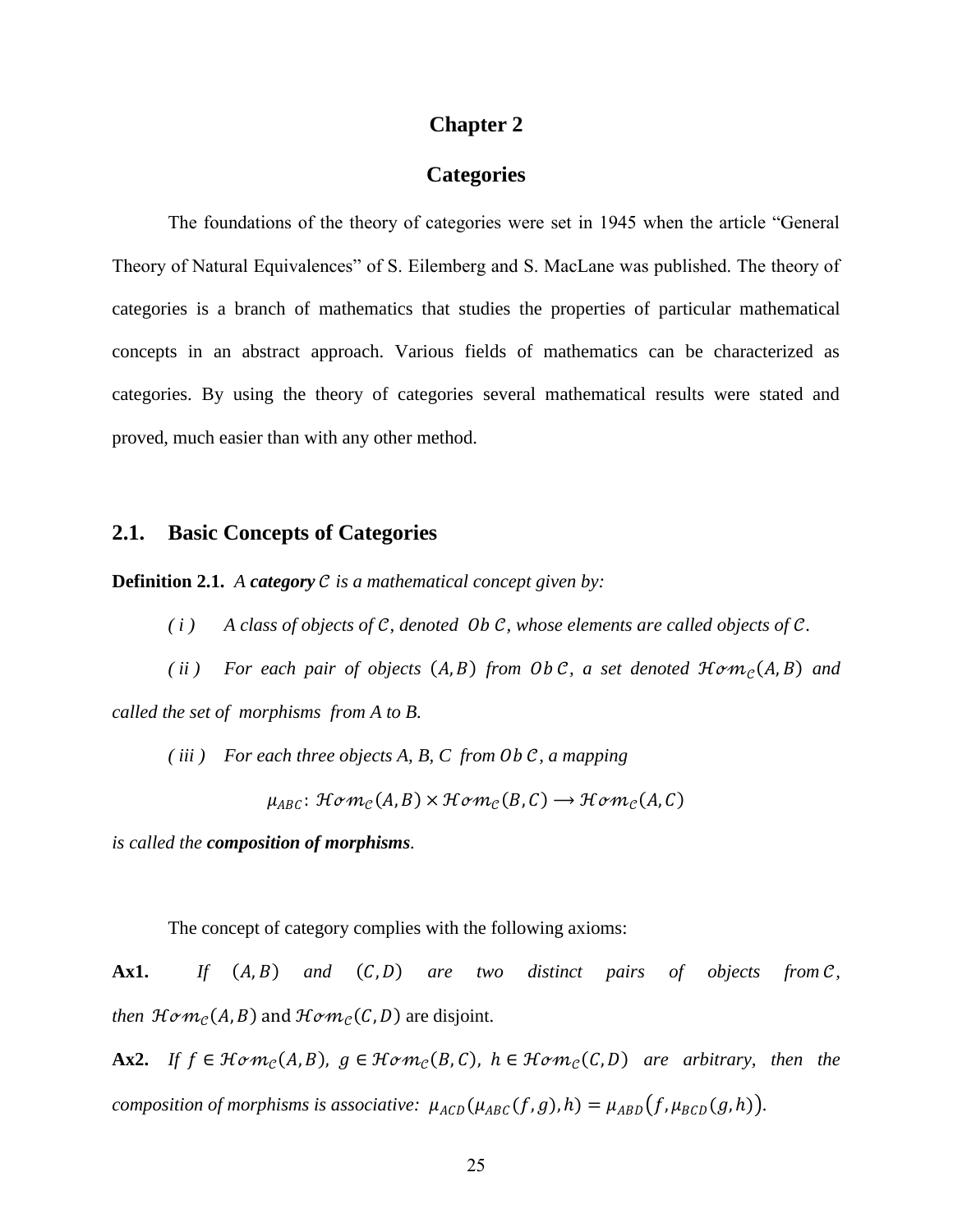**Ax3.** For each object  $A \in Ob \mathcal{C}$ , there exists an element  $1_A \in \mathcal{H} \circ m_{\mathcal{C}}(A, A)$ , such that, *for each*  $X \in Ob \mathcal{C}$ :  $f \in \mathcal{H}om_{\mathcal{C}}(A, X)$  then  $\mu_{AAX}(1_A, f) = f$  and  $g \in \mathcal{H} \text{om}_{\mathcal{C}}(X, A)$  then  $\mu_{XAA}(g, 1_A) = g$ .

**Definition 2.2.** *For any*  $A \in Ob C$ *, the morphism*  $1_A$ *, is called the <i>identity* morphism.

The identity morphism is unique.

**Definition 2.3.** We call  $C$  a small category if  $Ob C$  is a set.

**Definition 2.4.** *A category*  $C$  *is called subcategory of the category*  $D$ *, denoted by*  $C \subseteq D$ *, if:* 

- $(i)$   $Ob C \subseteq Ob D$
- $(iii)$  For each A, B from  $Ob C$ ,  $Hom_C(A, B) \subseteq Hom_D(A, B)$

*(iii)* The composition of morphisms from C is induced by the composition of *morphisms from .* 

 $(w)$  *For each*  $A \in Ob$  *C* the morphism  $1_A \in H \circ m_D(A, A)$  belongs to  $H \circ m_C(A, A)$ .

There are many examples of categories. Next, we will describe a few of them.

 *Rel (the category of binary relations) –* The objects are sets, the morphisms,  $\mathcal{H} \circ m_{Rel}(A, B) = \{ (A, B, R) \mid R \subseteq A \times B \}$  are binary relations from A to B and  $\mu$  is the usual composition of binary relations.

 *Ens (the category of sets)* – The objects of Ens are sets, the morphisms from A to B are functions from A to B and the product of morphisms is the usual composition of functions.

*Grp ( the category of groups)* – The objects are groups, the morphisms are group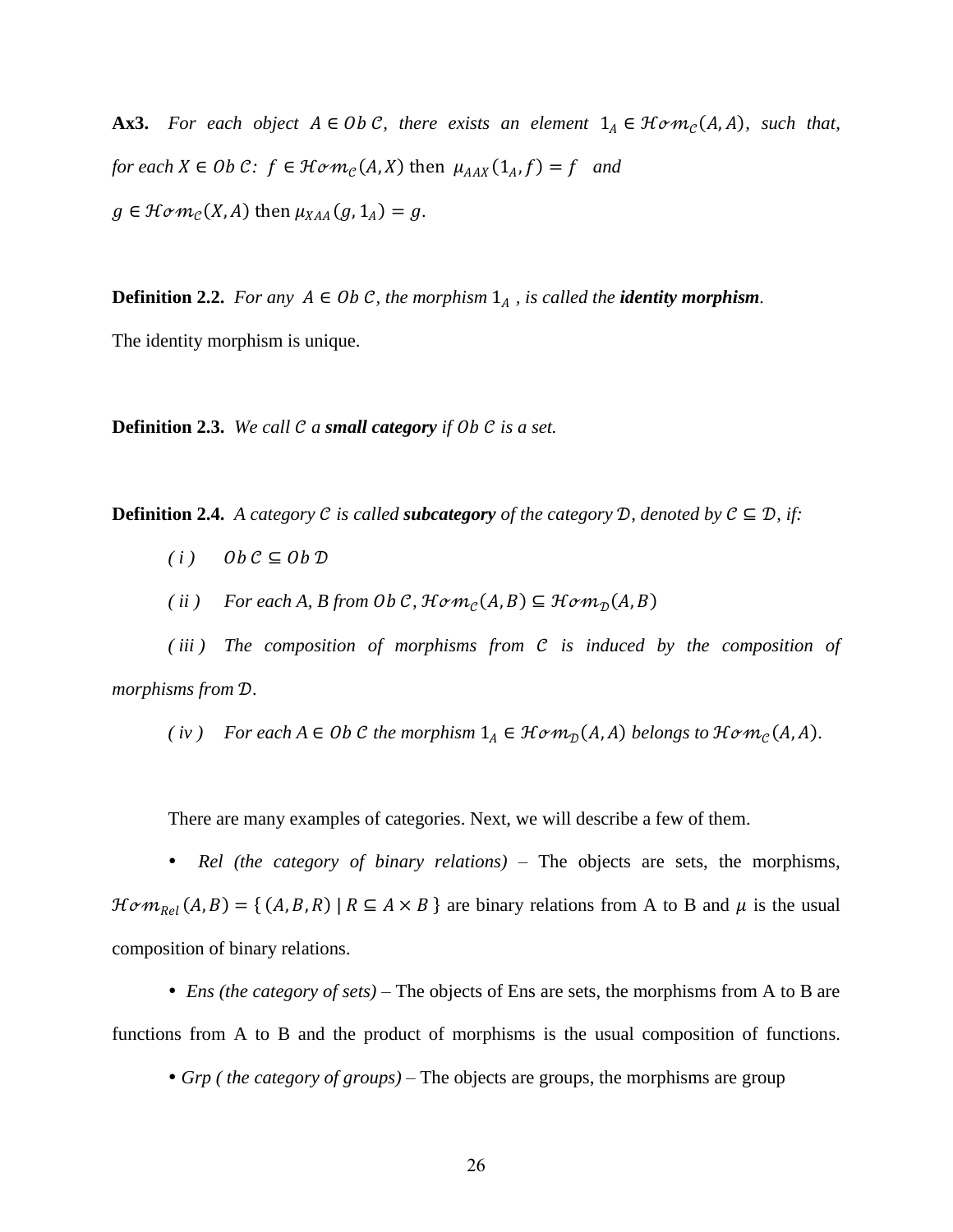homomorphisms and the product of morphisms is the usual composition.

• *Ord (the category of the ordered sets)* – The objects are the ordered sets (posets), the morphisms are the isotone functions and the product of morphisms is the usual composition of functions.

 *Rng (the category of rings) −* The objects are rings, the morphisms are ring homomorphisms and the product of morphisms is the usual composition. *Rngu* is the category of rings with unity.

*R*<sup>Mod</sup> (the category of R−*modules*) – The objects are R-modules, the morphisms are *R*−modules homomorphisms and the product of morphisms is the usual composition of functions.

•  $m_{\mathbb{R}}$  (the category of matrices with real elements) – The objects are the positive integers  $Ob \ m_{\mathbb{R}} = \mathbb{Z}_+ = \{1, 2, 3, ...\}$ , the morphisms are the sets of matrices  $Hom(n, m) =$  $\{(a_{ij})_{n \times m} | a_{ij} \in \mathbb{R}\}\$  and the product of morphisms is the usual product of matrices.

•  $C_p$  *(the ordered category of a poset*  $(\mathcal{P}, \leq)$ ) – The objects are the elements of a poset,

P,  $Ob C_p = P$ , the morphisms are  $Hom_c(x, y) = \begin{cases} \{(x, y)\}, & \text{if } x \leq y \\ 0 & \text{if } x \leq y \end{cases}$  $\emptyset$ ,  $if x \leq y$ , and the composition is  $\emptyset$ ,  $x \leq y$ ,  $y \leq z \implies x \leq z$ . For the case of the composition of morphisms we use the notation  $(x, y)(y, z) = (x, z).$ 

• *Latt* – The objects are lattices, the morphisms are homomorphisms of lattices and the product  $\mu$  is the usual composition of functions.

Before we continue with the next theorems, for simplicity, we will use the notation :  $f: A \longrightarrow B$  or  $A \xrightarrow{f} B$ , as a replacement for  $f \in \mathcal{H} \circ m_{\mathcal{C}}(A, B)$ . In this case A is called the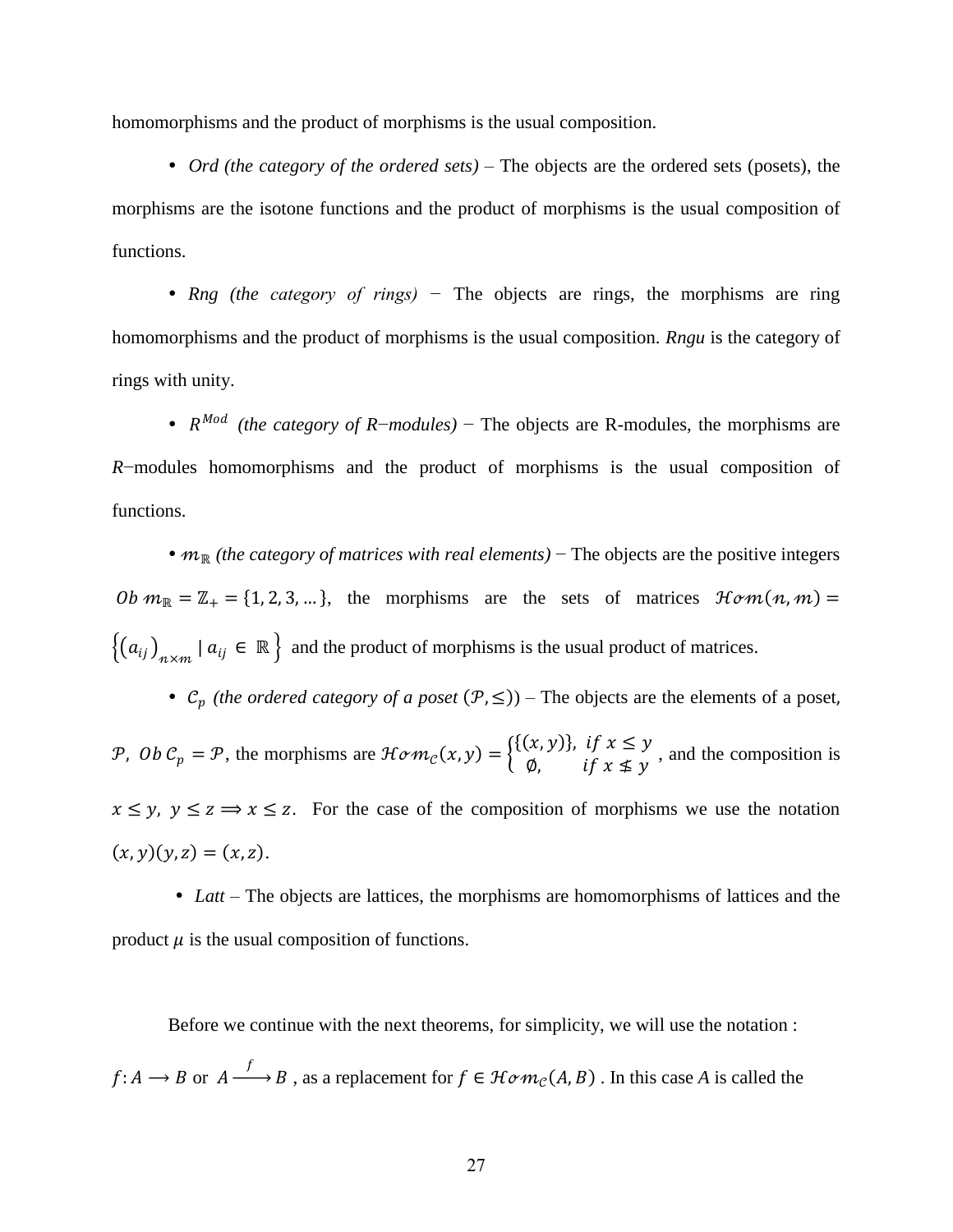*domain* and *B* is called the *codomain*. If  $f: A \rightarrow B$  and  $:B \rightarrow C$ , then we will denote  $\mu_{ABC}(f,g) = gf.$ 

**Definition 2.5.** *Let*  $C$  *be a category,*  $f \in \mathcal{H} \circ m_{\mathcal{C}}(A, B)$ *, then:* 

- *(i)*  $f$  *is a monomorphism, if for any*  $u, v \in \mathcal{H} \circ m_{\mathcal{C}}(X, A)$ ,  $fu = fv \Rightarrow u = v$ .
- *(ii)*  $f$  *is an epimorphism, if for any*  $u, v \in \mathcal{H} \circ m_{\mathcal{C}}(B, Y)$ ,  $uf = vf \Rightarrow u = v$ .
- *( iii ) is a bimorphism, if is a monomorphism and is an epimorphism.*

In the following, we will give a few examples of monomorphisms, epimorphisms and bimorphisms.

**Proposition 2.6.** *Let*  $f: A \rightarrow B$  *be a morphism in Ens, then:* 

*( i ) is monomorphism if and only if is an injective function. Also, this statement is true in the case of the categories Grp, Rngu, .*

*( ii ) is epimorphism if and only if is a surjective function. Also, this statement is true*  in the case of the categories Grp and  $R^{Mod}$ .

*Proof.*  $(i)(\Rightarrow)$  Given that f is a monomorphism, suppose  $x_1, x_2 \in A$  such that  $x_1 \neq x_2$  $f(x_1) = f(x_2)$ . Let  $X = \{x_1, x_2\}$ ,  $u: X \rightarrow A$  and  $v: X \rightarrow A$  such that  $u(x) = x_1$  and  $v(x) = x_2$ for any  $x \in X$ .

$$
(fu)(x) = f(u(x)) = f(x_1) = f(x_2) = f(v(x)) = (fv)(x) \implies fu = fv \text{, but } u \neq v.
$$

Contradiction with  $f$  monomorphism.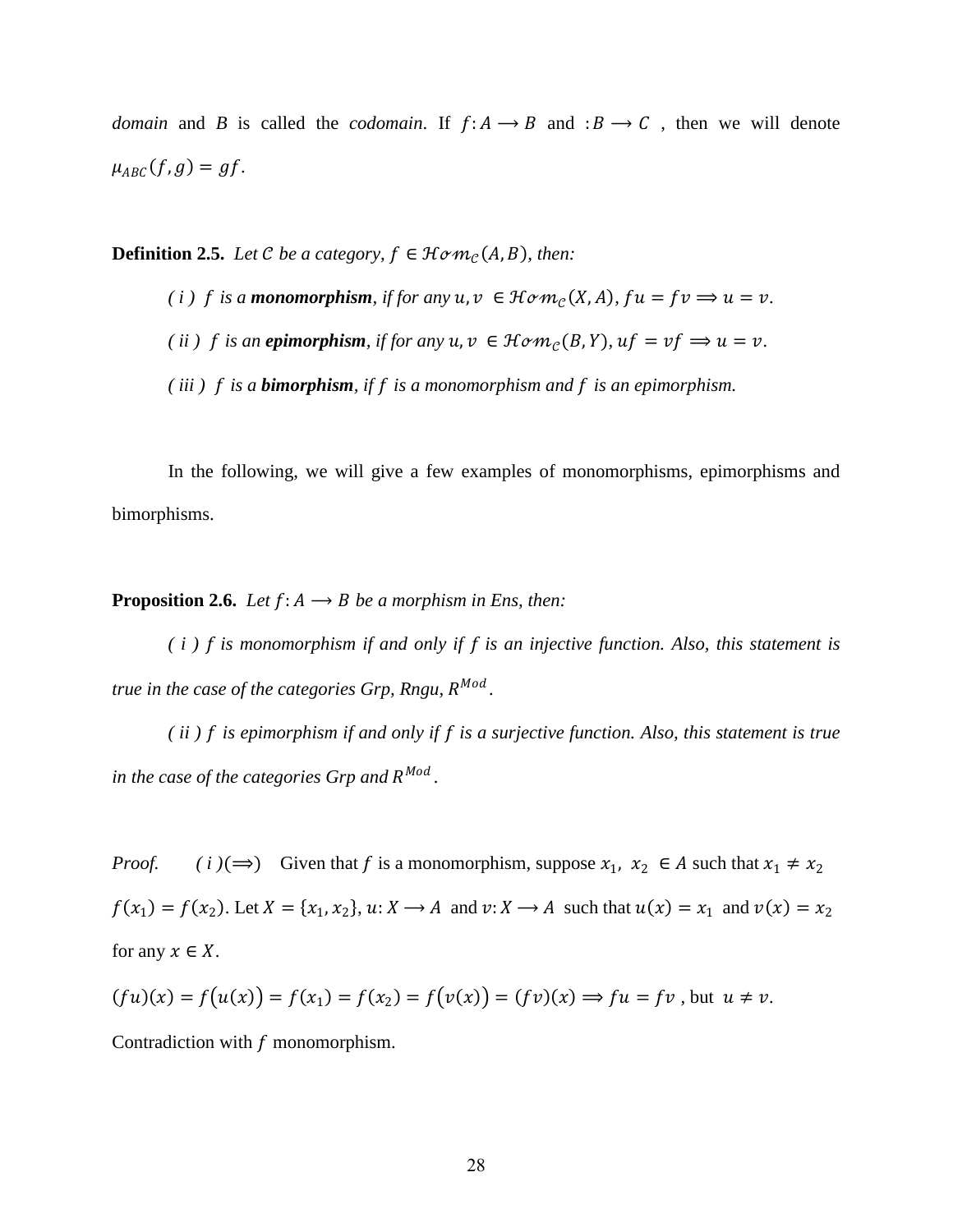( $\Leftarrow$ ) Let f be an injective function and consider  $u: X \to A$  and  $v: X \to A$  such that  $fu = fv \implies (fu)(x) = (fv)(x) \implies f(u(x)) = f(v(x))$ , for any  $x \in X$ .

Since f is an injective function, it implies that  $(x) = v(x) \implies u = v$ , for any  $x \in X$ .

*( ii )*  $(\implies)$  Given that  $f: A \to B$  is an epimorphism, suppose that f is not surjective. Let's take an element  $b_0 \in B$  such that  $b_0 \notin Imf$ . Consider  $Y = \{*, b_0\}$ , where  $* =$  is not an element of *B*. Let  $u: B \to Y$  and  $v: B \to Y$  such that  $u(y) = *$  and  $v(y) = \begin{cases} * \\ k \end{cases}$ , if  $y \neq b_0$  $b_0$ , if  $y = b_0$ , for any  $y \in B$ .

$$
(uf)(x) = u(f(x)) = * = v(f(x)) = (vf)(x) \Rightarrow uf = vf, \text{ but } u \neq v, \text{ for any } x \in A.
$$

Contradiction with  $f$  epimorphism.

(←) Assume f is a surjective function, it implies that for any  $y \in B$ , there exists  $x \in A$  such that  $f(x) = y$ . Let  $u: B \to Y$  and  $v: B \to Y$  such that  $uf = vf$ .  $u(y) = u(f(x)) = (uf)(x) = (vf)(x) = v(f(x)) = v(y)$ , for any  $y \in B$ . Therefore,  $u = v$ .

**Theorem 2.7.** *Let*  $m_{\mathbb{R}}$  *be a category of matrices. Consider*  $A: n \rightarrow m$  *a morphism in*  $m_{\mathbb{R}}$  *and*  $A = (a_{ij})_{m \times n}$ . Then

 $\Box$ 

- $(i)$  A is a monomorphism if and only if rank  $A = n$ .
- $(iii)$  A is an epimorphism if and only if rank  $A = m$ .

*Proof.* (*i*) We have  $A: n \to m$  in  $m_{\mathbb{R}}$ ,  $A = (a_{ij})_{m \times n}$ . We will consider the system below.

$$
S = \begin{cases} a_{11}x_1 + a_{12}x_2 + \dots + a_{1n}x_n = 0 \\ a_{21}x_1 + a_{22}x_2 + \dots + a_{2n}x_n = 0 \\ \dots \\ a_{m1}x_1 + a_{m2}x_2 + \dots + a_{mn}x_n = 0 \end{cases}
$$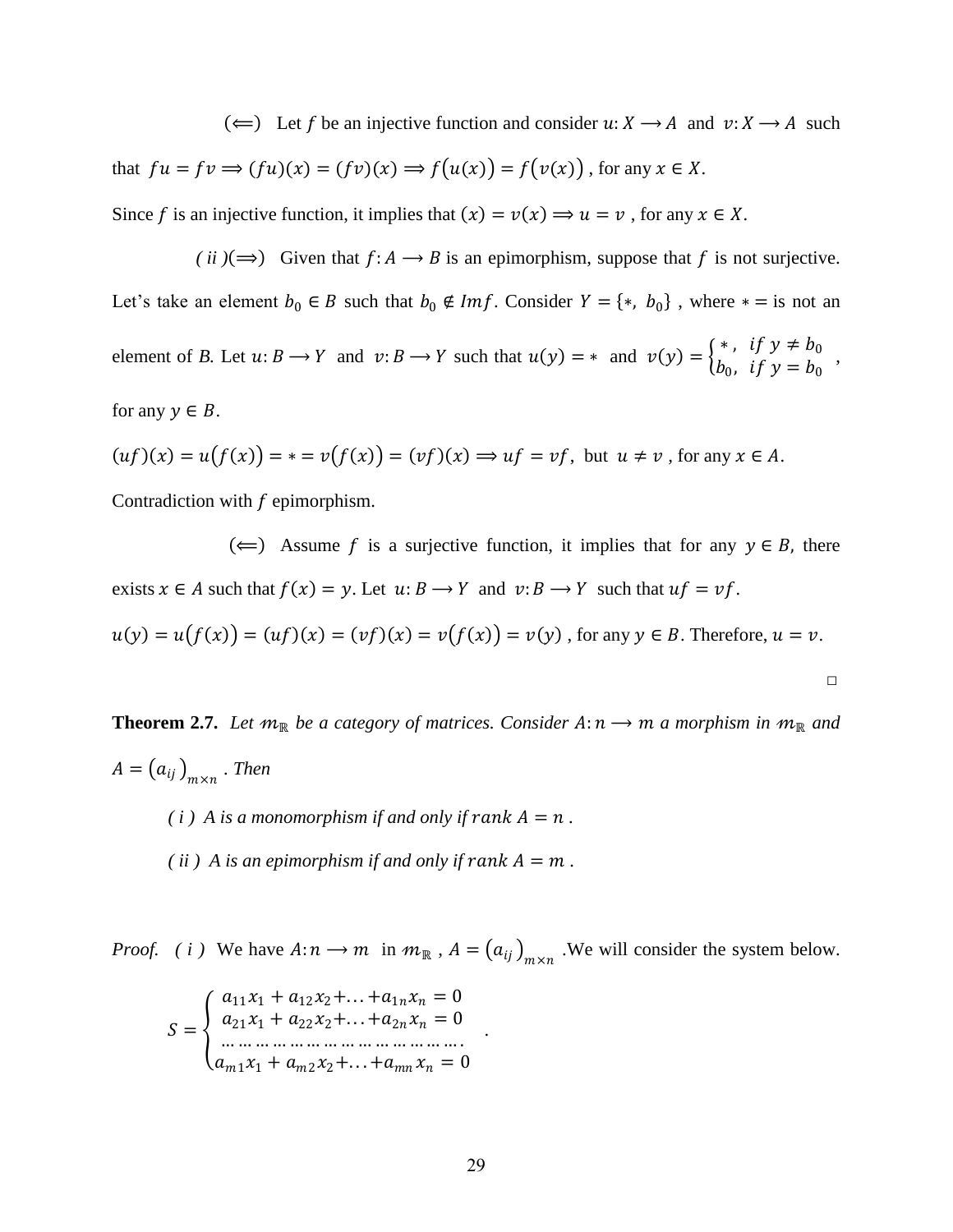The system S has one solution if  $rank A = n$ , where *n* is the number of columns. If  $A > n$ , then we have more than one solution.

 $(\Rightarrow)$  *A* is monomorphism if and only if, for any  $U: p \rightarrow n$  and  $V: p \rightarrow n$  such that  $AU = AV \implies U = V$ . Suppose rank  $A \neq n$ , then there exists  $(x_1^0, x_2^0, ..., x_n^0)$  a nontrivial solution for the system S. We can represent *U, V* as follows:

$$
U = \begin{pmatrix} x_1^0 & 0 & \dots & 0 \\ x_2^0 & 0 & \dots & 0 \\ \vdots & \vdots & \vdots & \vdots \\ x_n^0 & 0 & \dots & 0 \end{pmatrix}_{n \times p}, \quad V = \begin{pmatrix} 0 & \dots & 0 \\ 0 & \dots & 0 \\ \vdots & \ddots & \vdots \\ 0 & \dots & 0 \end{pmatrix}_{n \times p}
$$

So,  $A_{m \times n} \cdot U_{n \times p} = 0_{m \times p} = A_{m \times n} \cdot V_{n \times p} = 0_{m \times p}$ . But we have  $U \neq V$ . This is a contradiction with the fact that *A* is a monomorphism, thus, rank  $A = n$ .

.

( $\Leftarrow$ ) We know that rank  $A = n$ . Let  $U: p \rightarrow n$  and  $V: p \rightarrow n$  such that  $AU = AV \Rightarrow$  $AU - AV = 0 \Rightarrow A(U - V) = 0$ . Let's denote  $U - V = Z$ . Therefore,  $A \cdot Z = 0$ . This implies that the *p* columns of *Z* are the solutions for the system *S*. But, since rank  $A = n$ , it means that the system has only the trivial solution. Furthermore, it implies that  $Z = 0 \implies U - V = 0 \implies$  $U = V \implies A$  is a monomorphism.

The proof for part *( ii )* is similar.  $\Box$ 

**Theorem 2.8.** Let C be a category and  $f \in \mathcal{H}om_{\mathcal{C}}(A, B)$ ,  $g \in \mathcal{H}om_{\mathcal{C}}(B, C)$ . Then:

- *(i)* If **f** and **g** are monomorphisms then **gf** is a monomorphism.
- *(ii)* If *f* and *g* are epimorphisms then *gf* is an epimorphism.
- *( iii ) If is a monomorphism then is a monomorphism.*
- *( iv ) If is an epimorphisms then is an epimorphism.*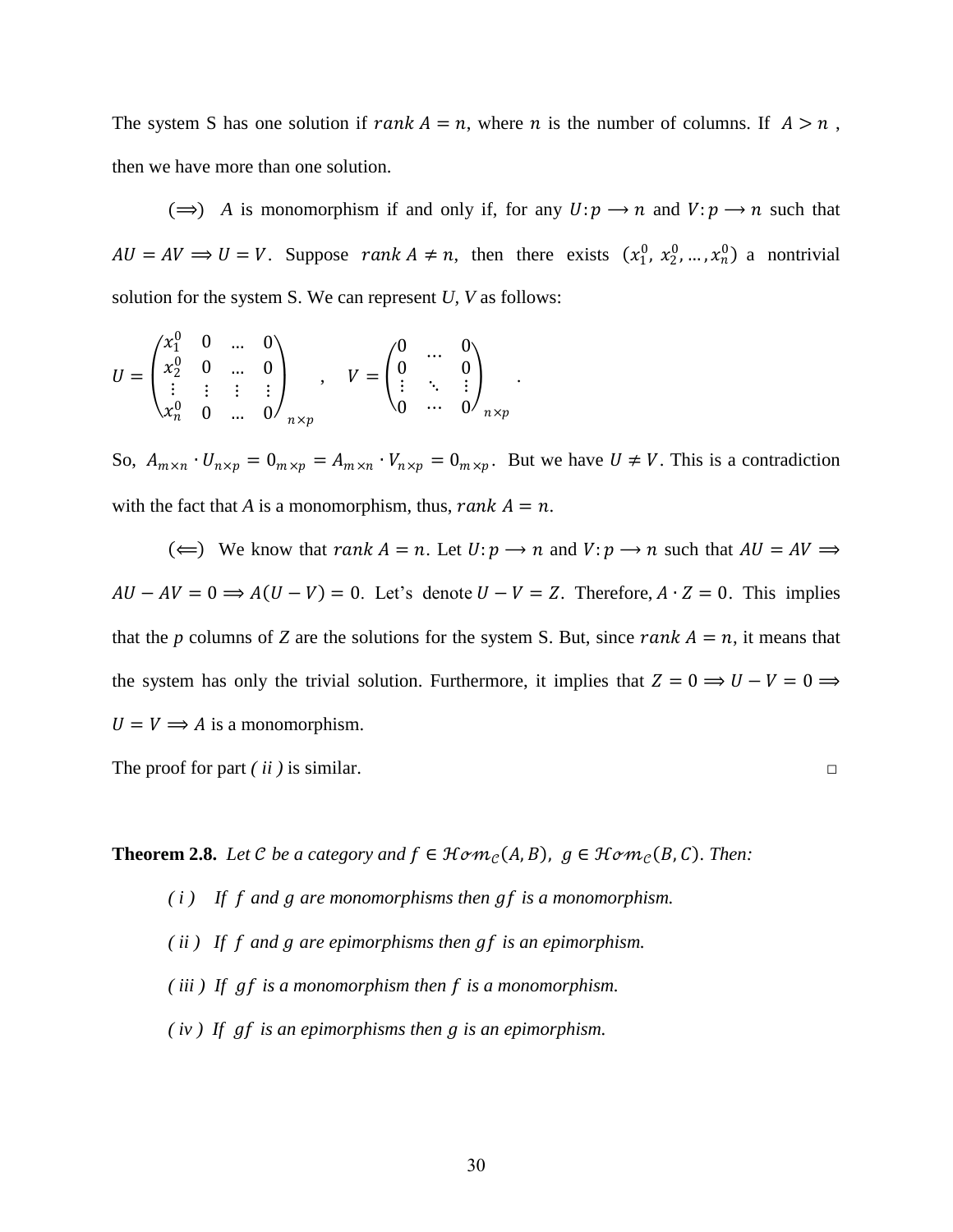*Proof.* Let  $h, k \in \mathcal{H} \circ m_{\mathcal{C}}(A, \cdot)$ .

$$
(i) (gf)h = (gf)k \Rightarrow g(fh) = g(fk) \xrightarrow{g \text{ monomorp hism}} fh = fk \xrightarrow{f \text{ monomorp hism}} h = k.
$$
  

$$
(ii) h(gf) = k(gf) \Rightarrow (hg)f = (kg)f \xrightarrow{f \text{ epimorp hism}} hg = kg \xrightarrow{g \text{ epimorp hism}} h = k.
$$
  

$$
(iii) fh = fk \Rightarrow g(fh) = g(fk) \Rightarrow (gf)h = (gf)k \xrightarrow{gf \text{ monomorp hism}} h = k.
$$
  

$$
(iv) hg = kg \Rightarrow (hg)(f) = (kg)(f) \Rightarrow h(gf) = k(gf) \xrightarrow{gf \text{ epimorp hism}} h = k.
$$

**Definition 2.9.** *Consider C a category and*  $f: A \rightarrow B$  *a morphism in C.* 

*(i)*  $f$  is called *coretraction* if there exists a morphism  $g: B \rightarrow A$  such that  $g \circ f = 1_A$ *(has left inverse ).*

*(ii)*  $f$  *is called retraction if there exists a morphism*  $g: B \rightarrow A$  *such that*  $f \circ g = 1_B$ *(has right inverse ).*

*( iii ) is called isomorphism if is both coretraction and retraction, it means there exists a morphism*  $g: B \to A$  *such that*  $g \circ f = 1_A$  *and*  $f \circ g = 1_B$ . We will say that A and B *are isomorphisms and we denote it by*  $A \simeq B$ .

**Proposition 2.10.** Let C be a category and  $f: A \rightarrow B$  a morphism in C.

*( i ) if is a coretraction, then is a monomorphism. ( ii ) if is a retraction, then is an epimorphism. ( iii ) if is an isomorphism, then is a bimorphism.* 

*Proof.* (*i*) If f is a coretraction, then there exists  $g: B \to A$ , such that  $gf = 1$ . Let's consider  $u: B \to Y$  and  $v: B \to Y$  such that  $fu = fv \Rightarrow g(fu) = g(fv) \Rightarrow (gf)u =$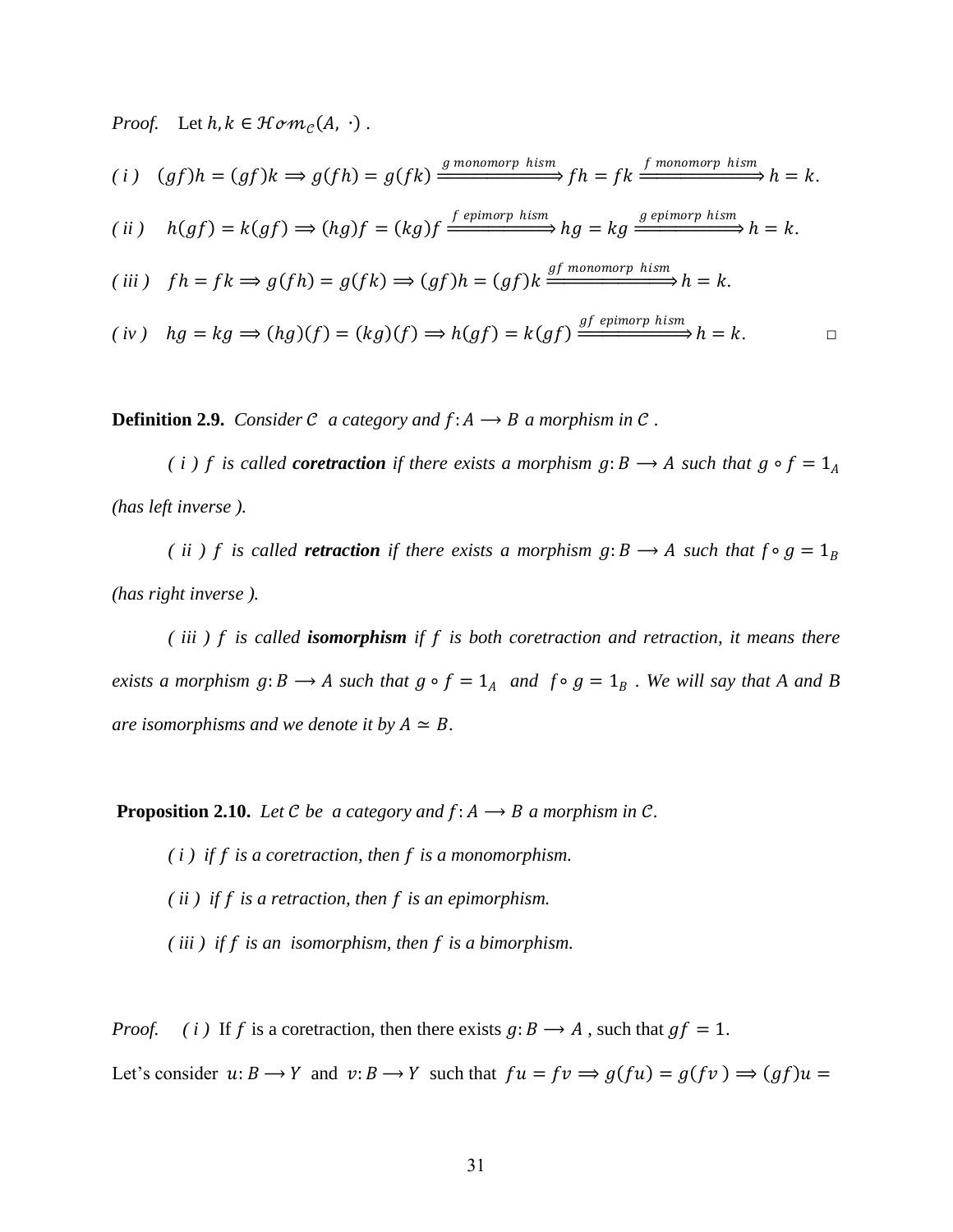$(gf)v \Rightarrow u = v$ , hence, f is a monomorphism.

*(ii)* If *f* is a retraction, then there exists  $g: B \to A$ , such that  $fg = 1$ . Let's consider  $u: B \to Y$  and  $v: B \to Y$  such that  $uf = vf \implies (uf)g = (vf)g \implies u(fg) = v(fg) \implies u = v$ , thus,  $f$  is an epimorphism.

The proof of part *( iii )* is similar.  $\Box$ 

**Proposition 2.11.** *Consider the category Ens and*  $f: A \rightarrow B$  *a morphism from Ens.* 

*( i ) is a coretraction, if and only if, is a monomorphism.*

*( ii ) is a retraction, if and only if, is an epimorphism.*

*( iii ) is an isomorphism, if and only if, is a bimorphism.* 

*Proof.* (*i*)  $(\implies)$  See Proposition 2.11.

 $(\Leftarrow)$  f is a monomorphism  $\xrightarrow{\text{Ens}} f$  is injective  $\Rightarrow$  there exists  $g: B \to A$  such that

$$
g(y) = \begin{cases} f^{-1}(y), & \text{if } y \in f(A) \\ a, & \text{if } y \notin f(A) \end{cases}
$$
, where  $a \in A$ .

Thus,  $gf = 1_A \Rightarrow f$  coretraction.

*( ii )*  $(\implies)$  See Proposition 2.11.

(←) *f* is an epimorphism  $\xrightarrow{\text{Ens}} f$  is surjective  $\Rightarrow$  for any  $y \in B$ ,  $f^{-1}(y) \neq \emptyset$ .

Consider  $g: B \to A$  such that  $B \ni y \mapsto$  select only one  $x \in f^{-1}(y) \subseteq A$ .

Therefore,  $fg = 1_B \implies f$  retraction.

 $(iii)$  The proof is derived from parts  $(i)$  *and*  $(ii)$ .

**Definition 2.12.** *A category is called balanced if any bimorphism is an isomorphism.*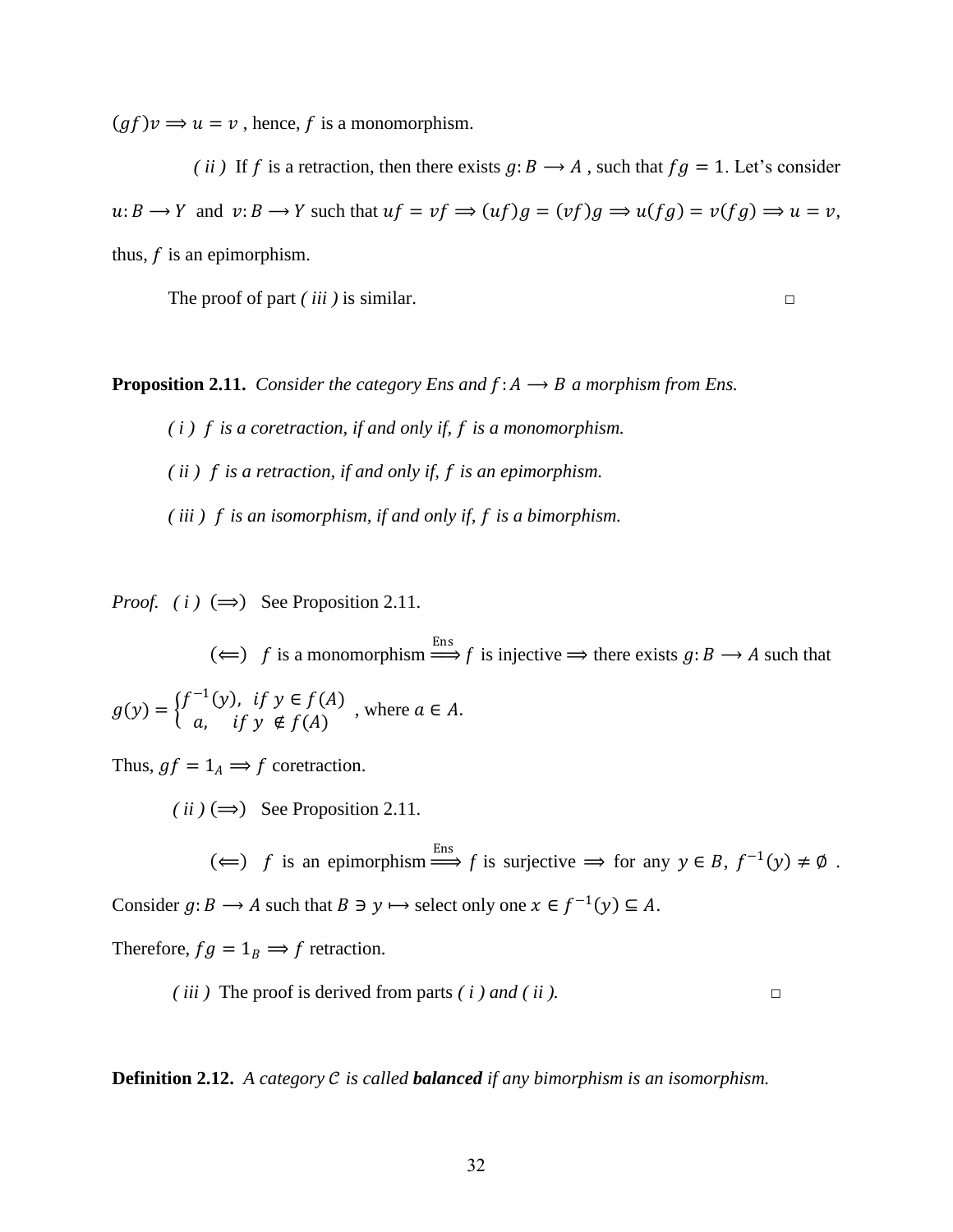**Definition 2.13.** *Let*  $C$  *a category and*  $A \in Ob C$ .

*A* is called **initial object** if for any  $\in$  0b  $\mathcal{C}$ ,  $|\mathcal{H}\sigma m_{\mathcal{C}}(A, X)| = 1$ . *A* is called *terminal object if for any*  $\in$  *Ob*  $\mathcal{C}$  ,  $|\mathcal{H}\sigma m_{\mathcal{C}}(X,A)|=1$ .

Here are some examples of initial and terminal objects in some categories.

In Ens, we have the empty set,  $\emptyset$ , as the initial object and the singleton (set with one element) as the terminal object.

- In Grp, the initial and the terminal object are the same: the singleton group  $\{e\}$ .
- In Rngu, the initial object is  $(\mathbb{Z}, +, \cdot)$ , where  $\mathbb Z$  is the set of integers and  $+$ ,  $\cdot$  are the usual operations of addition and multiplication.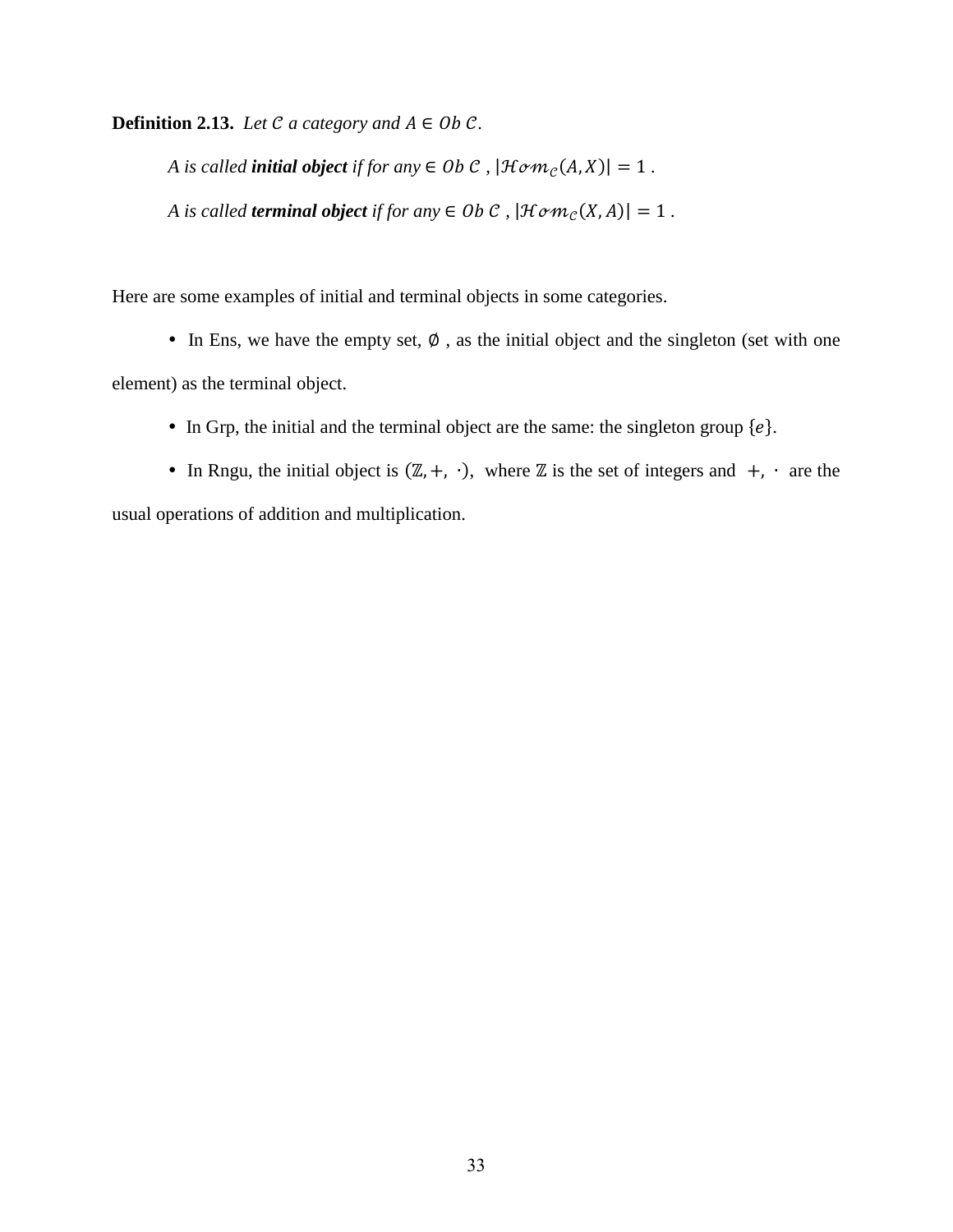# **2.2. Inverse Categories**

**Definition 2.14.** Given a category  $C$ , we say that  $C$  is a **regular category**, if for any  $f \in$  $\mathcal{H} \circ m_{\mathcal{C}}(A, B)$ , there exists  $g \in \mathcal{H} \circ m_{\mathcal{C}}(B, A)$  such that  $fgf = f$ .

**Definition 2.15.** Given a category  $C$ , we say that  $C$  is an *inverse category, if for any*  $f \in$  $\mathcal{H} \sigma m_{\mathcal{C}}(A, B)$ , there exists an unique  $g \in \mathcal{H} \sigma m_{\mathcal{C}}(B, A)$  such that  $f g f = f$  and  $g f g = g$ .

If we denote  $g = f^{-1}$  then we have  $ff^{-1}f = f$  and  $f^{-1}ff^{-1} = f^{-1}$ , where  $f: A \rightarrow B$  and  $f^{-1}: B \longrightarrow A.$ 

**Definition 2.16.** *If*  $C$  *is a category, then*  $f \in H \circ m_C(A, A)$ *is called idempotent if*  $ff = f$ .

**Observation 2.17.** *If C is an inverse category, then*  $(H \circ m_C(A, A), \cdot)$  *is an inverse semigroup.* 

**Observation 2.18.** If C is an inverse category and  $f \in \mathcal{H}$ o $m_c(A, B)$  then  $ff^{-1}$  and  $f^{-1}f$  are *idempotents.*

*Proof:*  $(ff^{-1})(ff^{-1}) = ff^{-1}ff^{-1} = (ff^{-1}f)f^{-1} = ff^{-1}$ .

**Proposition 2.19.** *Let*  $f: A \rightarrow B$ *, and*  $g: B \rightarrow C$ *. Given C an inverse category, then:* 

 $(j)(gf)^{-1} = f^{-1}g^{-1}.$ *( ii )*  $1_A^{-1} = 1_A$ , for any  $A \in Ob \mathcal{C}$ .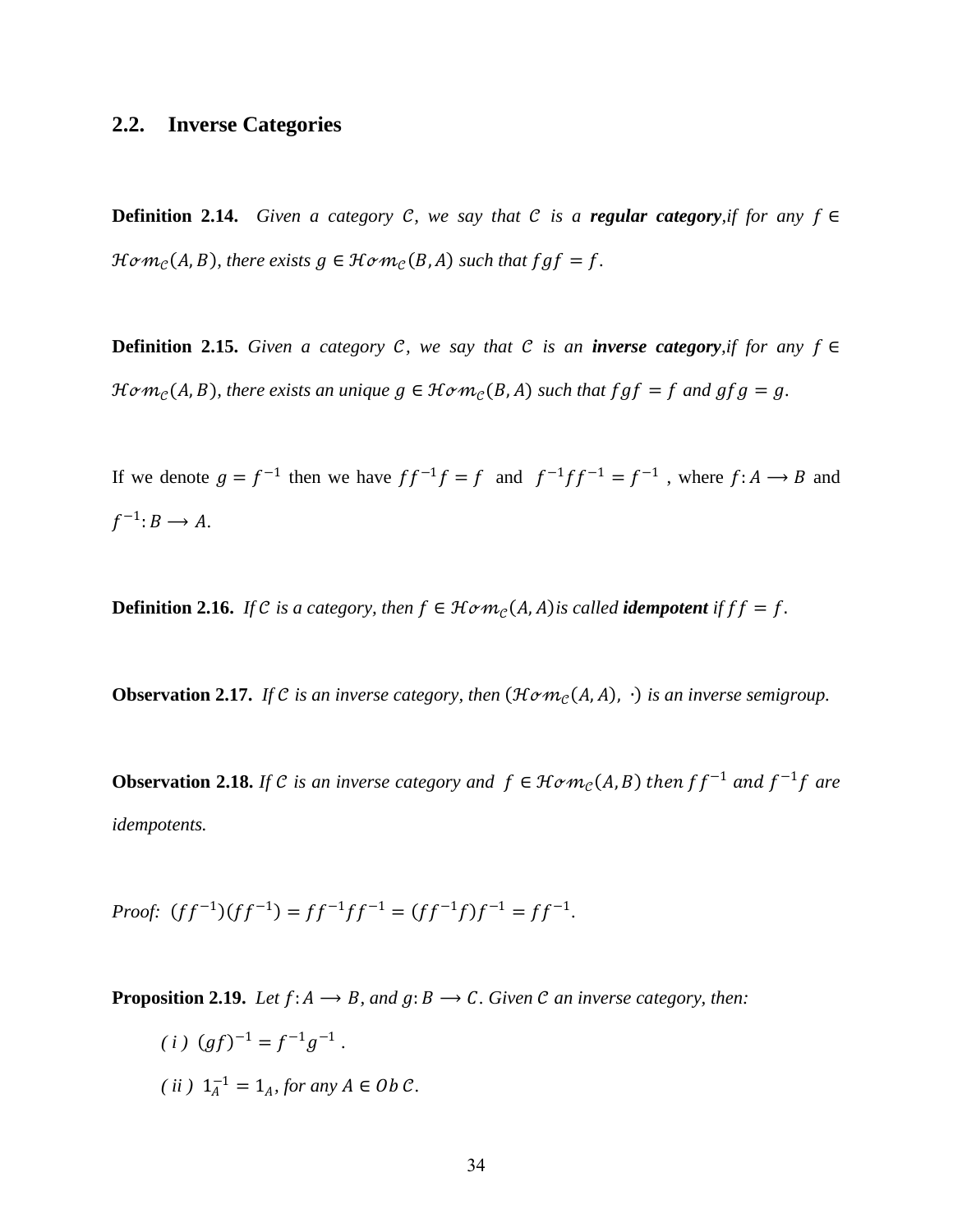*Proof.* (*i*) We have  $A \xrightarrow{f} B \xrightarrow{g^{-1}g}$  $\xrightarrow{g^{-1}g} B \xrightarrow{ff^{-1}}$  $f f^{-1} \to B \stackrel{g}{\longrightarrow} C$ . We know that  $g^{-1}g, ff^{-1} \in \mathcal{H} \circ m_{\mathcal{C}}(B, B)$ are idempotents. Using Observation 2.23, it implies that  $g^{-1}g$  and  $ff^{-1}$  commute. Furthermore,  $(gf)(f^{-1}g^{-1})(gf) = g(ff^{-1})(g^{-1}g)f \xrightarrow{g^{-1}g, ff^{-1}commute} (gg^{-1}g)(ff^{-1}f) = gf$ Similarly,  $(f^{-1}g^{-1})(gf)(f^{-1}g^{-1}) = f^{-1}g^{-1}$ . *( ii )*  $1_A \cdot 1_A \cdot 1_A = 1_A$ , because  $1_A$  is unique.

**Theorem 2.20.** *Given C a category, C is an inverse category, if and only if, C is a regular category and its idempotents commute.*

*Proof.*  $(\implies)$  We have C an inverse category and let  $i \in \mathcal{H}om_{\mathcal{C}}(A, A)$  be an idempotent morphism. Then, the unique solution of the system  $\begin{cases} i x i = i \\ i x j = i \end{cases}$  $\lambda x = i$  is  $x = i$ . Consequently, we can denote  $i^{-1} = i$ . If we consider  $i_1$ ,  $i_2 \in \mathcal{H}om_{\mathcal{C}}(A, A)$  to be idempotent morphisms from the inverse category C and  $(i_1 i_2)^{-1}$  is the solution of the system

$$
S_1 = \begin{cases} i_1 i_2 x i_1 i_2 = i_1 i_2 \\ x i_1 i_2 x = x \end{cases}
$$

Hence,  $(i_1 i_2)^{-1} i_1$  and  $i_2 (i_1 i_2)^{-1}$  also satisfy the system  $S_1$ .

Therefore,  $(i_1 i_2)^{-1} = (i_1 i_2)^{-1} i_1 = i_2 (i_1 i_2)^{-1}$ .

Since  $(i_1 i_2)^{-1} (i_1 i_2)^{-1} = (i_1 i_2)^{-1} i_1 i_2 (i_1 i_2)^{-1} = (i_1 i_2)^{-1}$  it implies that the morphism  $(i_1 i_2)^{-1}$  is idempotent. In conclusion,  $(i_1 i_2)^{-1} = i_1 i_2$ .

Using the same method we show that the morphism  $i_2 i_1$  is also idempotent.

Given that  $(i_1 i_2)(i_2 i_1)(i_1 i_2) = i_1 i_2 i_1 i_2 = i_1 i_2$  and  $(i_2 i_1)(i_1 i_2)(i_2 i_1) = i_2 i_1 i_2 i_1 = i_2 i_1$ , it implies that  $i_2$   $i_1$  is a solution of the system  $S_1$  . Therefore,  $(i_1 i_2)^{-1} = i_2 i_1$ .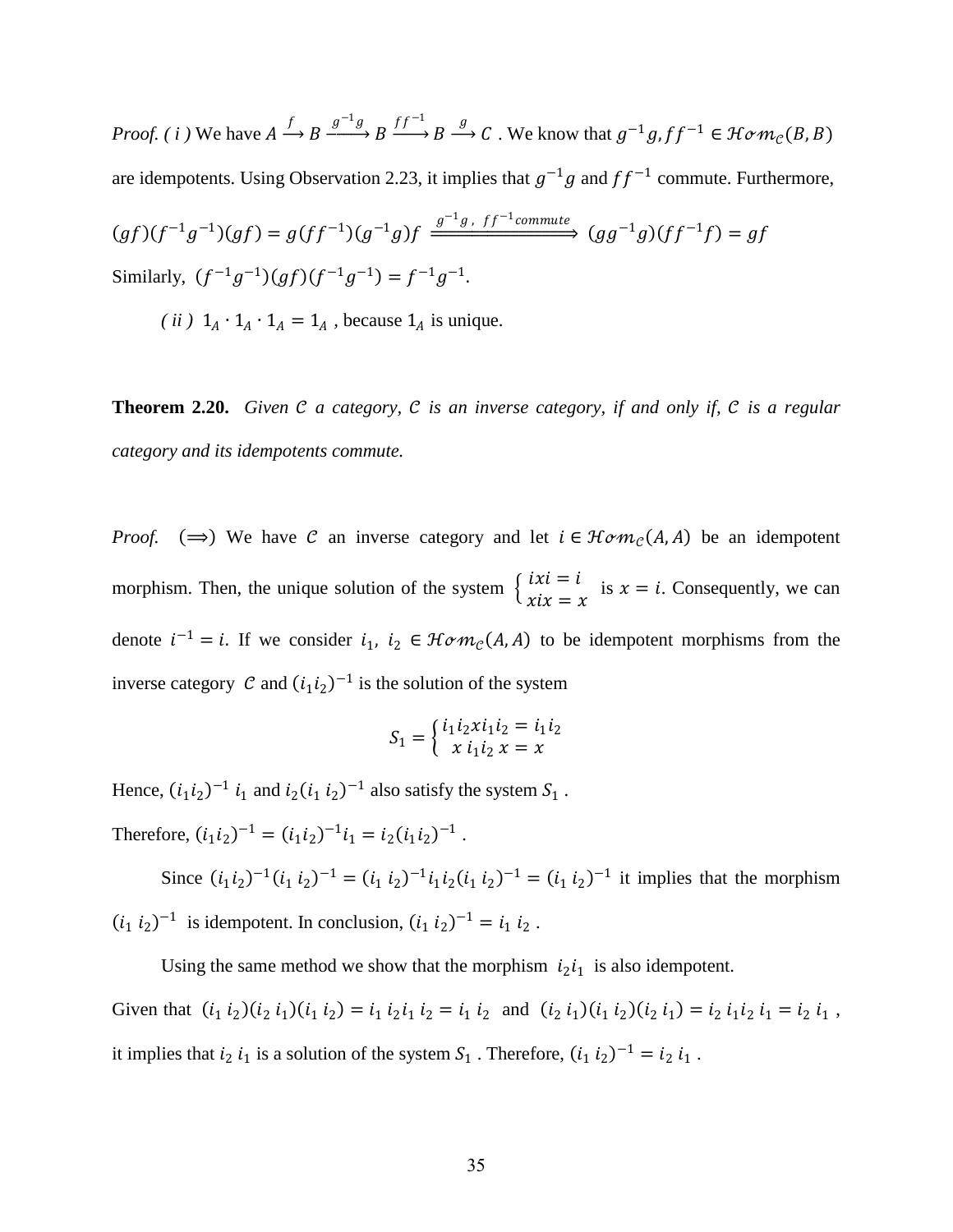( $\Leftarrow$ ) Given C regular it implies that for any  $f \in \mathcal{H}om_{\mathcal{C}}(A, B)$ , there exists  $g \in$  $\mathcal{H}\sigma m_c(B,C)$  such that  $fgf = f$ . Moreover, there exists a morphism  $h \in \mathcal{H}\sigma m_c(B,C)$  such that  $h = gfg$ . Therefore, we have the results:

\n- $$
fhf = f(gfg)f = (fgf)gf = fgf = f
$$
\n- $hfh = (gfg)f(gfg) = g(fgf)gfg = gfgfg = g(fgf)g = gfg = h$
\n

Next, suppose there exists another morphism  $k \in \mathcal{H} \circ m_{\mathcal{C}}(B, C)$  such that  $fkf = f$  and  $kfk = k$ . We showed earlier that  $fhf = f$  and  $hfh = h$ . Thus, we have

 $k = kfk = k(fhf)k = kfhfk = k(fh)(fk) \xrightarrow{idempotents \ commute} k(fk)(fh) = kfh$  $h = hfh = h(fkf)h = hfkfh = (hf)(kf)h \xrightarrow{idempotents \; commute} (kf)(hf)h = kfh$  $\vert \Rightarrow h = k$ 

□

We now give some examples of inverse categories:

#### **Example 2.21.** *The inverse category of partial bijections Bij.*

 Recall that partial functions and partial bijections were defined in 1.27. It is straightforward to see that the category of partial bijections *Bij* defined by: the objects are sets and the morphisms are partial bijections, is a subcategory of *Rel*. The category *Rel* is not an inverse category, but the category *Bij* is an inverse category. As well as inverse semigroups, the inverse categories are fully described by categories of partial bijections. Any inverse category is isomorphic with a subcategory of the category *Bij*. Thus it is obtained a generalization of the Wagner-Preston Theorem relating to inverse semigroups. In fact we can see that some concepts of inverse semigroups can be introduced in inverse categories, and the properties of inverse categories are analogues to the properties of inverse monoids.

Let  $f: X \longrightarrow Y$  be a partial bijection and  $g: imf \longrightarrow domf$  defined by: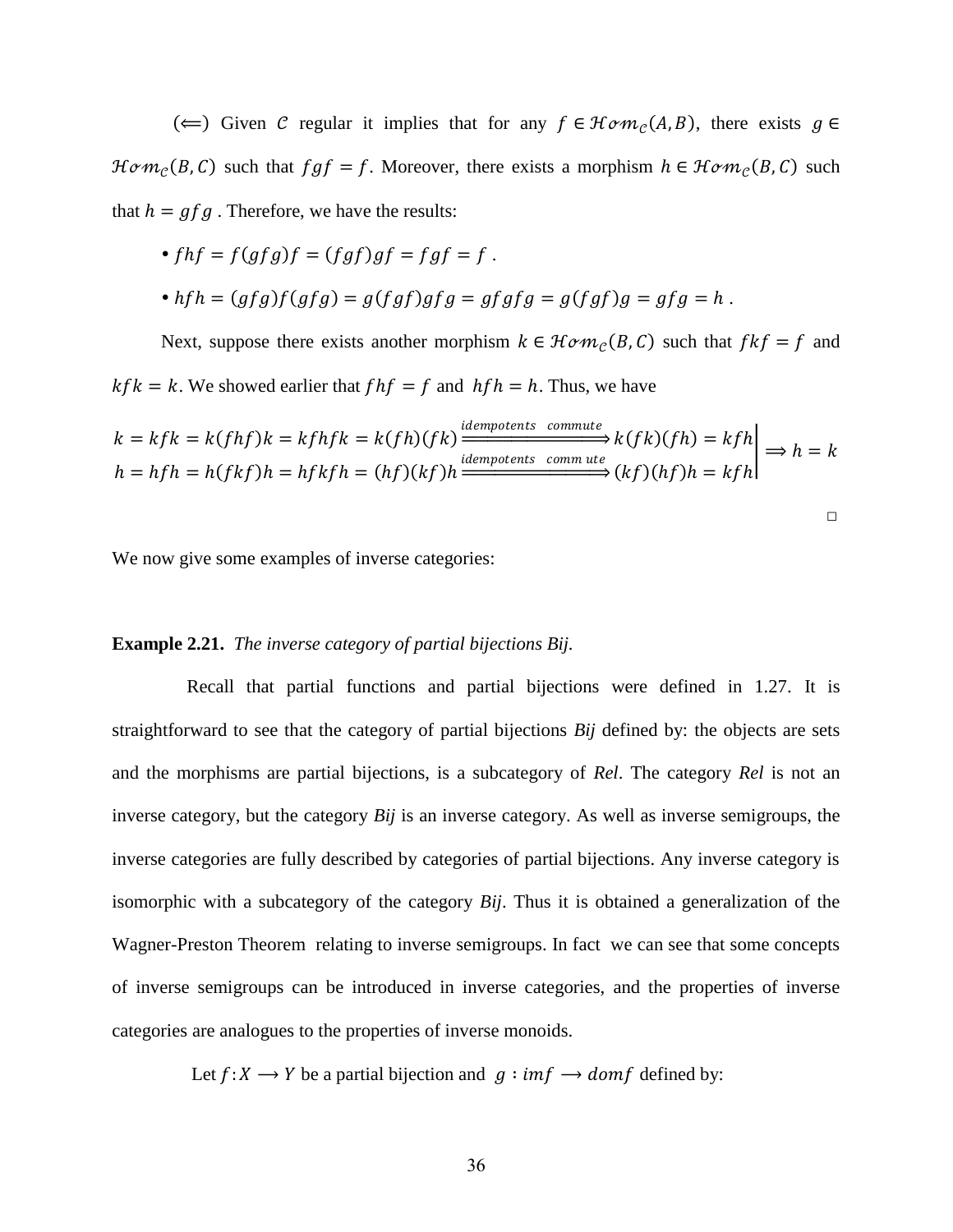$$
g(y) = x
$$
, where  $x \in dom f$  such that  $f(x) = y$ .

Then *g* is a partial bijection from *Y* to *X* and

$$
f \circ g \circ f = f \quad ; \quad g \circ f \circ g = g \; .
$$

It follows that *Bij* is a regular category.

Note that,

$$
domg = imf \quad img = domf.
$$

Now, for any subset *A* of *X* the identity function  $1_A$  on *A* is a partial function from *X* to itself. It is straightforward to check that in *Bij* the idempotents are the partial identities. Since,

$$
1_A \circ 1_B = 1_{A \cap B} = 1_{B \cap A} = 1_B \circ 1_A
$$

it follows that the idempotents commute. By Theorem 2.20, the category *Bij* is an inverse category.

#### **Example 2.22.** *The inverse category of invertible matrices*

 An *n by n* matrix *A* is called **invertible** (nonsingular or nondegenerate) if there exists an *n by n* matrix *B* such that  $AB = BA = I_n$ , where  $I_n$  denotes the *n by n* identity matrix. Note that non-square matrices do not have an inverse.

The category of matrices  $m_{\mathbb{R}}$  is a regular category but it is not an inverse category. The subcategory of  $m_{\mathbb{R}}$  with the positive integers as objects and with invertible matrices as morphisms is an inverse category. The composition of morphisms is the multiplication of matrices. The set of morphisms  $Hom(m, n)$  is empty unless  $m = n$ , in which case it is the set of all *n by n* invertible matrices.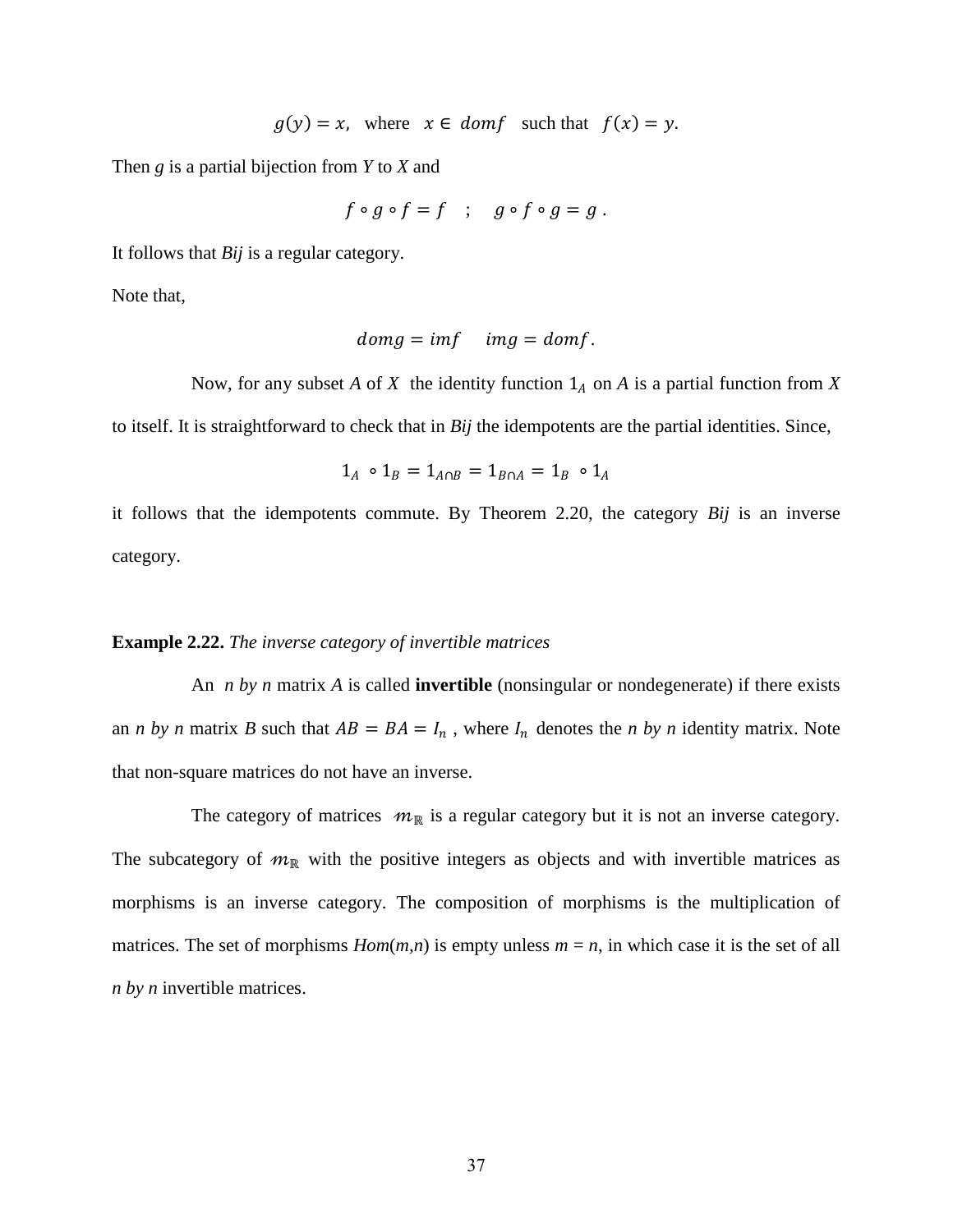#### **Example 2.23.** *The inverse category that represents an equivalence relation*

A partition of a set  $X$  is a set of nonempty subsets of  $X$  such that every element  $x$  in  $X$ is in exactly one of these subsets. The nonempty subsets of a partition are called **cells** (or block or part) of the partition. An equivalence relation on  $X$  is a relation that partitions the set  $X$  so that two elements of the set are considered equivalent if and only if they are element of the same cell.

If X is a set with an equivalence relation denoted by  $\sim$  then an inverse category representing this equivalence relation can be formed as follows:

• The objects are the elements of  $X$ ;

• For any two elements x and y in X, there is a single morphism from x to y if and only if  $x \sim y$ .

**Example 2.24.** *An inverse category as a subcategory of the category of based sets and based functions*

 The category of sets with base point and functions preserving base points is defined as follows. Its objects are pairs  $(X, x)$ , where X is a nonempty set and x is an element of X. The morphisms are functions of  $X$  into  $Y$  carrying the base point of  $X$  into the base point of  $Y$  for each pair of sets *X*, *Y*. The composition of morphisms is the usual composition of functions.

Let  $\mathcal C$  be the subcategory of the category of based sets and based functions defined by:

The objects are the sets with base point;

A morphism from  $(X, x)$  to  $(Y, y)$  is a set function f from X to Y so that  $f(x) = y$ , and the set  $\{u \in X | f(u) = v\}$  contains at most one element for each  $v \in Y - \{y\}$ . Then  $f^{-1}$ defined by:

$$
f^{-1}(v) = \begin{cases} u & \text{if } f(u) = v \neq y \\ x & \text{otherwise} \end{cases}
$$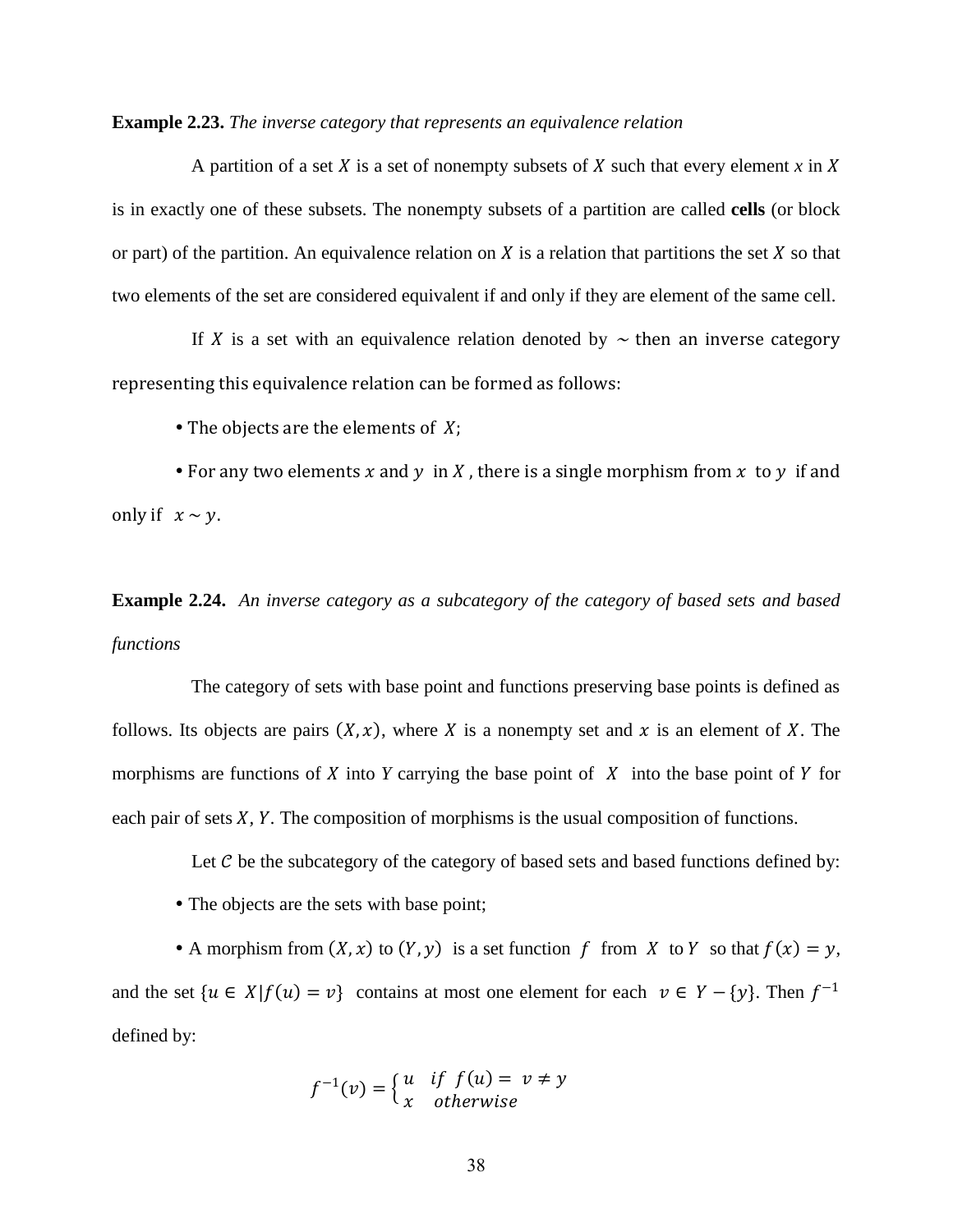is the unique morphism from  $(Y, y)$  to  $(X, x)$  such that:

$$
f \circ f^{-1} \circ f = f
$$
 ;  $f^{-1} \circ f \circ f^{-1} = f^{-1}$ .

It follows that this subcategory of the category of based sets and based functions is an inverse category.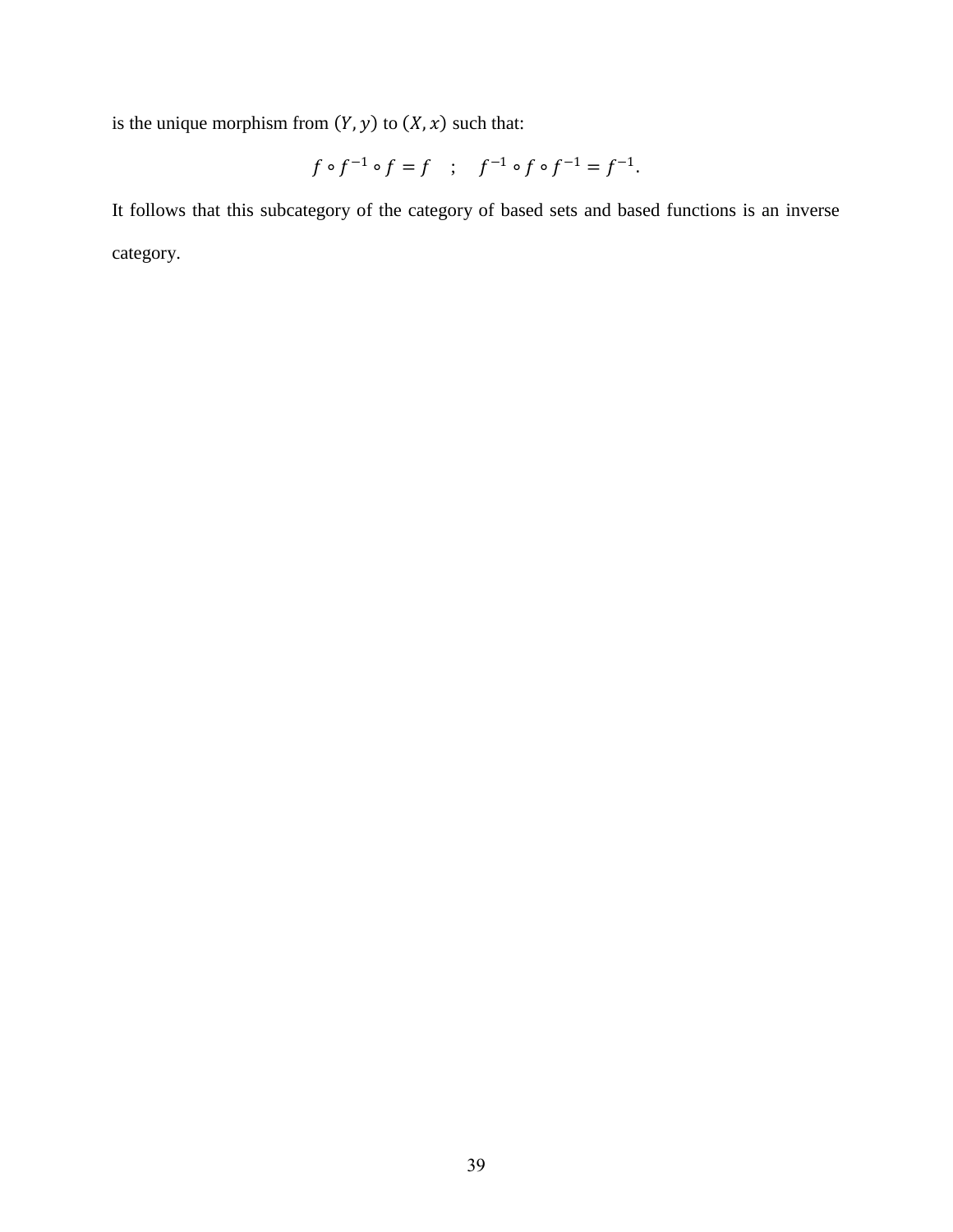# **References**

- <span id="page-48-0"></span>[1] O. Ciucurel, E. Schwab, *Introduction to the Theory of Categories*, Mirton, Timisoara, 1999.
- [2] P. A. Grillet, *Semigroups: An Introduction to the Structure Theory.* Marcel Dekker Inc., 1995.
- [3] C. D. Hollings, *Some First Tantalizing Steps into Semigroup Theory,* Mathematics Magazine, Vol. 80, No 5 (2007), 331-344.
- [4] S. M. Jekel, *Simplicial* K(G,1)'s, Manuscripta Math. 21 (1977), 189-203.
- [5] J. M. Howie, *An Introduction to Semigroup Theory.* Academic Press, 1976.
- [6] M. V. Lawson, *Inverse Semigroups. The Theory of Partial Symmetries.* World Scienti fic, Singapore, 1998.
- [7] M. V. Lawson, *E\*-unitary Inverse Semigroups,* in Semigroups, Algorithms, Auromata and Languages, World Scientific Publishing (2002), 195-214.
- [8] S. Lipscomb, *Symmetric Inverse Semigroups.* American Mathematical Society, 1996.
- [9] A. Macedo, E. D. Schwab, *Maximal Elements and their Group-like Set*, Annals Tibiscus, Computer Science Series, Vol.9, No.1 (2011), 107-114.
- [10] B. Mitchell, *Theory of Categories.* Academic Press, 1965.
- [11] M. Petrich, *Inverse Semigroups,* John Wiley & Sons, Inc., 1984.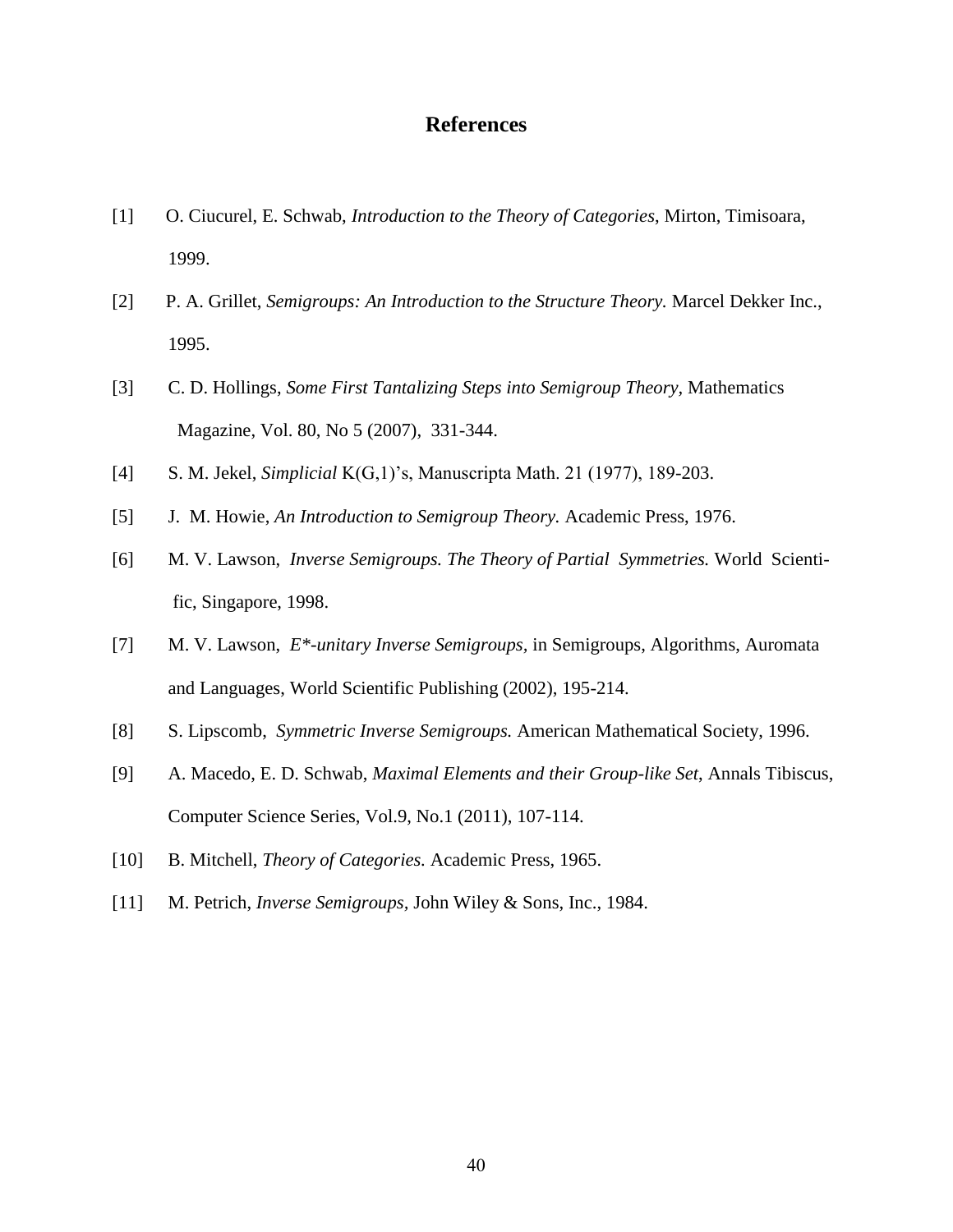# **Index**

| balanced, 33                  | monoid, 1                          |  |
|-------------------------------|------------------------------------|--|
| bimorphism, 28                | monoid homomorphism, 4             |  |
|                               | monomorphism, 28                   |  |
| category, 25                  |                                    |  |
| cell, 38                      | partiak bijection, 15              |  |
| commutative, 3                | partial function, 14               |  |
| composition of morphisms, 25  |                                    |  |
| congruence, 5                 | quotient semigroup, 5              |  |
| coretraction, 31              |                                    |  |
|                               | regular, 9                         |  |
| epimorphism, 28               | regular category, 34               |  |
|                               | regular semigroup, 9               |  |
| Green's Relations, 11         | retraction, 31                     |  |
|                               | right ideal, 10                    |  |
| homomorphism, 4               | right principal ideal, 11          |  |
| idempotent, 3, 34             | semigroup, 1                       |  |
| <i>identity element, 1</i>    | small category, 26                 |  |
| <i>identity morphism</i> , 26 | subcategory, 26                    |  |
| initial object, 33            | subsemigroup, 4                    |  |
| <i>inverse</i> , 9            | symmetric semigroup, 4             |  |
| inverse category, 34          | symmetric inverse semigroup,<br>15 |  |
| inverse semigroup, 9          |                                    |  |
| invertible, 37                | terminal object, 33                |  |
| isomorphism, 4,31             |                                    |  |
|                               | zero element, 2                    |  |
| left ideal, 10                |                                    |  |
| left principal ideal, 11      |                                    |  |